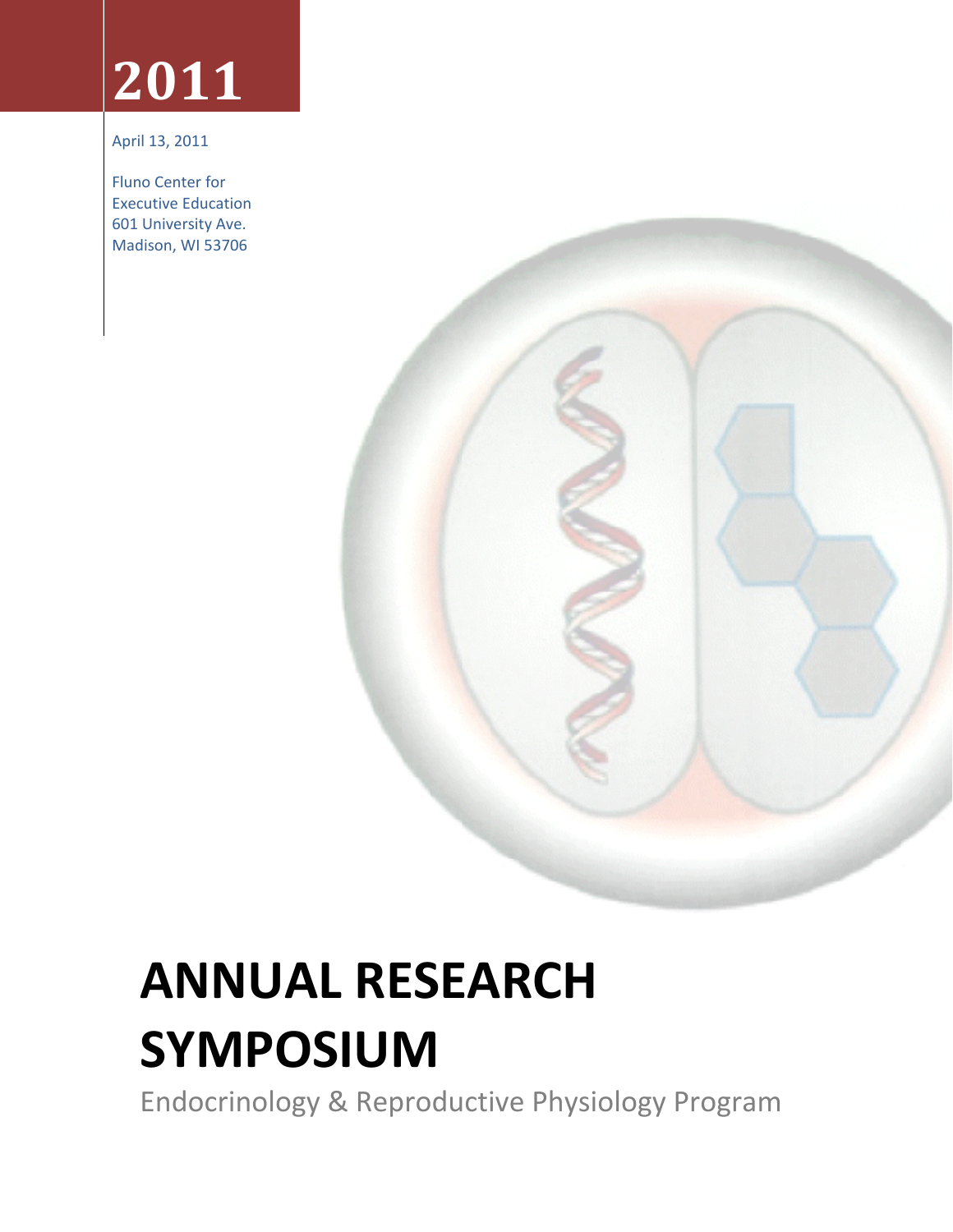# *Table of Contents*

| Table of Contents                                     | 1              |
|-------------------------------------------------------|----------------|
| Schedule of Events                                    | $\overline{2}$ |
| Keynote Speaker: Leslie Myatt, PhD                    | $\overline{3}$ |
| Keynote Speaker: Jon Levine, PhD                      | $\overline{4}$ |
| Francisco Pelegri, PhD                                | 5              |
| <b>Oral Session Abstracts</b>                         | $\epsilon$     |
| <b>Poster Session Abstracts</b>                       | 12             |
| <b>ERP Program Faculty Directory</b>                  | 39             |
| <b>ERP Program Student Directory</b>                  | 41             |
| List of T32 Supported Pre-doctoral Students 2004-2011 | 42             |
| <b>Notes</b>                                          | 43             |
|                                                       |                |

 **2010 – 2011 Symposium Committee Members** 

Dr. Manish Patankar, PhD Dr. Ian Bird, PhD Soraya (Silva) Arriaga Katie Hackbart Brian Kenealy Yan Li Meghan Maguire

## **Program Administration**

 Dr. Ian M. Bird, PhD, Professor, Program Director Tiffany Bachmann, MA, Student Services Coordinator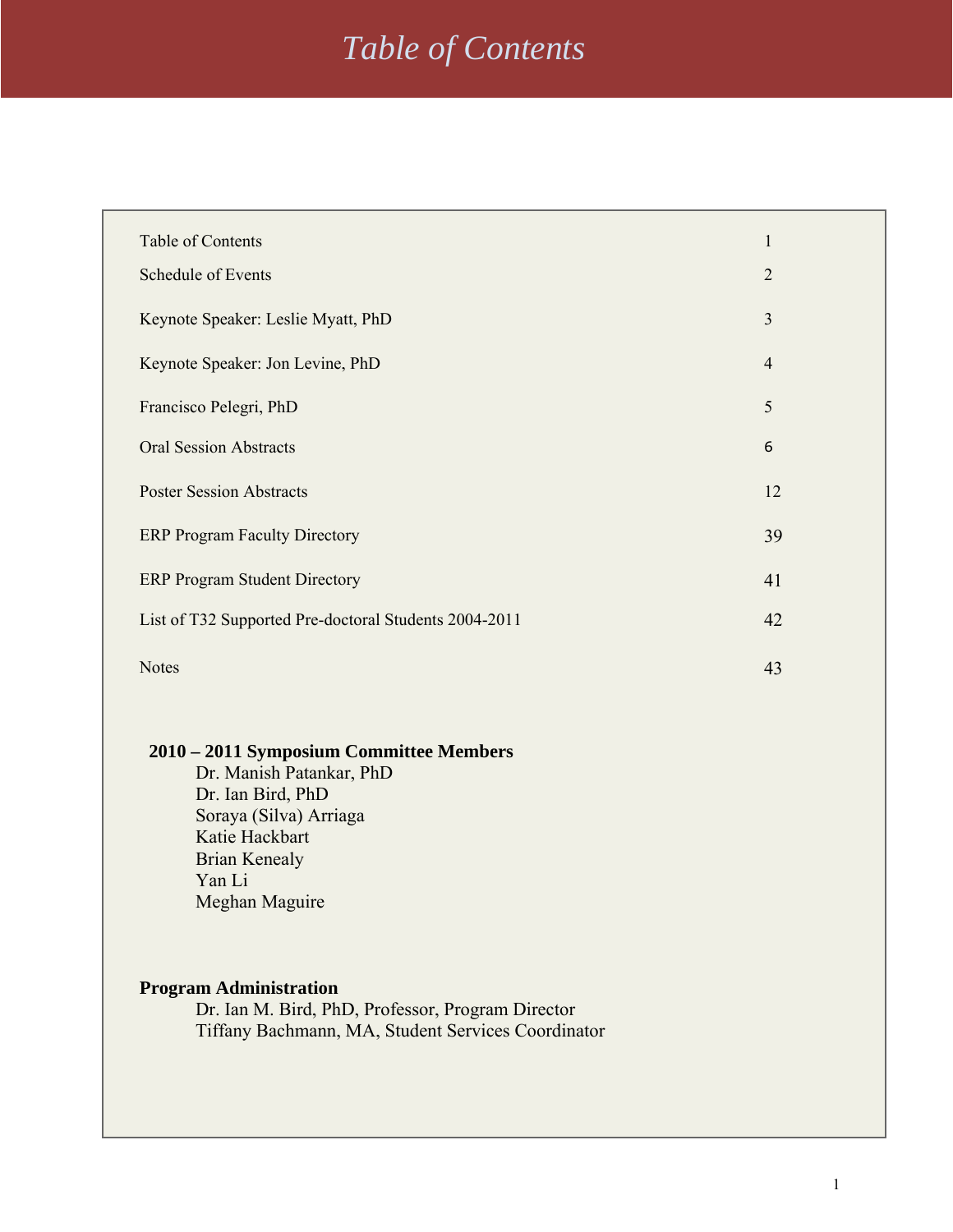# *Schedule of Events*

| <b>Time</b>       | <b>Activity</b>                                                                                                                                                                                                                  |
|-------------------|----------------------------------------------------------------------------------------------------------------------------------------------------------------------------------------------------------------------------------|
| 8AM-9AM           | <b>Registration and breakfast</b>                                                                                                                                                                                                |
| 9 AM-10:00 AM     | Dr. Jon Levine, PhD<br>Center Director, Wisconsin National Primate Research Center, Professor,<br><b>Department of Neuroscience</b><br>"Sex, Drives, and Body Weights: Functions of Non-classical ERalpha<br>Signaling in Brain" |
| 10 AM-10:20 AM    | Ann Rozner - PhD T32 Trainee, Golos Laboratory<br>"The effects of macrophages on early implantation in the rhesus monkey"                                                                                                        |
| 10:20 AM-10:40 AM | Gopika Nair - PhD Student, Odorico Laboratory<br>"Modeling pancreas development in murine embryonic stem cells by ectopic<br>expression of PTF1a"                                                                                |
| 10:40 AM-11 AM    | Coffee break                                                                                                                                                                                                                     |
| 11 AM-11:20 AM    | Mayra Pastore - PhD Student, Magness Laboratory<br>"Structural Base Analysis for Estrogen Receptor Alpha vs. Beta Interaction with<br>Cav-1 of Uterine Endothelial Cells-derived from Late Pregnant Ewes."                       |
| 11:20 AM-11:40 AM | Dr. J Igor Iruretagoyena, MD - Maternal Fetal Medicine Fellow<br>"Human Fetal Heart/Brain Gene Expression during Late First and Early<br>Second Trimester"                                                                       |
| 11:40 AM-12:40 PM | Dr. Francisco Pelegri, PhD<br><b>Associate Professor, Genetics</b><br>"Maternal genes required for pronuclear fusion and germ plasm recruitment in<br>the zebrafish zygote"                                                      |
| 12:40 PM-1:45 PM  | Lunch and Poster viewing                                                                                                                                                                                                         |
| 1:45 PM-2:45 PM   | <b>Keynote Speaker: Dr. Leslie Myatt, PhD</b><br><b>University of Texas Health Sciences Center-San Antonio</b><br>"Obesity, Oxidative and Nitrative Stress and the Placenta: Functional<br>Consequences"                         |
| 2:45 PM-3:30 PM   | Posters                                                                                                                                                                                                                          |
| 3:30 PM-3:50 PM   | Samantha Lewis: - PhD T32 Trainee, Jorgensen Laboratory<br>Activated Steroidogenic Factor 1 Induces Estradiol Synthesis in Benign<br>Prostate Hyperplasia Cell Line BPH-1                                                        |
| 3:50 PM-4:10 PM   | Dr. Mian M.K. Shahzad, MD - Gynecologic Oncology Fellow<br>"Conjugated Linoleic Acid Inhibits Ovarian Cancer Cell Proliferation"                                                                                                 |
| 4:10 PM-4:30 PM   | Closing remarks and prizes                                                                                                                                                                                                       |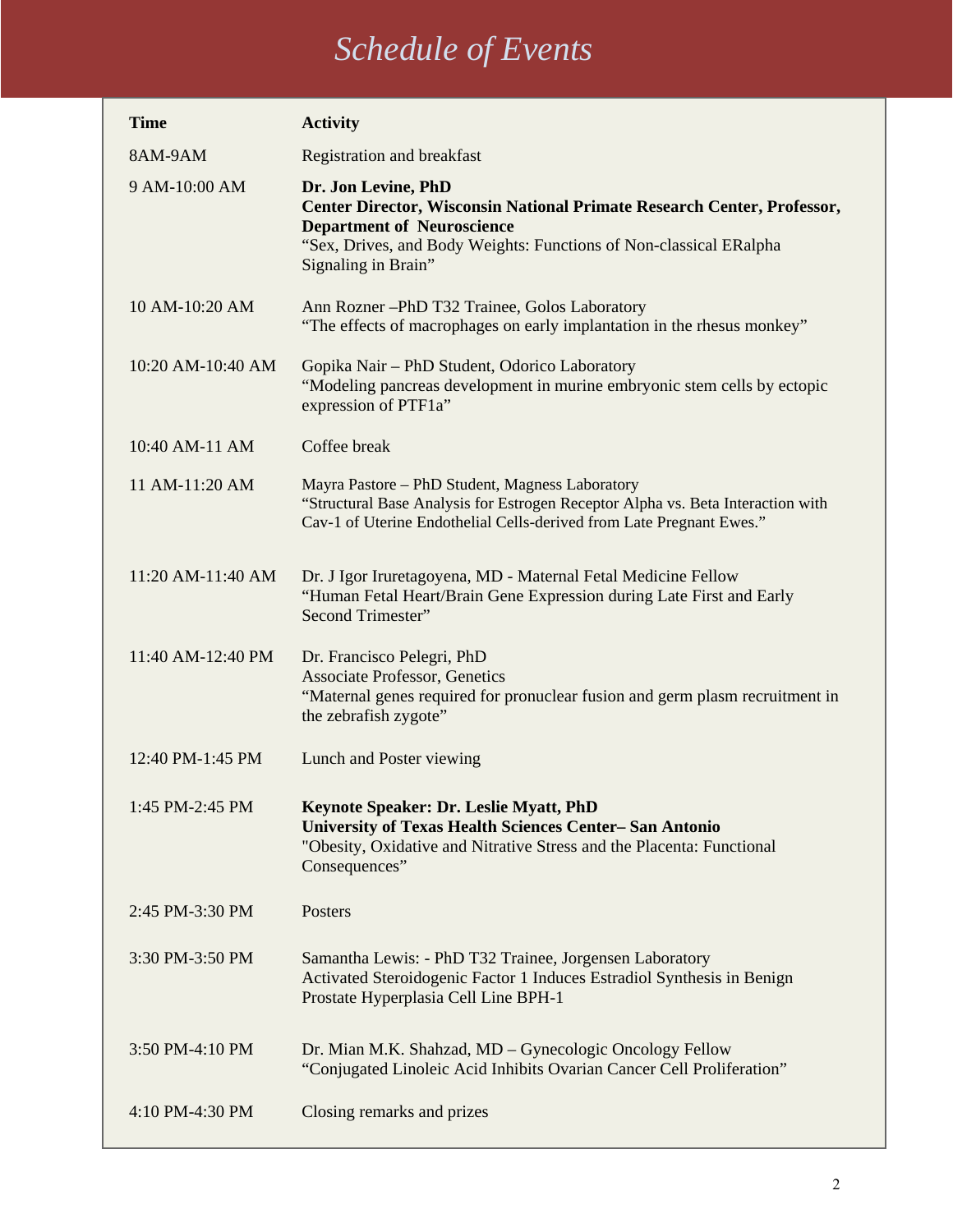# *Keynote Speaker: Leslie Myatt, PhD*



Dr. Leslie Myatt is Professor of Obstetrics and Gynecology and Co-Director of the Center for Pregnancy and Newborn Research at the University of Texas Health Science Center San Antonio. He moved to Texas in Jan 2009 having been a faculty member at the University of Cincinnati for 22 years and Director of the NIH-funded Physician Scientist Training Program (MD/PhD) and the Women's Reproductive Health Research Scholars Program. Dr Myatt served as North American Editor of the journal Placenta (1997 to 2004), President of the Perinatal Research Society (1997), President of the International Federation of Placenta Associations (2002 to 2004) and President of the Society for Gynecologic Investigation (2009 to 2010). Dr Myatt's research interests are control of fetal placental vascular reactivity, the role of oxidative and nitrative stress in placental function and fetal programming and the regulation of prostaglandin synthesis and action in intrauterine tissues at parturition. He has published over 200 papers and 300 abstracts and has served on many review panels and study sections for NIH, CIHR and other international grant giving bodies.

### **Key Note Talk:**

"Obesity, Oxidative and Nitrative Stress and the Placenta: Functional Consequences"

As the interface between mother and fetus the placenta fulfills nutrient transport and hormonal signaling functions to support optimal fetal growth and development. Alterations in these functions are found in several placental pathologies that ultimately lead to adverse outcome of pregnancy. Pregnancy per se is a state of oxidative stress which is heightened in pregnancies complicated by diabetes, and the inflammation associated with preeclampsia and increasing maternal BMI. Both reactive oxygen and nitrogen species including superoxide and nitric oxide have roles in placental physiology including regulation of vascular reactivity and signaling. With inflammation and heightened oxidative stress increased production of these reactive species leads to their interaction to produce a more powerful pro-oxidant, peroxynitrite, that can covalently modify proteins by tyrosine nitration leading to either gain or loss of function. We have shown functional effects of protein nitration on vascular reactivity on the placenta and using a proteomic approach found p38MAP kinase activity to be reduced following nitration. The potential for rapid and reversible nitration of many proteins in the placenta implies a potential regulatory role. The increasing inflammatory and pro-oxidative milieu seen with increasing BMI is associated with a switch from protein carbonylaton reactions towards protein nitration suggesting again potential changes on covalent modification of proteins and their functions. There is also a sexual dimorphic effect on placental function and pregnancy outcomes potentially mediated via inflammatory pathways.

Dr. Myatt's talk is generously supported by NIH 5-T32 HD041921-7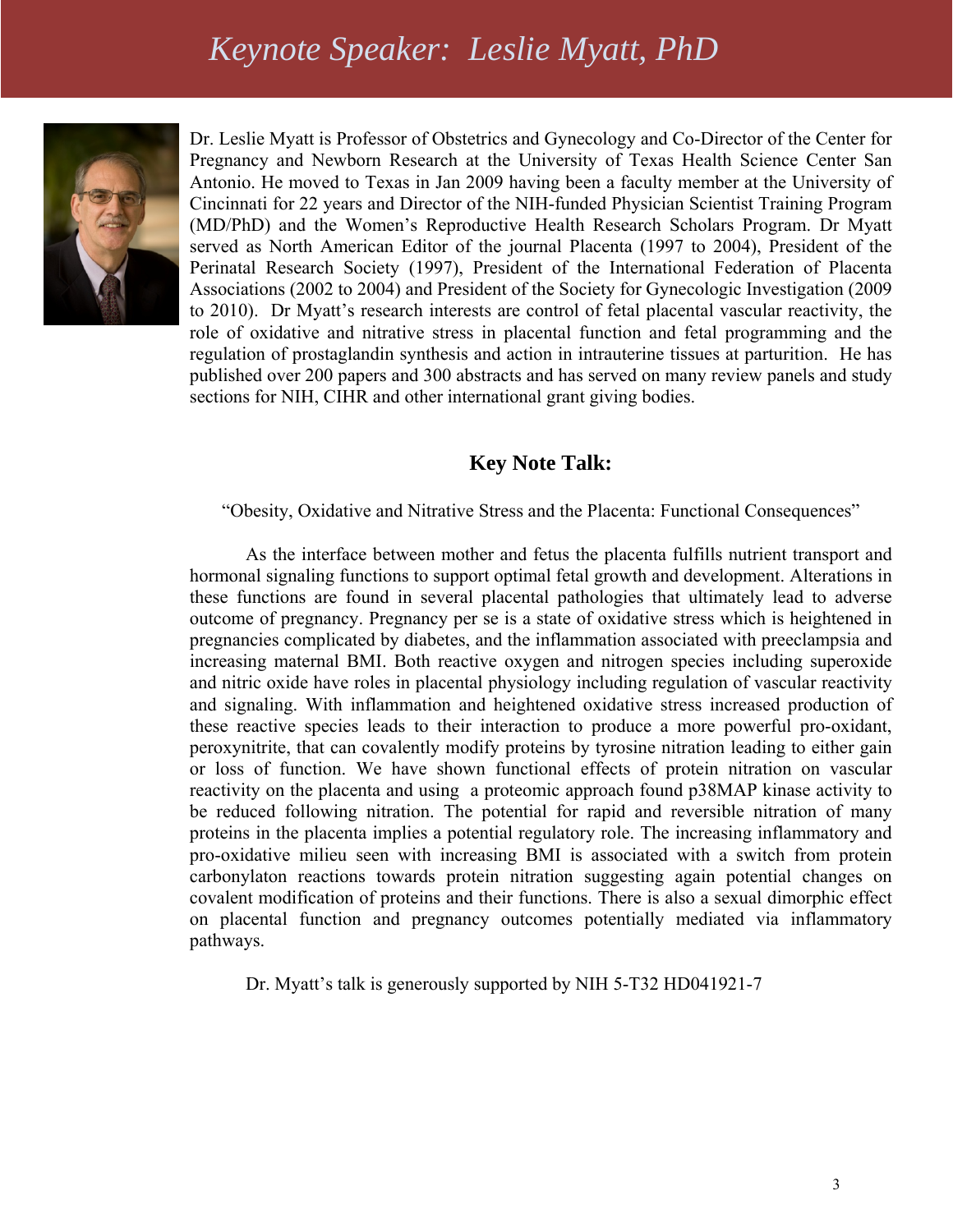## *Keynote Speaker: Jon Levine, PhD*



Dr. Jon E. Levine, Ph.D. completed his B.A at Oberlin College in Ohio, and his Ph.D. from the University of Illinois, Champaign-Urbana. Dr. Levine completed postdoctoral training at the Oregon National Primate Research Center & Oregon Health Sciences University. Before coming to Madison he was a Professor of Neurobiology and Physiology at Northwestern University. He is currently the Director of the Wisconsin National Primate Research Center and Professor in the Department of Neuroscience at the University of Wisconsin—Madison. For the past 30 years Dr. Levine has studied the neuroendocrine regulation of gonadotropin releasing hormone (GnRH) neurons, in part by developing and utilizing physiological methods to monitor and analyze GnRH neurosecretion in awake animals. Dr. Levine's research has also focused on the mechanisms by which ovarian steroids exert their effects in the brain, the latter including the negative feedback mechanisms that maintain homeostatic control within the reproductive axis, as well as the positive feedback actions of steroids that culminate in release of preovulatory gonadotropin surges. His recent work has made use of newly developed mutant mice to analyze the cell signaling mechanisms that mediate negative and positive feedback actions of estradiol, as well as the effects of estrogens on energy homeostasis and body weight. Dr. Levine is currently Editor-in-Chief of the journal Frontiers in Neuroendocrinology, and is a member of the Steering Council for the Office of Research on Women's Health at the NIH. He is an active member of numerous professional societies including the Endocrine Society, Society for Neuroscience, Society for the Study of Reproduction, American Neuroendocrine Society, and the Society for Behavioral Neuroendocrinology.

#### **Faculty Talk:**

"Sex, Drives, and Body Weights: Functions of Non-classical ERalpha Signaling in Brain"

Ovarian estrogens exert critically important actions in hypothalamic neurons to regulate ovulatory cyclicity, reproductive behaviors, and energy homeostasis. Estrogen receptor alpha (ER $\alpha$ ) appears to mediate most of these effects, as disruption of ER $\alpha$ signaling leads to infertility and metabolic syndrome. ER $\alpha$  signaling mechanisms may include "classical genotropic" effects mediated by direct binding of receptor dimers to DNA, "non-classical genotropic" effects involving tethering of ERs to other transcription factors, and "non-classical non-genotropic" actions mediated by cytoplasmic ERs coupled to membrane-initiated signal transduction pathways. Our studies are making use of novel ERα mutant mouse models to ascertain the cellular mechanisms by which ERα mediates estradiol  $(E_2)$  effects on these physiological and behavioral processes. We have utilized a novel mutant ERα knock-in mouse model, which confers non-classical genotropic and non-genotropic signaling in the absence of classical signaling, to determine that non-classical ER $\alpha$  signaling can convey  $E_2$  effects integral to homeostatic feedback control of reproductive hormone secretions, as well as  $E_2$  actions governing paracopulatory behavior and body weight regulation.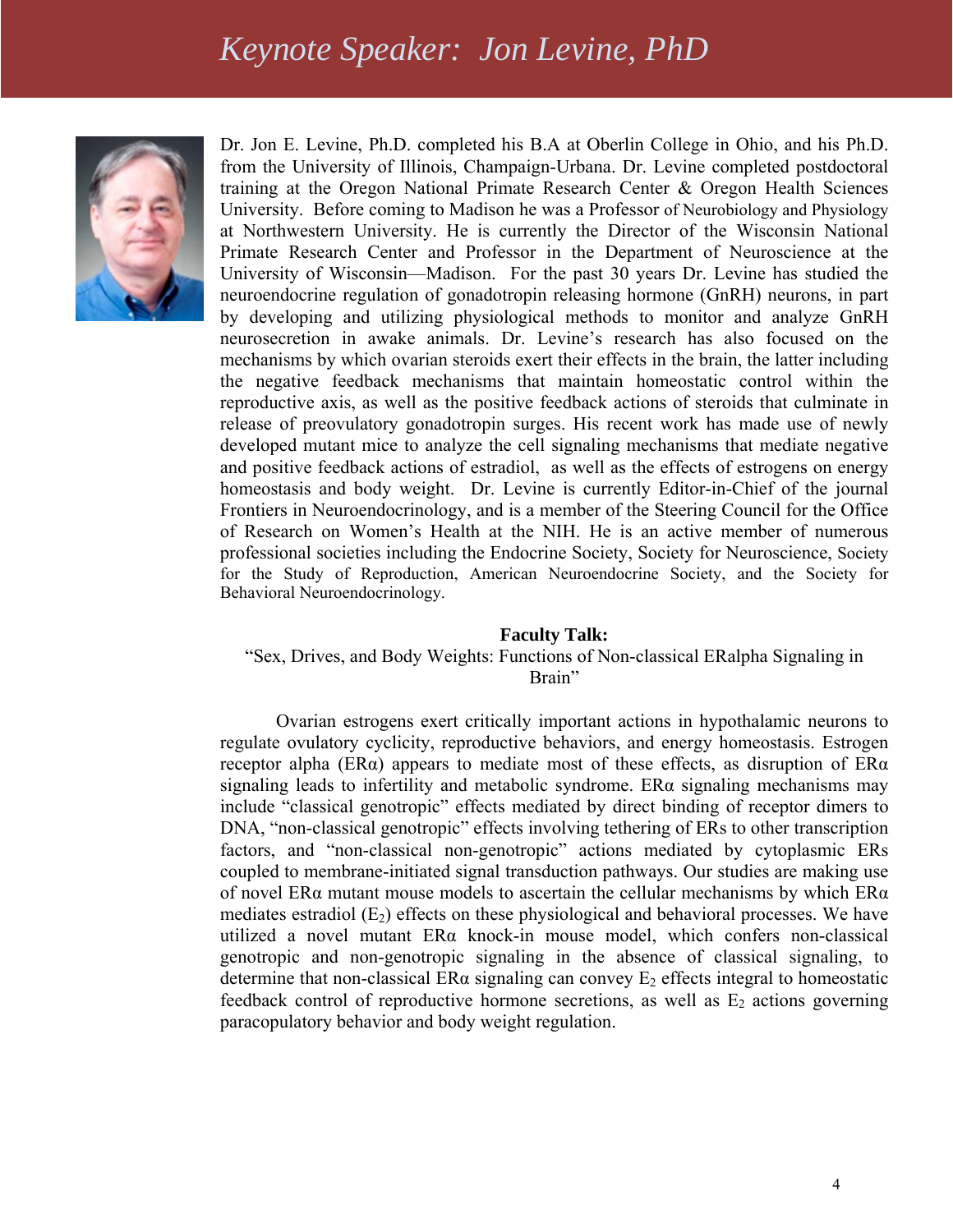## *Francisco Pelegri, PhD*

Dr. Francisco Pelegri, PhD completed his B.Sc. (highest honors) at the University of California, Berkeley, in Genetics, and his PhD at the Massachusetts Institute of Technology, Cambridge MA, in Cellular and Molecular Biology. Subsequently, Dr. Pelegri completed postdoctoral training in Developmental Genetics at the Max Planck Institute for Developmental Biology in Tübingen, Germany. Dr. Pelegri joined the faculty of the Laboratory of Genetics at the University of Wisconsin Madison in 1999, where he has been since. Research in Dr. Pelegri's laboratory focuses on the role of maternal genes on early embryonic development.

#### "Maternal Genes Required for Pronuclear Fusion and Germ Plasm Recruitment in the Zebrafish Zygote"

Developmental processes that occur prior to the activation of the zygotic genome necessarily depend on maternal products produced during oogenesis and deposited in the egg. My laboratory studies a number of such maternally-driven processes, which range from fertilization to patterning and morphogenesis during embryogenesis. In this talk, I will focus on two sets of genes involved in some of the earliest developmental events that occur after fertilization. We have found that maternal function for the gene *futile cycle* is essential for nucleus-centrosome attachment in the early embryo, and this defect eventually leads to the inability to undergo pronuclear fusion after fertilization. Another set of identified genes are important for the coordination of cell division and the segregation of the germ plasm, a specialized cytoplasm containing specific RNA and protein products which confers the germ cell fate. We discuss the function of these genes and their products, and the role of posttranscriptional regulatory mechanisms in these processes.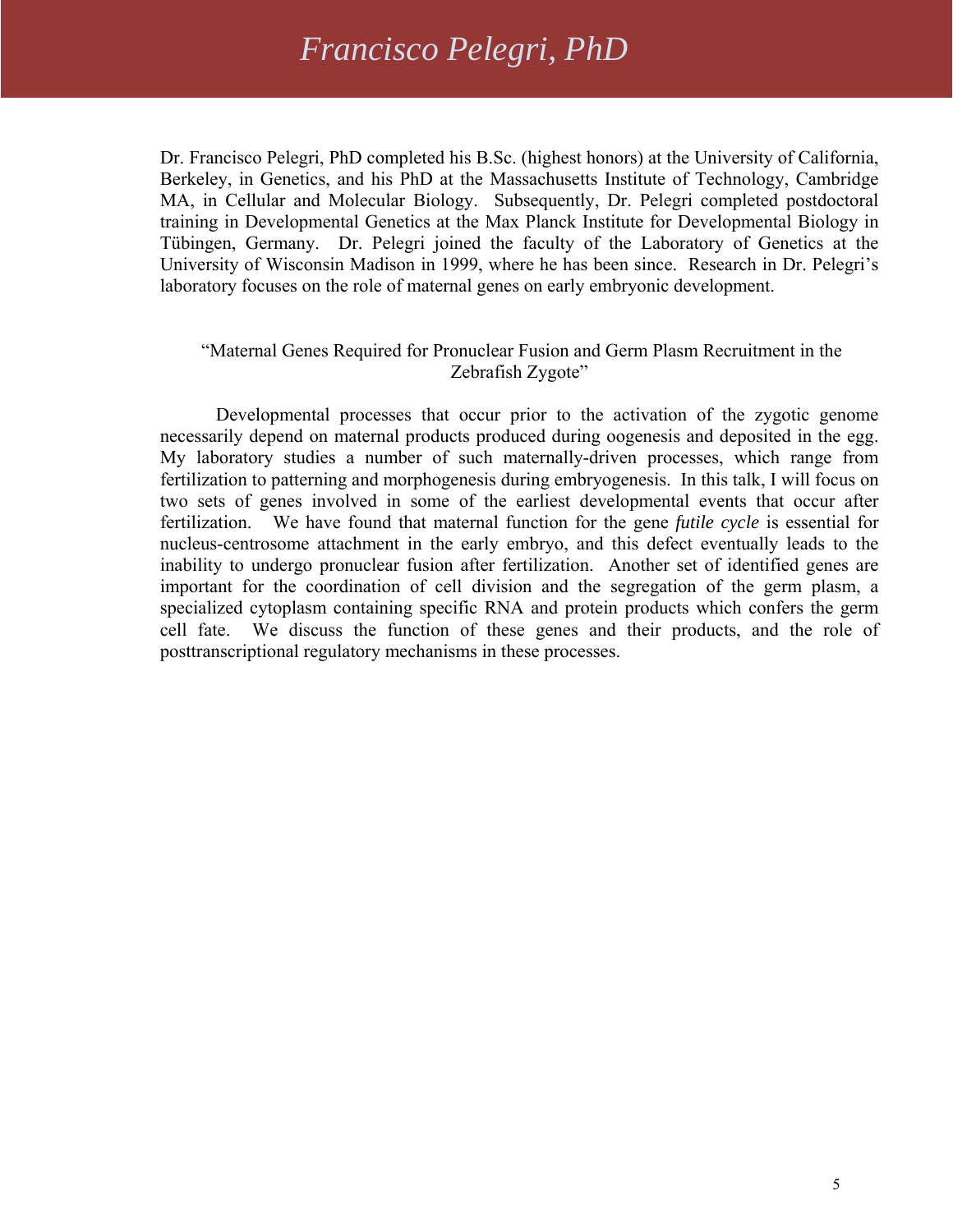## *Oral - The effects of macrophages on early implantation in the rhesus monkey*

**Ann E. Rozner, Maureen Durning, and Thaddeus G. Golos** 

At the time of implantation and throughout pregnancy, the primate uterus contains numerous leukocytes, with a significant majority of natural killer (NK) cells and macrophages. These cells and the cytokine balance at the maternal-fetal interface are thought to play an important role in the maternal fetal immune response. We have established a co-culture system with rhesus monkey embryos to model implantation. Rhesus blastocyst stage embryos were derived by in vitro fertilization of oocytes. Embryos were cultured to the peri-implantation blastocyst stage, then co-cultured with macrophages collected from day 36 decidual tissue. Culture media were collected to determine cytokine and chorionic gonadotropin (CG) secretion, embryo growth was monitored, and apoptosis and proliferation of trophoblasts were evaluated. Trophoblast outgrowths expanding from the embryo were noticeable after 4 to 6 days of culture and multiple cytokines were consistently detectable in the media of macrophage co-cultured embryos. Overall trophoblast outgrowth was decreased when blastocysts were cultured with macrophages, however, the percentage of apoptotic cells also decreased. Preliminary data suggests no changes in proliferation or CG secretion of co-cultured embryos from controls. These data suggest the implanting blastocyst interacts with the local macrophages, evoking a differential trophoblast response by decreasing growth and apoptosis of trophoblasts when macrophages were present.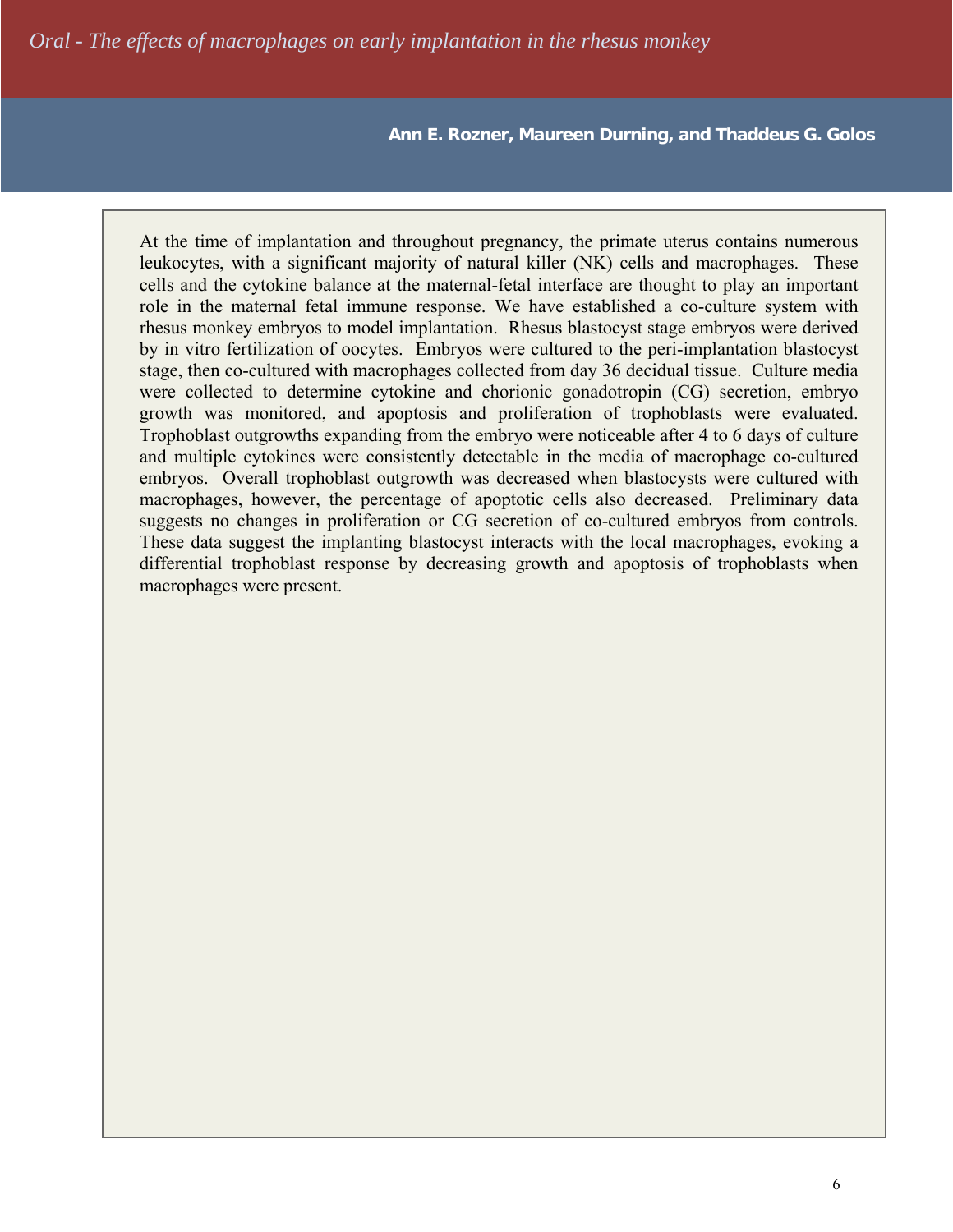## *Oral - Modeling pancreas development in murine embryonic stem cells by ectopic expression of PTF1a*

**Gopika G Nair, Robert K Vincent, Victoria Browning, Nathan Treff, and Jon S Odorico** 

Pancreas-specific transcription factor 1a (ptf1a) is known be to be involved in pancreas specification in the foregut endoderm 1 and transactivation of the PDX1 promoter. A tetracycline-inducible murine ES cell line with temporally-controlled induction of ptf1a (tetptf1a) was established, which we utilized as a new tool to interrogate the role of PTF1a in directing differentiation of ES cells down the pancreatic lineage. Induction of ptf1a expression by doxycycline (Dox) treatment in EB derived cultures resulted in extensive expression of PDX1. In particular, the EBs gave rise to PTF1a+PDX1+ bud-like structures reminiscent of in vivo pancreatic organogenesis, in that cells of the differentiating PDX1+ epithelium expressed other pancreatic markers, such as carboxypeptidase A1 (CPA1) and neurogenin 3 (NGN3), and became progressively post-mitotic with time. The expression of amylase and islet endocrine hormones at later time points indicated that these cells were capable of further differentiation into mature pancreatic cell types. To understand the dosage dependent effects of PTF1a in directing differentiation into endocrine cells, we induced the tet-ptf1a cell line with different concentrations of Dox. At low levels of PTF1a we observed increased numbers of Ngn3+ Pdx1+ endocrine progenitor cells compared to the number of like cells at high levels of PTF1a. On further differentiation, low dose PTF1a cultures exhibited the highest number of insulin and PDX1 co-expressing cells. We then interrogated the transcript levels of Rbpj and Rbpj-l, mammalian Suppressor of Hairless paralogs, whose gene products are stage-specific partners of PTF1a in the PTF1 complex. Immediately after induction, Rbpj-l levels increased with the dose of PTF1a, while Rbpj levels was relatively constant. That Ngn3+ and insulin+ endocrine cells were more prevalent at low levels of PTF1a, and amylase and Rbpj-l expression was greater at high doses of PTF1a indicates that the intracellular level of PTF1a controls the switch between exocrine and endocrine fates in our ESC-derived pancreatic progenitors similar to the results from studies on embryonic pancreas in zebra-fish 3.Furthermore, this is the first study to show branching morphogenesis with both acinar and islet formation similar to in vivo pancreatic development in ES cell derived cultures.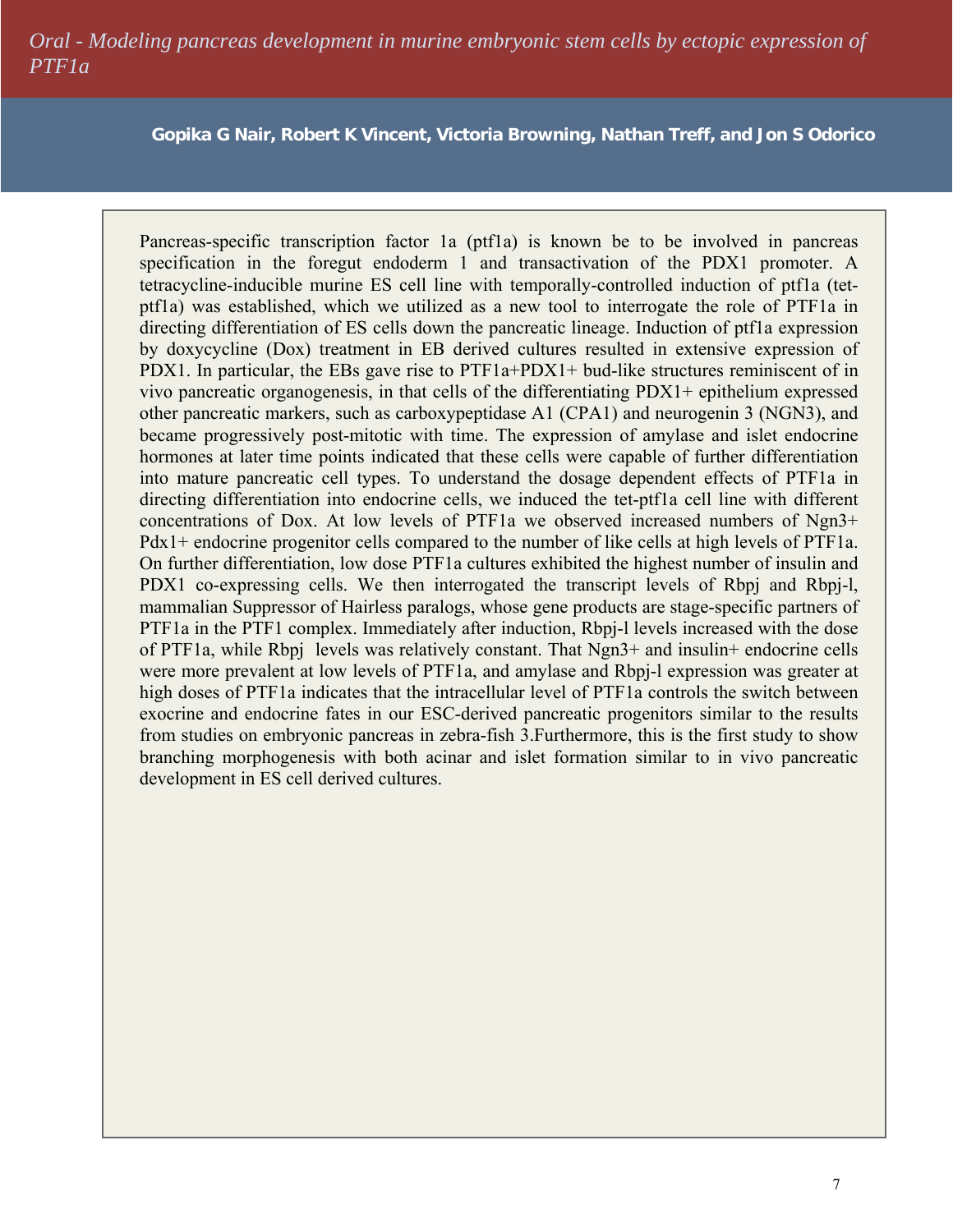*Oral - Structural Base Analysis for Estrogen Receptor Alpha vs. Beta Interaction with Cav-1 of Uterine Endothelial Cells-derived from Late Pregnant Ewes* 

> **Mayra B. Pastore, Benjamin C. Hofeld, Dong-bao Chen, and Ronald R. Magness**

**BACKGROUND:** Estrogen receptors (ERs) are predominantly nuclear; however, a small pool of ERs localize to the plasma membrane of endothelial cells and are responsible for nongenomic vasodilatory responses. ER-a and ER-b have previously been demonstrated to induce very rapid activation of ERK signaling cascade and eNOS to induce nitric oxide (NO) production. NO production is partly responsible for the maintenance of vasodilatation during physiologic states of high circulating estrogen levels such as pregnancy. ER-a and ER-b localize within specialized plasma membrane domains termed caveolae and are responsible for diverse estrogen-mediated endothelial adaptations. It has been reported that ER-a interacts directly with the main scaffolding protein in the caveolae, Cav-1, however, it is unknown if there exits a similar protein-protein Cav-1 interaction with ER-b. **HYPOTHESIS:** We hypothesize that ER-a and ER-b maintain similar protein-protein interaction with Cav-1 in an "unstimulated" state in uterine artery endothelial cells (UAECs) and that structural analysis of these ERs will provide evidence for ERs' association with the plasma membrane. **METHOD:** Bioinformatic database approaches using SDSC Biology WorkBench web-base tool for analysis and modeling and UCSF Chimera molecular modeling system were employed to obtain structural information on hydrophobicity, transmembrane domain and crystal structurebased analyses on ER-a, ER-b and Cav-1 domains. Based on these bioinformatic parameters, the structural differences and similarities between receptor subtypes were overlaid with computer imaging to directly compare and to draw conclusions regarding 3D orientation and interaction within the plasma membrane. Proof of principle was established using immunoisolation column assays from passage 4 whole UAECs using Cav-1 antibody followed by Western blotting to identify protein-protein interaction. **RESULTS:** Database bioinformatic analyses on ER-a and ER-b and Cav-1 secondary structure showed that these protein do not possess any transmembrane domains. UCSF Chimera software was used for crystal structure comparison between ER-a and ER-b and this comparison revealed identical configuration between these proteins suggesting that 3D structure alone cannot account for ER and Cav-1 interactions. These bioinformatic database analyses are consistent with Cav-1 immunoisolation "pull-down" column UAEC protein which demonstrated that ER-a is tightly bound to Cav-1. In contrast, Cav-1 did not appear to interact with ER-b with high affinity. Finally, protein database sequence analysis revealed the presence of a candidate sequence that may be specific to caveolin binding motif in both ER-a and ER-b that we are evaluating further. **CONCLUSIONS:** These data collectively support the thesis that unlike ER-a, ER-b maybe at least loosely associated with caveolar lipid raft, but not via transmembrane loop. The direct/indirect association between ER-b and Cav-1 needs further study. NIH GM083252, HL49210, HD38843, HL87144, HL70562.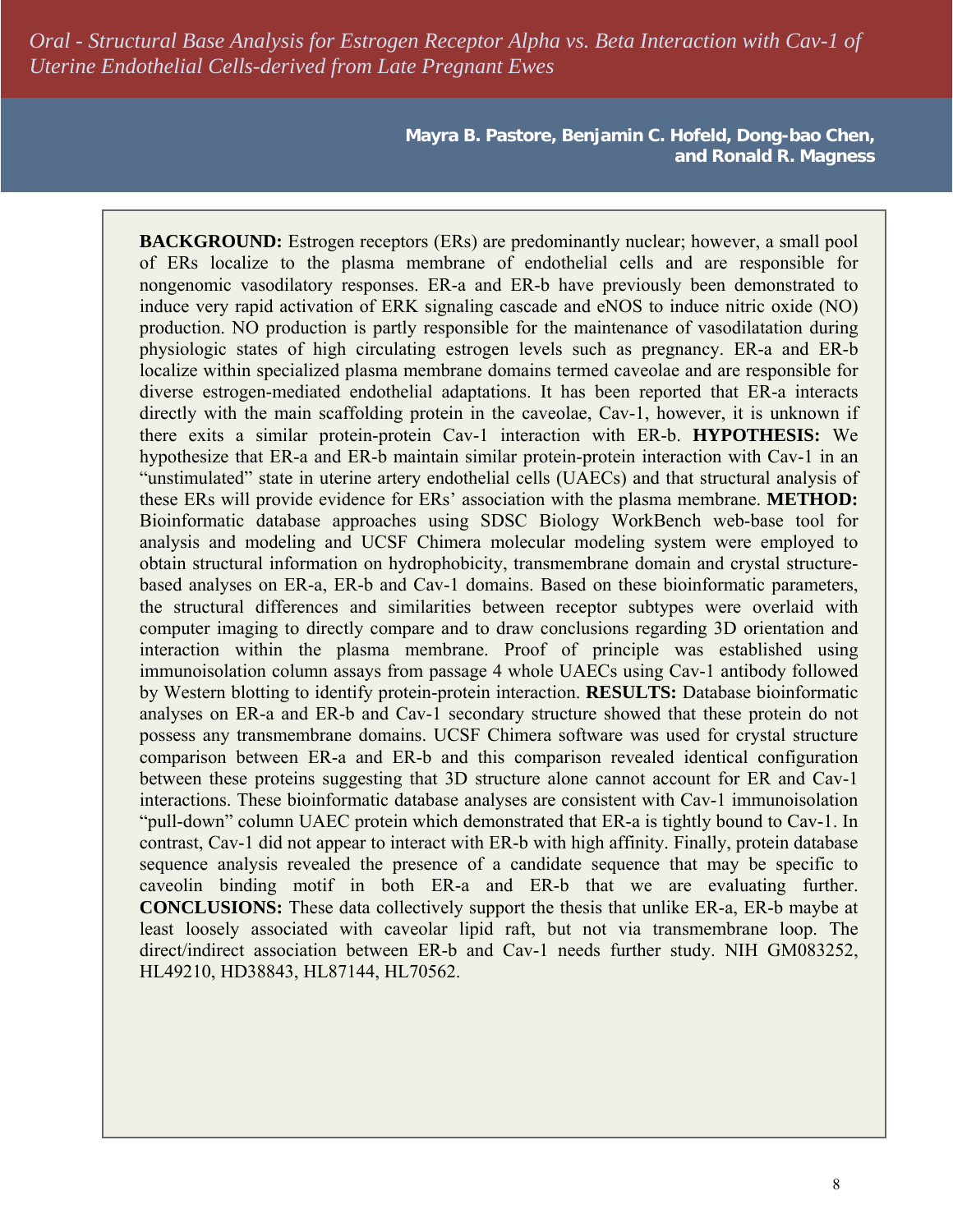**J.Igor Iruretagoyena, Wayne Davis, Christina Kenziorski, Cynthia Bird, Rebecca Radue, Aimee Teo Bromar, Sandra Splinter BonDurant, Thaddeus Golos, Ian Bird, Dinesh Shah** 

**Objective:** To describe the changes in gene expression (mRNA) occurring during fetal development in the heart and the brain. This information will be used to uncover pathways involved in fetal pathology. In this abstract we describe the initial methods development necessary to achieve that goal. **Study Design:** 12 fetal hearts and 12 fetal brains from 10-18 weeks of gestational age were prospectively collected at the time of termination of pregnancy. Total RNA was isolated and then hybridized into the Affymetrix ST 1.0 human array. The Affymetrix probe level data was processed using Robust Multi-Array Analysis (RMA) as implemented in the affy package to obtain normalized summary scores of expression for each probe set on each array. EBarrays was used to identify genes differentially expressed in any two conditions. Cut offs for sensitivity that ensured a reliable positive detection result were 0.95. Cutoffs for a significant change in expression were initially set at 2 fold change. **Results:** Comparison of the data sets for brain and heart showed that with a cut off of 2 fold there were 1070 and 692 differences respectively, while at a cut off of 10 there were 73 and 41, at cut off of 20 there were 17 and 15 genes. In brain there was abundant expression of Internexin, Septin, Doublecortin, stathmin and NEL2. In heart there was abundant expression of Myosin light and heavy chain 7, Myosin light chain 2, Popeye domain, T-box 20 and Phospholamban. Gene ontology confirmed tissue specificity of the highly expressed genes for the brain and the heart.



**Conclusions:** The methodology has been validated as being both achievable and capable of accurately identifying the unique genes expressed in brain and heart respectively. The genes found with the greatest differential expression are involved in tissue-specific differentiation for further developmental requirements.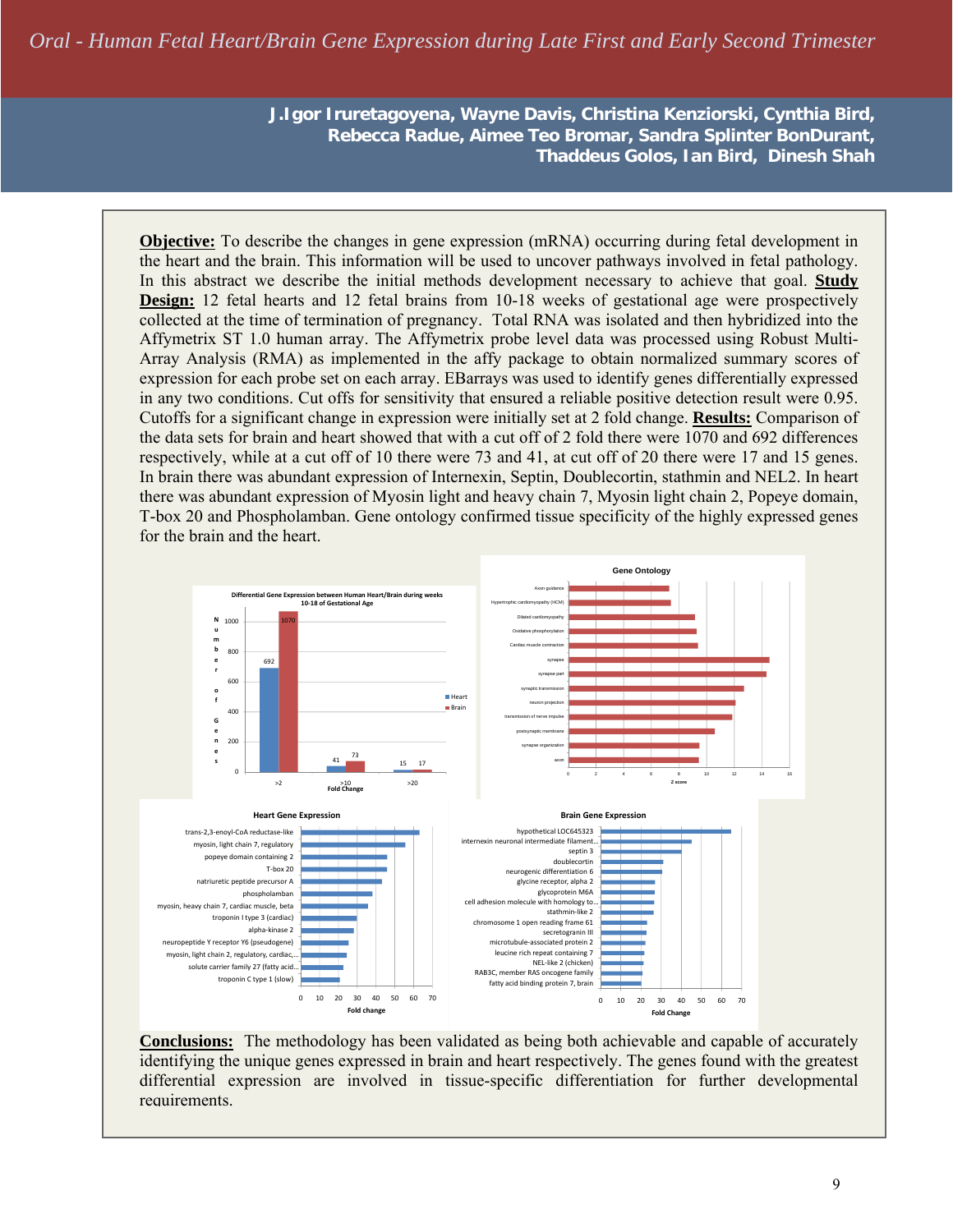**Samantha R. Lewis, Joan S. Jorgensen** 

Prostate growth in development and disease depends on androgens synthesized by the testis. Thus, treatment of prostate cancer targets androgen production and activity at several fronts. Initially, prostate tumors subject to androgen deprivation therapy regress, but inevitably, rogue cancer cells prevail and an aggressive cancer returns that is unresponsive to this therapy. There are several theories to explain this aggressive resurgence, one of which suggests that prostate adenocarcinoma cells acquire machinery for de novo steroidogenesis. It has long been established that Steroidogenic Factor 1 (NR5A1, ADBP4, SF1) is essential for regulating steroidogenesis in normal endocrine tissues. While normal prostate tissue lacks SF1 expression and is nonsteroidogenic, the presence of SF1 in diseased tissue of the prostate has not been documented, presenting an unexplored potential driver of aberrant steroidogenesis in prostate cancer. We hypothesize then that SF1 is present in prostate cancer and that SF1 is necessary for steroidogenesis to occur in prostate epithelial cells. To test the first part of our hypothesis, we examined SF1 expression in a panel of both benign and cancerous prostate cell lines. All prostate cancer cell lines examined expressed SF1, while a benign prostate hyperplasia cell line did not. We then performed immunohistochemistry on prostate biopsy samples from human patients with benign prostate hyperplasia or recurrent prostate cancer following androgen deprivation therapy. Similar to our results from prostate cell lines, we detected positive nuclear staining for SF1 in prostate adenocarcinoma but not benign prostate hyperplasia specimens. To functionally link SF1 to steroidogenic production in prostate epithelial cells, we tested whether ectopic expression of SF1 was sufficient to induce steroid production in a benign prostate cell line (BPH-1). BPH-1 cells were transfected with expression vectors encoding the mCherry fluorescent protein (negative control), wild type SF1, or a constitutively active mutant of SF1 (SF1∆LBD). After 48 hours in culture, media was collected and subject to steroid measurement by ELISA. Whereas accumulation of progesterone and testosterone were not detected, estradiol concentrations were increased in BPH-1 cells transfected with wild type SF1 and even more so with transfected SF1∆LBD. Together, these data indicate that SF1 is induced both in prostate cancer cell lines and in human prostate adenocarcinoma biopsy specimens, and suggest that activated SF1 is sufficient for steroidogenesis in a benign prostate cell line. Our findings present a potential mechanism and target for therapy of androgen deprivation resistant prostate cancers. Future experiments are planned to elucidate the stimulatory signals that induce SF1 within these aggressive prostate tumor cells leading to aberrant steroid production that fuels growth of deadly prostate cancer. This work was supported by The University of Wisconsin-Madison and NIH 5T32-HD041921-07.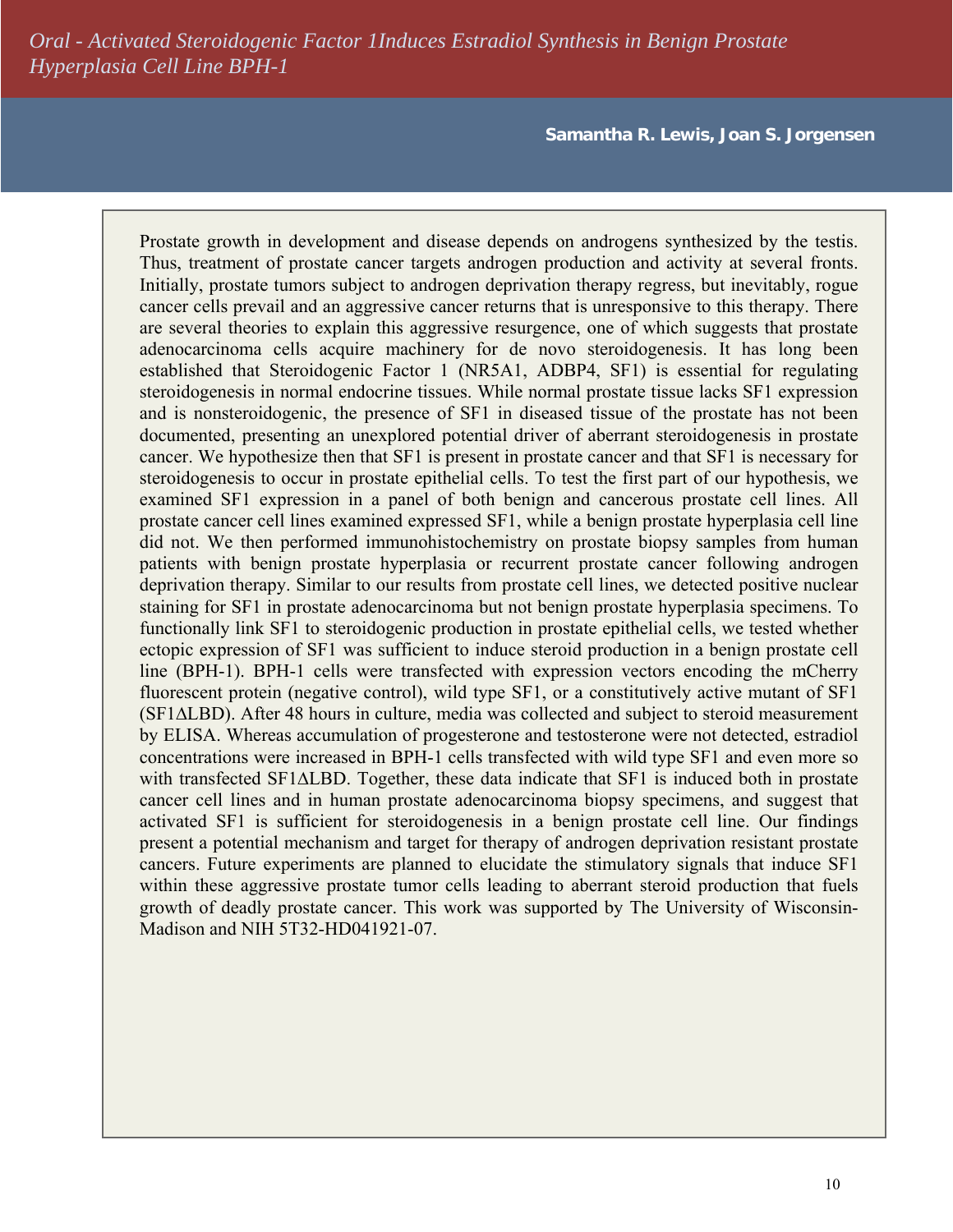**Mian M.K. Shahzad, Arvinder Kapur, Hannah R. Van Galder, Mildred A.R. Felder, Nick Claussen, and Manish S. Patankar.** 

**Background:** Conjugated linoleic acid (CLA) has long been recognized to exert protective effects on carcinogenesis in breast, prostate and colon malignancies. Recent data suggests that CLA plays a key role in inhibiting several important survival pathways in breast cancer cell. However, data on effects of CLA in epithelial ovarian carcinoma are lacking and was the focus of this study. **Methods:** A2780 and SKOV3 ovarian cancer cell were treated with increasing concentrations of two different isomers of CLA (9:11, 10:12) and its effect on cell viability/proliferation was determined using 3-(4,5-Dimethylthiazol-2-yl)-2,5 diphenyltetrazolium bromide (MTT) assay at different time points with and without different chemotherapeutic agents. Additionally, effect of CLA isomer 10:12 were evaluated on A2780 ovarian cancer cell apoptosis by flow (Annexin V/PE) and proliferation (MTT assay) while the molecular effect of CLA treatment were assessed using western blot. **Results:** CLA isomer-10:12 significantly affected the ovarian cancer cell viability in a time and dose dependent fashion. Seventy-two to 96h of CLA treatment (isomer 10:12, 7 $\mu$ ) resulted in ~50% reduction in cell viability compared to control ( $p<0.01$ ). A 20  $\mu$ M dose of the CLA isomer 10:12 resulted in >80% reduction in live cell compared to controls. However, CLA isomer 9:11 had no effect in all doses and time points tested (0.001 µM- 50mM). Additionally, at IC50 dose of oxaliplatin treatment, the addition of CLA, resulted in a substantial reduction (by  $\sim$ 50%, p $\leq$ 0.05) in percent live cell compared to oxaliplatin monotherapy. CLA isomer 10:12 significantly reduced ovarian cancer cell proliferation in a time and dose dependent fashion by modulating Src and MAPK pathways. **Conclusion:** Our preliminary data indicate that CLA may significantly affect the survival and reduce proliferation of ovarian cancer cells. These findings need further exploration and may have therapeutic implications for ovarian cancer.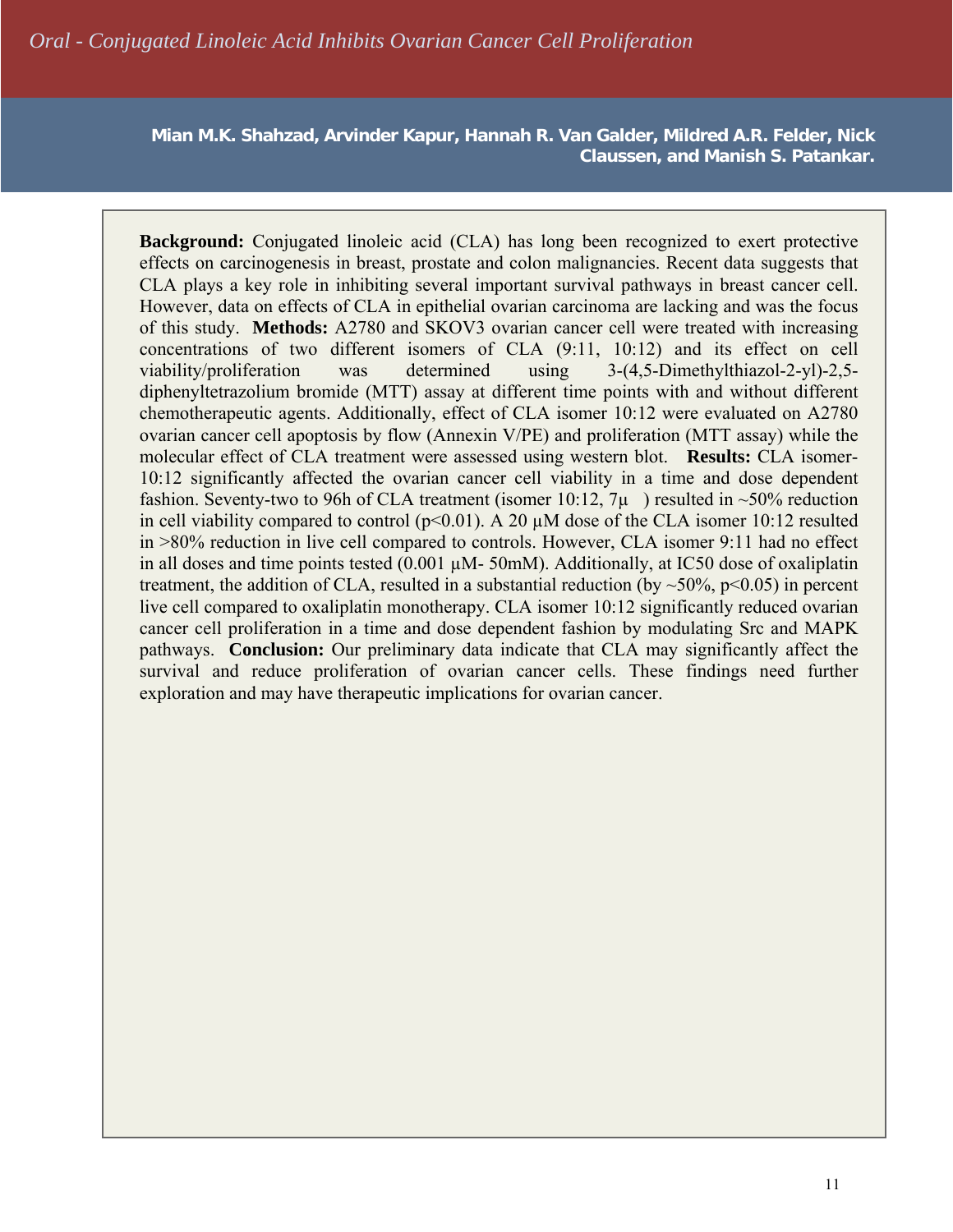**Roxanne Alvarez, Fu-Xian Yi, Bikash Pattnaik, Ian Bird** 

**Introduction:** During pregnancy, uterine artery endothelial vasodilation is enhanced due to increased agonist-induced Ca2+ bursting leading to sustained nitric oxide production. Greater cell-cell communication and correspondingly enhanced Ca2+ influx via capacitative entry in response to agonists result in enhanced vasodilation. The Initial aims of this study are to characterize the contribution of potassium channel(s) to resting membrane potential as a means for pregnancy to alter Ca2+ influx via TRPC channels in pregnant uterine artery endothelial cells (P-UAEC). Previous studies from our lab have shown sensitivity to Ca2+ activated and delayed rectifier potassium channel drugs, suggesting their contribution in endothelial cell functional physiology. We began this study in order to understand the specific changes in contribution of these signaling ion-channels during pregnancy to coordinate cell-cell communication. Having established general electrical membrane properties in these cells, the current direction of research is to establish the correlation between the cells' membrane potential, TRPC3 activation, and enhanced calcium signaling. **Methods:** Whole-cell method of patch clamp electrophysiology was carried out on single voltage clamped passage 4 P-UAEC plated to 20% density. Cellular responses to a ramp protocol from -150 mV to  $+50$  mV were recorded while using a –60 mV holding potential. The pipette solution contained K-gluconate (100mM), KCl (30mM), HEPES (5mM), EGTA-KOH (5.5mM), CaCl2 (0.5mM), and Mg-ATP (4mM) at pH 7.2. The bath solution contained KCl (5mM), NaCl (125 mM), HEPES (25mM), glucose (6mM), CaCl2 (2mM), KH2PO4 (1mM), and MgSO4 (1mM) at pH 7.4. Fluorescence imaging using MetaFluor was performed on P-UAEC grown to 100% density. Cells were treated with Fura-2 AM (10 uM) and subsequently with DIBAC4(3) (250 nM) to simultaneously monitor intracellular calcium concentration and cellular membrane potential. Cells were stimulated with the agonist ATP (100uM). Results: Preliminary data show that the resting membrane potential of low density P-UAEC is  $-20 \pm 1.9$  mV (n=57). The membrane capacitance was determined to be  $14 \pm 1.7$  pF with a resistance of  $4.0 \pm 0.53$  GQ. In confluent P-UAEC, initial fluorescence data show a quick hyperpolarization upon ATP stimulation with a corresponding rise in intracellular calcium concentration. This is followed by depolarization of the membrane towards basal potential within approximately 5 minutes post-stimulation after which time the cells undergo a sustained hyperpolarization phase. The typical Ca2+ bursting pattern as determined by previous members in our lab is still occurring post-ATP stimulation in cells loaded with DiBAC4(3). **Conclusions:** Our data suggest that isolated P-UAEC have potassium channels that produce outward-rectifying current and hyperpolarize the membrane, and a smaller inward current at hyperpolarizing potential. Preliminary data from high density P-UAEC do indeed show membrane potential changes in response to ATP. Future studies will now include determining the molecular identity of the underlying ion channel currents contributing to changes in membrane potential, and the relationship of calcium influx and membrane potential to pregnancy enhanced TRPC3 activation. Funded by NIH HL079020.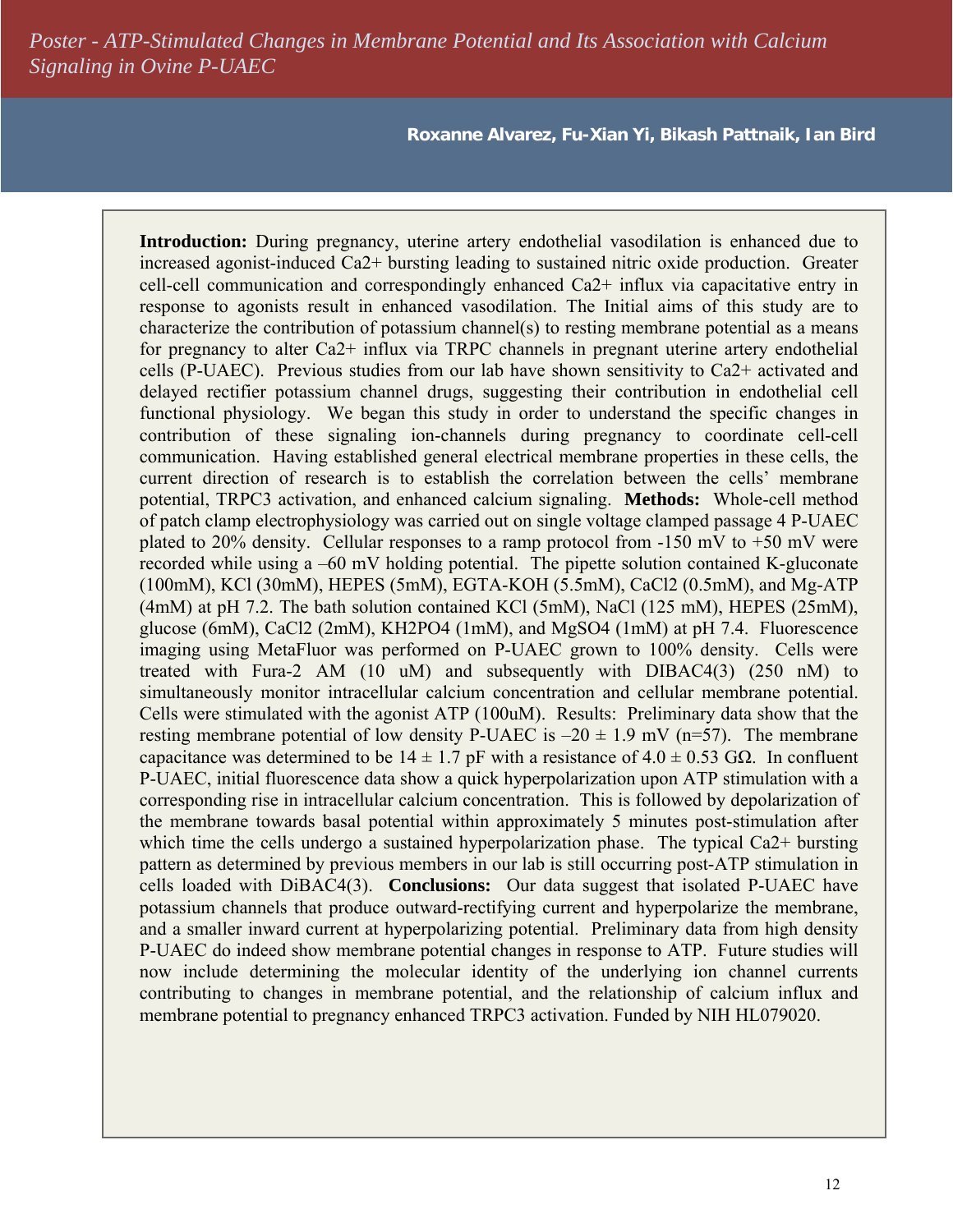**Arriaga, S., Wiltbank, MC.** 

Oxygen homeostasis involves a series of genes apt to respond and modulate in response to oxygen tension. Hypoxia inducible factor 1 (HIF-1) is a basic helix loop-helix (bHLH) transcription factor composed of α-β heterodimer. It binds to hypoxic response elements (HRE) on promoters that contain the sequence NCGTC to upregulate genes. Hypoxia is shown to stabilize HIF-1 $\alpha$  by preventing its degradation, but under normoxic conditions, growth factors have been shown to increase HIF-1 activity by increasing HIF-1α translation. Oxygen tension in the developing follicle has brought about different mathematical models to explain oxygen diffusion across the relative avascular structure of a follicle. A trend in these models show that during two stages in a follicles' life, early and late antral, oxygen levels are hypoxic, reaching a minimum of 11 mmHg. We hypothesize that during follicle deviation when oxygen levels are relatively low, HIF -1 triggers gene expression of luteinizing hormone receptor (LHCGR). Isolated bovine granulosa cells from small follicles <5 mm were cultured in 3% and 20% O2. LHCGR mRNA is upregulated after 4 days in hypoxic culture, treated with 15% follicular fluid from dominant follicles. Induction of LHCGR in a hypoxic environment must be a physiological occurrence during follicular deviation, a time in which LHCGR first appear on granulosa cells.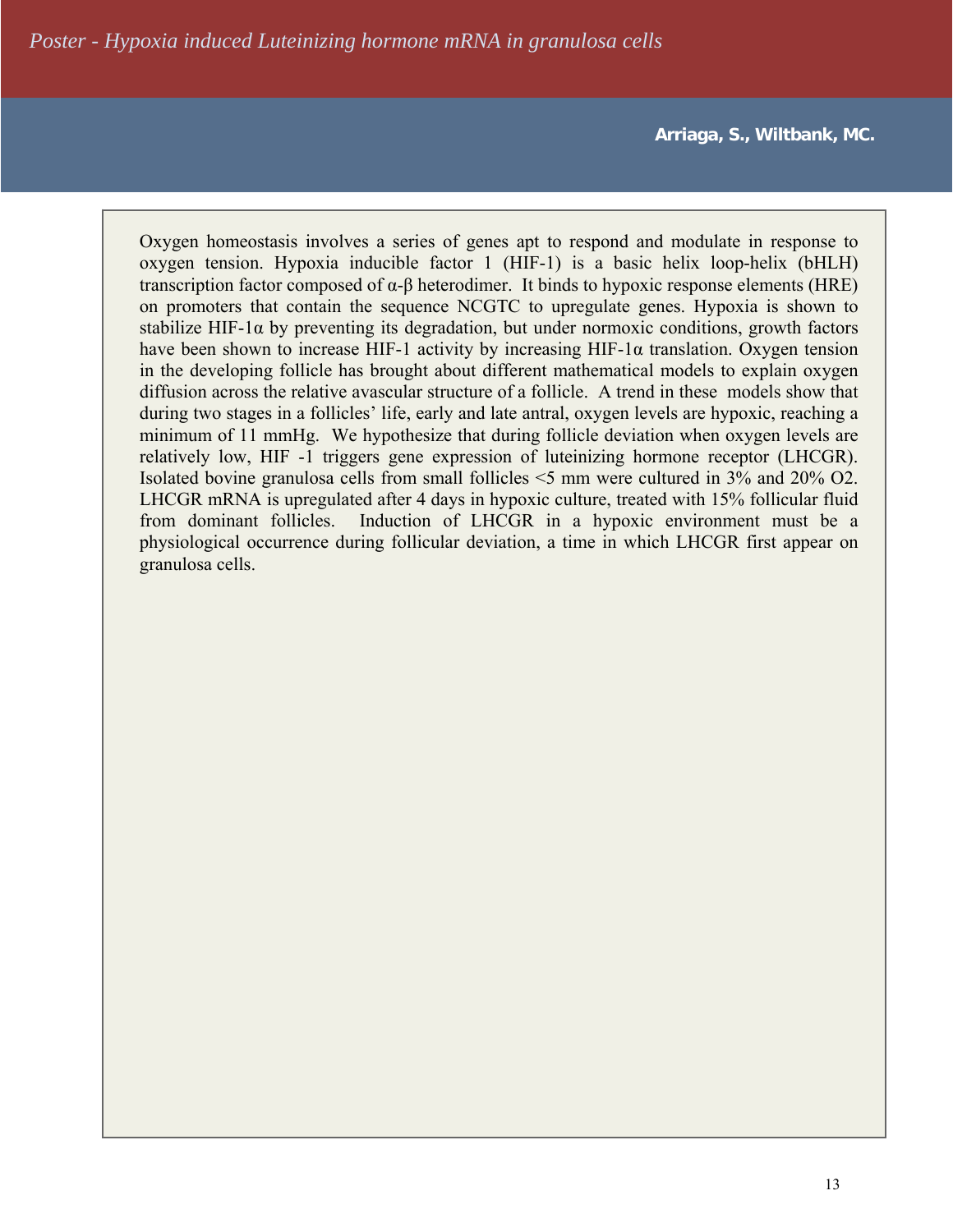**Soma Banerjee, Arvinder Kapur, Kai Ludwig, Hannah Van Galder, Mildred Felder, Kevin Eliceri, and Manish S. Patankar.** 

Tumor cells employ several redundant mechanisms to evade and suppress immune responses. In this study are investigate a novel mechanism by which tumor cells may incapacitate the immune cells by studying the metabolism of immune cells that are co-cultured with ovarian tumor cells. Tumor cells, by expressing high levels of glucose transporters and by developing specific mechanisms to sustain their proliferation by fermenting glucose to lactic acid, consume the available glucose and other carbohydrate nutrients at a very high rate. We therefore hypothesize, that immune cells in the tumor microenvironment, because they have not developed such adaptive mechanisms, are unable to gain and metabolize sufficient carbohydrate nutrients. Lack of nutrients inhibits immune cell proliferation and instead, forces them to survive via autophagy leading to severe loss of mitochondria, the organelle most required for a robust immune response. In essence, we are proposing that tumor-induced immune cell starvation may be yet another mechanism employed by tumors to suppress and evade the immune system. We will provide data on the expression of pyruvate kinase M2 (PKM2) isoform in ovarian cancer cell lines and immune cells. The PKM2 enzyme is overexpressed in most tumors and has recently been shown to be a major adaptation that allows cancer cells to produce high levels of NADH by metabolizing the pyruvate generated in glycolysis to lactic acid. Our data indicates high levels of PKM2 expression in a panel of ovarian cancer cell lines. We are also characterizing ovarian cancer cells and immune cells for the expression of glucose transporters (GLUT1-4) and the relative expression of these transporters in immune cells. We are also estimating the kinetics of glucose uptake by ovarian cancer cells versus immune cells. Flow cytometry, and fluorescent microplate assays have been conducted to look at the uptake of fluorescently-tagged deoxyglucose. Finally, we will also discuss future plans for dual-photon microscopy studies to determine glucose uptake and NADH formation in ovarian cancer cells and immune cells that are maintained under live co-culture conditions.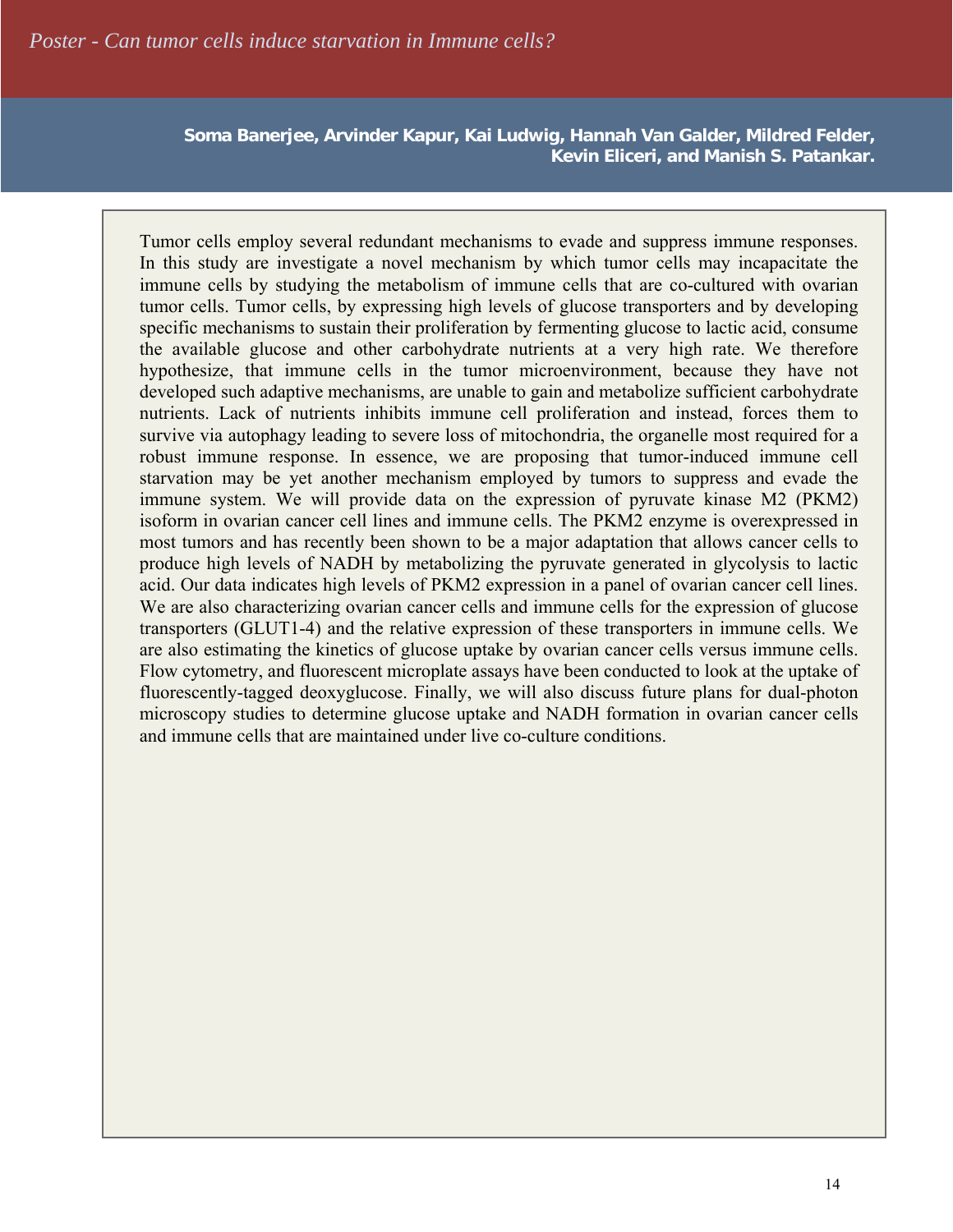*Poster - Dysfunction Of Human Umbilical Vein Endothelial Cells (HUVEC) From Diabetic (DM), Gestational Diabetic (GDM) And Preeclamptic (PE) Pregnancies: Altered Cell Signaling As The Common Pathology* 

**Heather A. Bankowski, Jennifer Krupp, Dinesh Shah, Ian Bird** 

**Objective:** Normal umbilical vein endothelium (UV Endo) develops sustained Ca2+ signaling to support NO mediated vasodilation and so fetal growth. Our previous observations of UV Endo of fresh umbilical cord vessels show the sustained NO production characteristic of normal pregnancy is lacking in DM and PE. While the initial peak and sustained Ca2+ burst response is similar in normal and DM UV Endo, Ca2+ burst signaling is notably impaired in PE UV Endo. Our hypothesis is that these changes in response are due to reprogramming of cell function or simply due to active suppression by local factors/inflammatory mediators.

**Study Design**: DM in pregnancy was categorized as pre-existing DM (DM) or gestational DM (GDM). HUVEC isolated from normal ( $N=7$ ), PE ( $N=6$ ), DM ( $N=5$ ) and GDM ( $N=5$ ) subjects were imaged using Fura-2 to detect Ca2+ in real time in response to stimulation with ATP (100) uM). Like normal UV Endo in vivo, normal HUVEC in vitro showed repeated Ca2+ bursts for up to 30 minutes. While intact PE UV Endo lack sustained Ca2+ bursts in vivo, in PE HUVEC in vitro Ca2+ bursting is restored and frequency enhanced relative to control, but with smaller burst size and lower basal Ca2+. DM HUVEC have Ca2+ bursts that are smaller with lower basal Ca2+ than control and are similar to those from PE patients. Surprisingly, HUVEC from GDM pregnancies show decreased burst number and decreased basal Ca2+.

**Conclusion**: We herein report that when UV Endo of PE, DM and GDM pregnancies are removed from the in vivo environments and the isolated HUVEC maintained in culture in vitro to passage 3, they all manifest sustained Ca2+ burst responses which are more rapid relative to control HUVEC, suggesting programmed changes in cell signaling. In PE the apparent recovery of function in vitro relative to loss of sustained bursts in vivo implies PE is a suppression of function by local factors, rather than a failure of programming of cell signaling. In DM sustained Ca2+ burst signaling in HUVEC in vitro is consistent with previously reported impaired NO production occurring at the level of active nitric oxide synthase, presumably due to local damage by reactive oxygen species. GDM HUVEC have more impaired Ca2+ burst signaling in vitro relative to DM HUVEC, suggesting unique reprogramming of cell signaling and distinguishing this group from subjects with longstanding DM.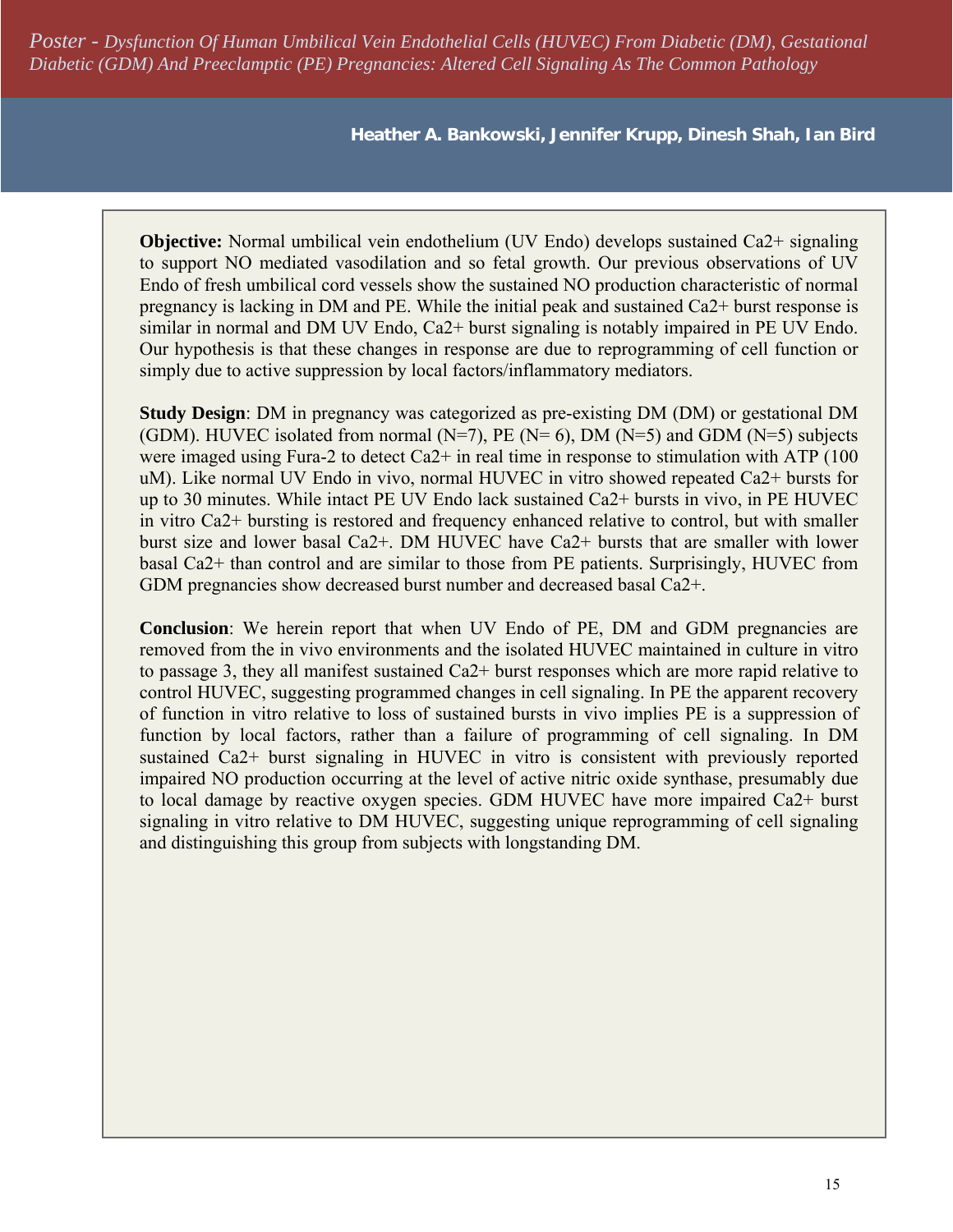*Poster - Pregnancy Enhancement of Endothelial Cell Function is Blocked by VEGF-165 Pretreatment in a Manner Reversible by the MEK/ERK Inhibitor U0126 in Uterine Artery (UA) Endothelial Cells* 

**Derek S. Boeldt, Mary A. Grummer, Ronald R. Magness, Fu-Xian Yi, Ian M. Bird** 

**Introduction:** Pregnancy-related increases in endothelial nitric oxide (NO) production are necessary for enhanced vasodilation and so increased blood perfusion of the uterus. Failure of this adaptation can result in preeclampsia and associated fetal growth restriction. Increases in sustained phase Ca2+ signaling are critically linked to increased endothelial nitric oxide synthase (eNOS) activity in response to agonists such as ATP, which stimulates repeated Ca2+ bursts in UA endothelial cells (UAEC) in a manner dependent on Cx43 gap junction function. Vascular endothelial growth factor (VEGF), which is elevated in preeclamptic pregnancies, is a known inhibitor of Cx43 function and we have recently reported VEGF inhibits Ca2+ burst and NO production on subsequent ATP challenge in intact UA endothelium. Herein we examine if VEGF inhibition of subsequent ATP stimulated sustained phase Ca2+ signaling in UAEC is associated with Cx43 phosphorylation and whether it is through VEGFR1 or VEGFR2. **Methods:** Primary UAEC (passage 4) from nonpregnant (NP) and pregnant (P) ewes were grown to 100% confluence on 35 mm glass bottom dishes. Cells were then loaded with Fura-2 and imaged under stimulation with ATP for 30 minutes (control). After washing, the same cells were pretreated as below, followed by a second ATP stimulation. Cx43 data phosphorylation data was acquired by western blot. Results: Pretreatment of P-UAEC with VEGF-165, VEGF-E (VEGFR2-specific), or a combination of VEGF-E and PlGF significantly inhibited ATP stimulated sustained phase Ca2+ bursts (79.6±3.5, 80.7±3.3, 80.3±2.9 respectively, expressed as % control), while PIGF (VEGFR1-specific) alone did not differ from vehicle  $(91.7\pm3.8,$ 90.3±3.2). Incubation with the MEK/ERK inhibitor U0126 completely reversed VEGF-165 inhibition  $(89.8\pm3.3)$ . Western blot analysis for Cx43 phosphorylation revealed phosphorylation at s279/282 in response to VEGF-165 and full reversal by U0126. **Conclusion:** We have previously shown that ATP stimulated sustained phase Ca<sub>2</sub>+ bursts are dependent upon Cx43 function. Herein we propose that VEGF-165 mediates inhibition of sustained phase Ca2+ bursts through VEGFR2, mediated via MEK/ERK signaling, likely via direct phosphorylation of Cx43, with s279/282 being the key phosphorylation site. Funded by NIH HL079020, T32HD41921, HD38843.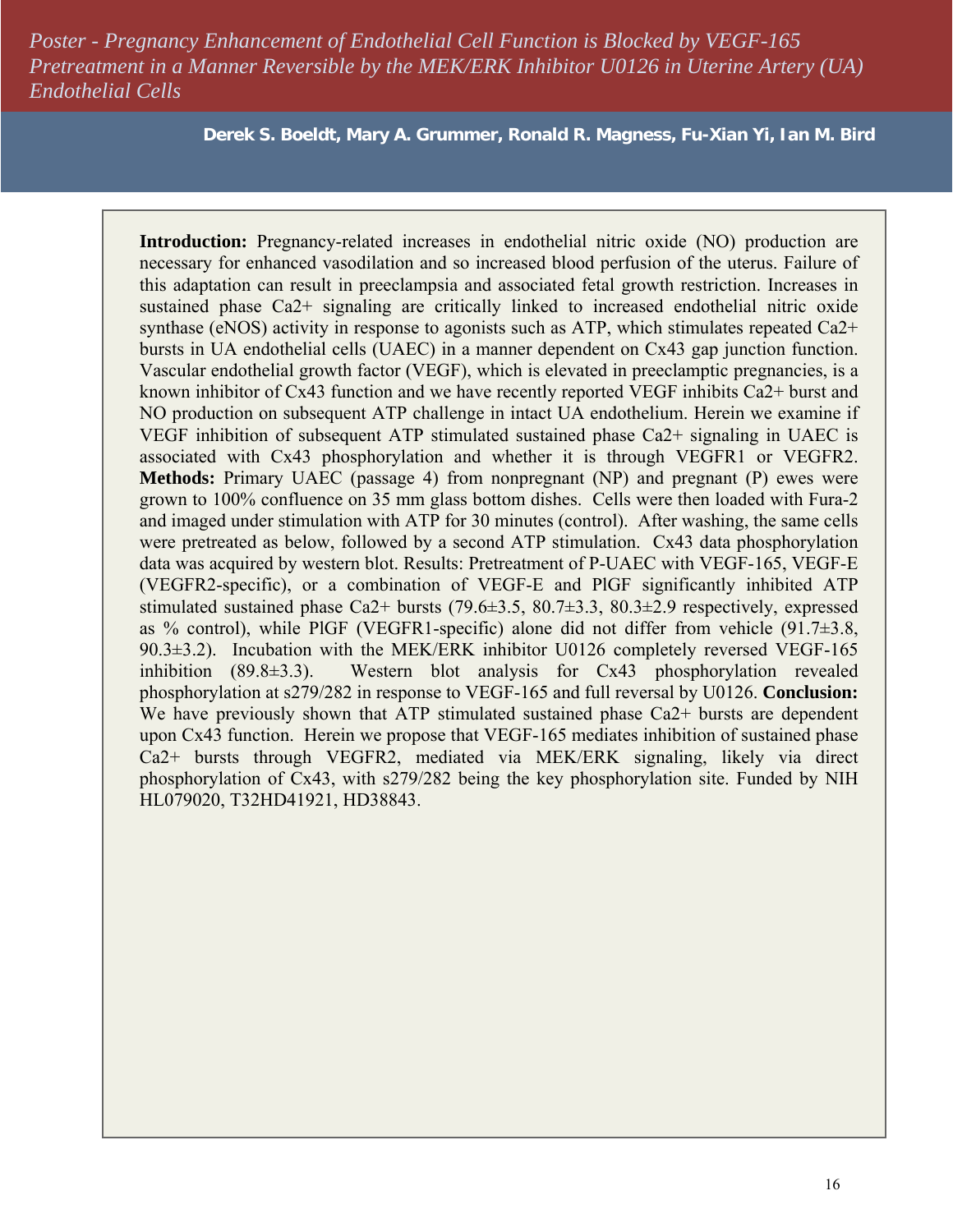## *Poster - Endogenous Cyp1b1 metabolism in vivo controls endogenous liver PPAR activity without expression in hepatocytes*

**Justin Bushkofsky , Michele Larsen, Suqing Wang and Colin Jefcoate** 

Cytochrome P4501b1 (Cyp1b1) is known as a key mediator in the activation of PAHs to reactive metabolites that initiate cancer and effect immunosuppression. Cyp1b1 is highly expressed in multipotential progenitor cells, in endothelia from various tissues and in macrophage. In endothelia, Cyp1b1 deletion produces increased oxidative stress, which then disrupts capillary morphogenesis, a model of angiogenesis. This disruption is reversed by lowering oxygen levels and by addition of N-acetyl cysteine. Cyp1b1 deletion in mice suppressed diet-induced adiposity, improved insulin sensitivity and blocked hepatic steatosis caused by high dietary fat. Although scarcely expressed in hepatocytes, expression of over 2,000 genes was affected in the liver ( $p<0.025$ ). An appreciable number of responses to high dietary fat are mimicked by Cyp1b1 deletion, while others such as SCD1 suppression are appreciably enhanced by the combination. Among these responses, 31/33 Cyps that are detectable in liver responded to either dietary fat, Cyp1b1 deletion or the combination. This group includes two of the most responsive genes, Cyp4a10 and Cyp4a14, which catalyze fatty acid w-hydroxylation. One of the largest responses is a 6-fold suppression of PPARg by Cyp1b1 deletion, accompanied by near complete loss of constitutive expression of 30 genes that respond to activation of PPARa. Liver PPARg stimulates hepatic lipogenesis, while PPARa stimulates genes associated with fatty acid metabolism. Constitutive PPARg expression and PPARa activation may therefore depend on Cyp1b1 metabolism outside the hepatocyte. The loss of PPAR activity may account for the surprisingly low oxidative stress and steatosis. A model is developed in which Cyp1b1-deficiency in non-parenchymal cells of liver sinusoids modifies signaling to hepatocytes.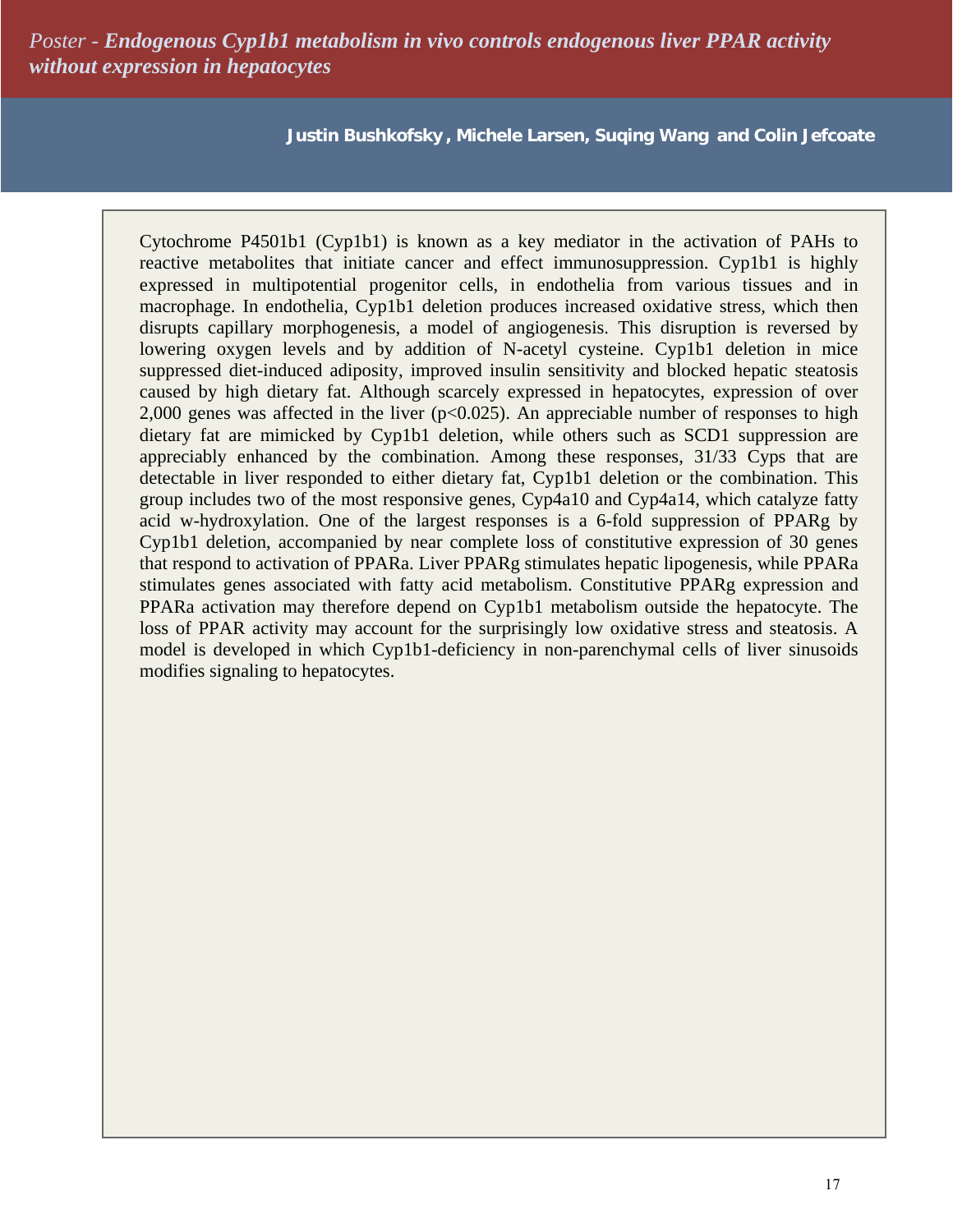**Nick C. Claussen, Di Ma, Arvinder K. Kapur, Lingjun Li, Kai D. Ludwig, Chanel T. Tyler, Mildred A.R. Felder, Joseph Heintz, Ralph Albrecht, Manish S. Patankar** 

**Background**: Exosomes are membranous vesicles released by a variety of cell types into the extracellular space. Exosomes typically measure between 40 and 100 nm in diameter and likely contain myriad soluble proteins involved in cellular signaling, cell division, protection and in certain cases, immune evasion. Current theories suggest that exosomes are endocytosed products repackaged as intraluminal vesicles and re-released into the extracellular environment. Hypothesis: We hypothesize that cancer cells release exosomes as a defense mechanism in order to dilute the body's immune response. Exosomes released from tumor cells may function as satellite decoys that prevent immune cells from disrupting the tumor. **Methods**: After a five stage differential centrifugation protocol on human ascites fluid, both the pellet and the supernatant are screened for the presence of Mucin 16 (MUC 16), a known ovarian cancer marker and cell surface protein by western blot analysis. The exosomes are characterized by Scanning Electron Microscopy and their proteome will be exhaustively analyzed by mass spectrometry. **Results**: Western blot analysis using two antibodies indicated the presence of MUC 16 on exosomes culled from human ascites. Exosomes have also been isolated from OVCAR-3 conditioned media and efforts are underway to identify the presence of cancerspecific biomarkers in these exosomes. Preliminary proteomic analysis has demonstrated that our exosomes conform to the empirical definition in terms of contained proteins. **Future Direction**: Further, more detailed, proteomic analysis in addition to scanning electron microscopy will be conducted to confirm that these microparticles are in fact, the first line of defense of the tumor against the body's immune response. Additionally, as a reaction to the body's immune response, exosomes are likely a product of stress. Experiments are ongoing to determine exactly what type of stress, chemical or biological, are able to elicit this phenomenon from tumor cells.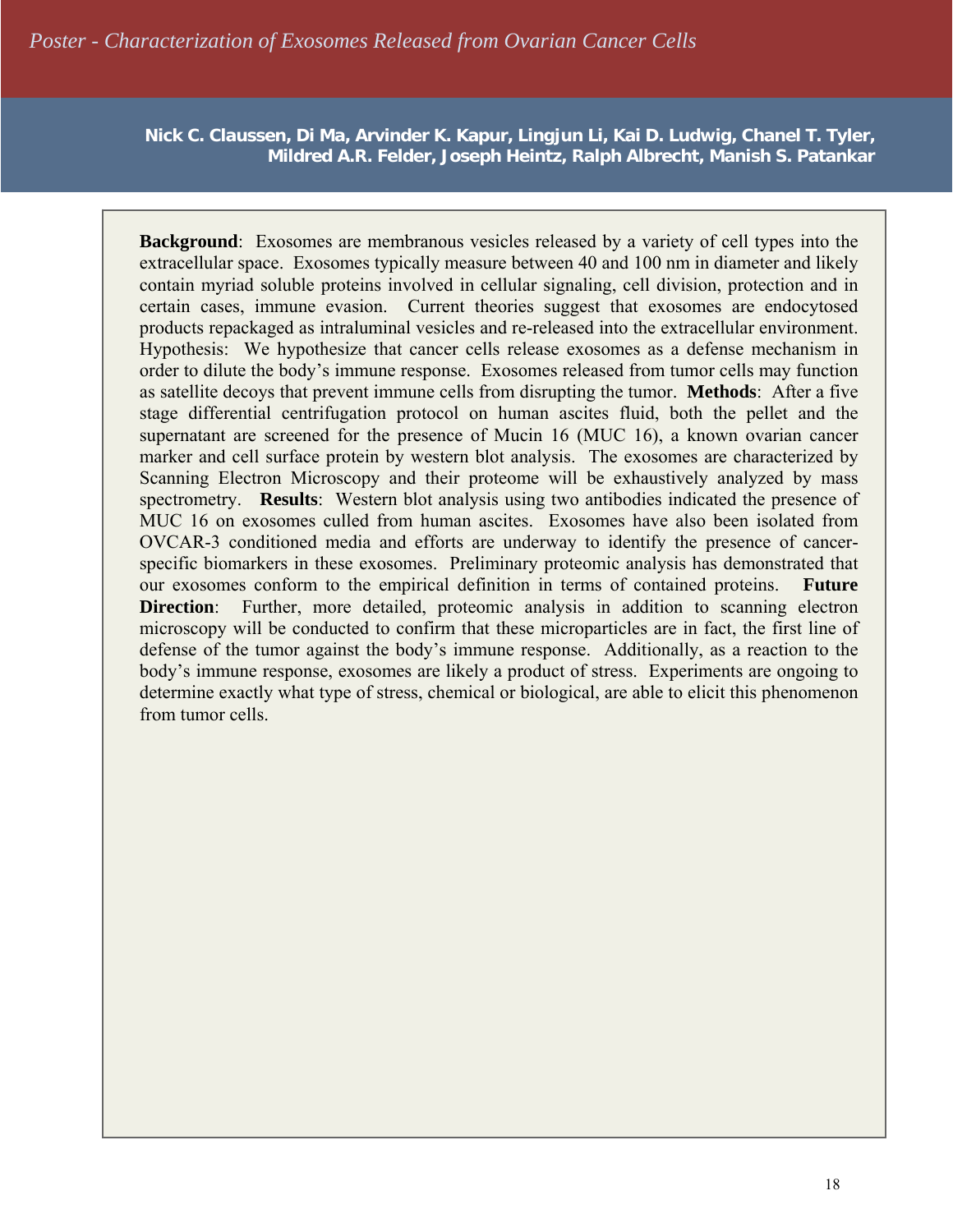*Poster - An EGF receptor mutant found in glioblastoma may possess a novel mechanism for constitutive phosphorylation* 

**Clemente L, Weipz GJ, Bertics PJ** 

An oncogenic mutation of the epidermal growth factor receptor (EGFR) discovered in glioblastoma results in a high fidelity duplication of the kinase domain. Whereas wild-type EGFR (WT-EGFR) is expressed at the plasma membrane and is dependent on ligand binding and dimerization for activation and internalization, the tandem kinase duplication mutant (TKD-EGFR) is primarily localized intracellularly in monomeric form and exhibits constitutive tyrosine kinase activity. Recent x-ray crystallographic evidence strongly suggests that activation of WT-EGFR is dependent on the formation of an asymmetric kinase domain dimer, with one monomer acting as an "activator" while the other serves as a "receiver." Disruption of the dimer interface of WT-EGFR has been shown to prevent receptor autophosphorylation. In the case of TKD-EGFR, the presence of two kinase domains occurring in the same monomer may offer a novel in-cis dimerization mechanism for its constitutive phosphorylation. Using site-directed mutagenesis, we are currently creating TKD-EGFR variants possessing point mutations at residues critical for asymmetric dimer formation. If the constitutive phosphorylation of TKD-EGFR is dependent on the formation of an in cis dimer, we hypothesize that destabilization of the dimer interface will result in the elimination of its basal kinase activity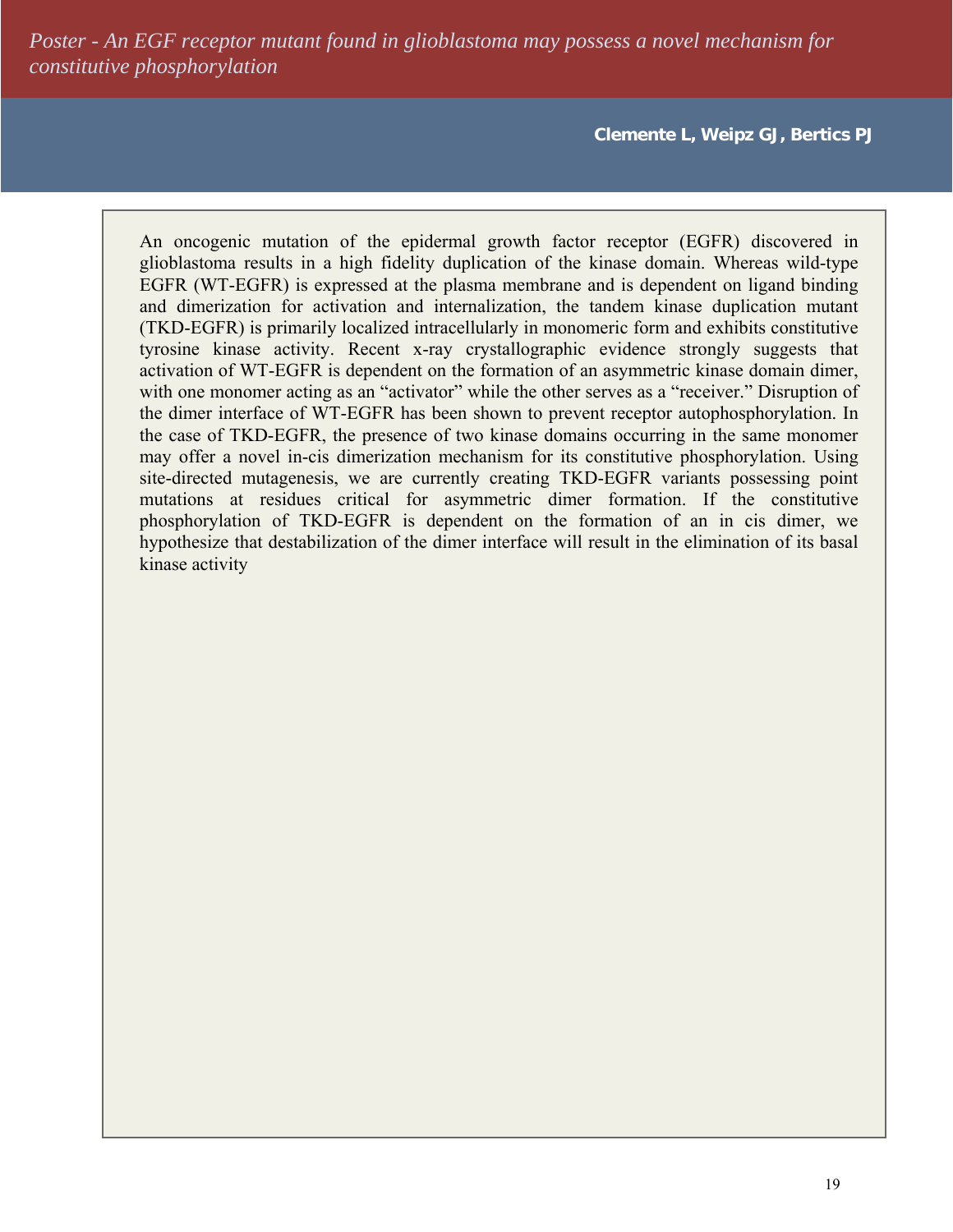*Poster - Transcriptomic and functional analysis of genes affecting bovine pre-implantation embryo development* 

#### **Driver AM, Khatib H**

In the past 10-15 years the worldwide dairy industry has faced significant decline in reproductive performance among its high producing dairy cattle. Declining fertility is comprised of many influential factors, one of which being genetics. Recently, a growing number of large-scale transcriptomic studies have provided evidence of a complex genetic network in the developing pre-implantation embryo; however, there is limited information regarding a family of genes with established ties to early development. Imprinted genes play a critical role in early embryonic, placental, and neonatal growth. Evidence for the importance of proper imprinted gene expression can be seen in animal model studies where disruption or knockouts of particular genes have resulted in low postnatal survival rates in mutant progeny. We hypothesize that imprinted genes play a critical role in the development of the bovine preimplantation embryo. Our lab has an established bovine embryo model for genetic and genomic interrogations of embryos that develop to the blastocyst stage vs. those that show abnormal and arrested development (deemed degenerate embryos) by day 8 in cattle. Using quantitative real-time PCR eight imprinted genes were detected in the blastocyst and degenerate populations with quantifiable differential expression. NDN, TSSC4, UBE3A, PEG3, and MKRN3 were found to be up-regulated in degenerative embryos showing average  $1.5 \pm 0.17$ fold,  $2.0 \pm 0.22$ -fold,  $2.0 \pm 0.31$ -fold,  $2.4 \pm 0.30$ -fold, and  $2.8 \pm 0.26$ -fold differences between pools, respectively. The genes MAGEL2, NAP1L5, and IGF2R showed average  $1.3 \pm 0.04$ fold,  $1.5 \pm 0.2$ -fold, and  $2.5 \pm 0.57$ -fold up-regulation in blastocysts, respectively. Of those differentially expressed, MKRN3 was the only gene to show statistically significant differences in expression between blastocyst and degenerate embryos ( $P = 0.031$ ). An increasing number of studies have shown the importance and increased sensitivity of imprinted gene expression during the early developmental stages with a 2-3 fold change resulting in early embryonic lethality. Therefore, although the range of fold change in this study is relatively small, the biological significance at this level may result in a detrimental and degenerated phenotype. Thus, these genes serve as candidates for current functional investigations involving RNA interference (RNAi) to assess impacts on embryo's development at the single gene level.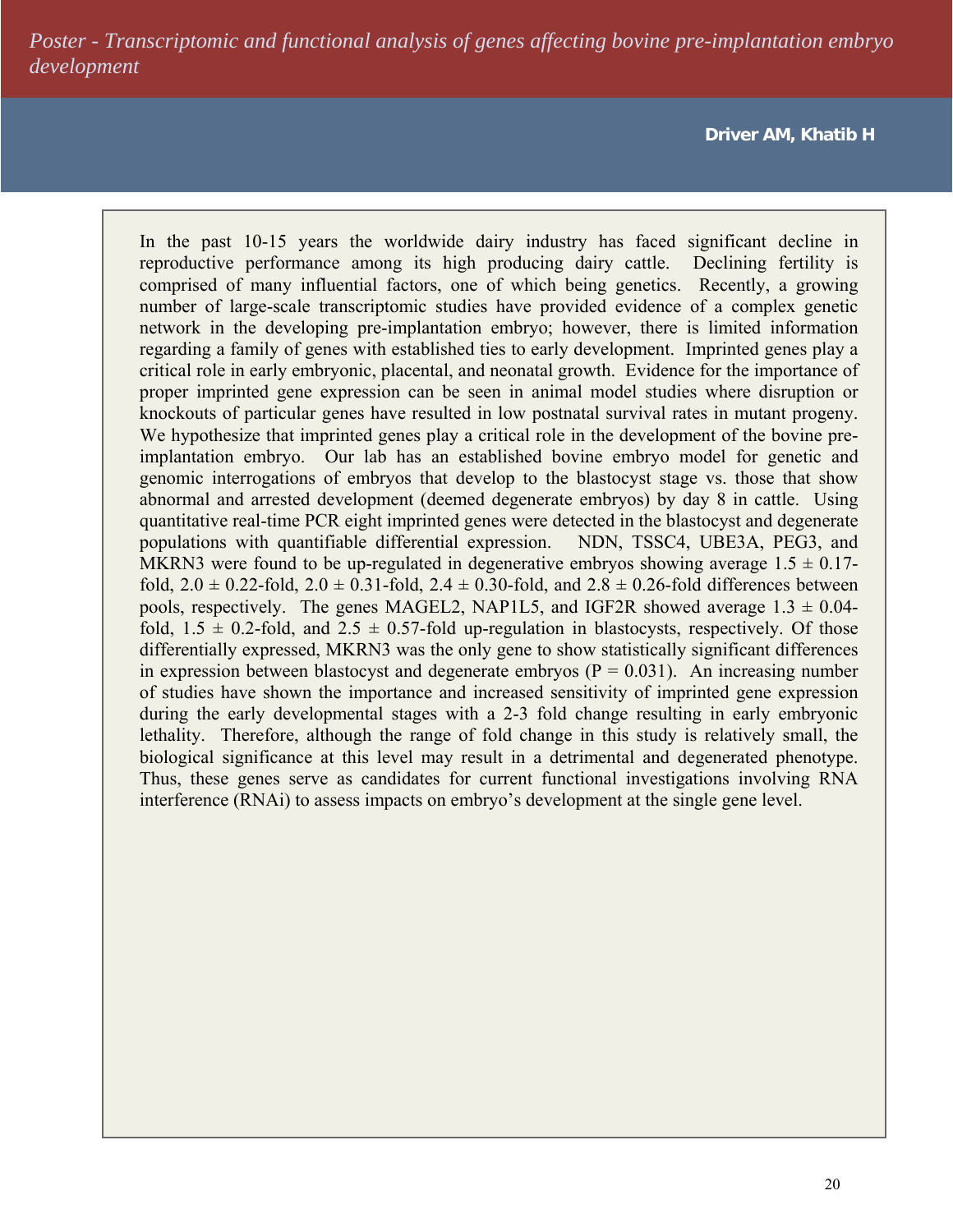*Poster - The Impact of Erythropoietin on Brain Growth and Development in Newborn Rats with Impaired Iron Status* 

**KP Flores, SE Blohowiak, PJ Kling.** 

**Background**: Nutritional iron deficiency (ID) during fetal or early postnatal development can alter brain growth and function, especially in the hippocampus. With both rapid growth and erythropoietic need, iron stores in premature infants may be depleted. Erythropoietin (Epo) stimulates erythropoiesis and is a drug to clinically treat the anemia of prematurity, but Epo shifts body iron utilization to red cells. Epo receptors are present on immature brain oligodendrocytes, but Epo may preferentially withhold iron from developing brain in ID. Conversely, Epo also benefits brain development by promoting oligodendrocyte differentiation to myelin-producing cells. **Objective:** The goal of this study was to determine whether erythropoietic doses of Epo alter brain iron or structure under differing iron status. Methods: Sprague-Dawley newborn rats were used to model premature newborns. 4 groups were treated P4-P12: dam fed (iron-sufficient, IS), IS+Epo (425U/kg/d SQ), ID (artificial milk via gastronomy) and ID+Epo. All groups were given ferrous sulfate 6 mg/kg/d. We measured tissue iron and blood indices of iron/erythropoiesis. Fixed brain tissues were stained with Prussian Blue, Luxol Fast Blue and myelin basic protein (MBP). On photomicrographs, we measured pyramidal cell density in the hippocampal CA1 area and estimated cerebellar, fimbria and hippocampal myelination. Results Brain wts ( $\mu$ g/g rat wt) and iron content ( $\mu$ g/g rat wt) were lower in ID vs. IS, p<0.05, with IS+Epo slightly higher than IS, p<0.05, but ID+Epo similar to ID. Brain iron content was correlated to brain wt, but was also correlated to plasma Epo, p<0.05. In the CA1 region, pyramidal densities in ID trended lower, but with no Epo effect. Oligodendrocytes had no storage iron. Qualitative Luxol myelin stain and MBP expression patterns support better myelination in IS, with improvement in +Epo groups. **Conclusions:** ID decreased brain wt and iron content, but erythropoietic-stimulatory doses of Epo either improved or left brain iron unchanged. Brain iron was directly related to steady-state plasma Epo levels, consistent with a study showing better neurological function in Epo-treated premature human infants exhibiting higher plasma Epo levels. Epo did not alter CA1 pyramidal cell proliferation, but improved oligodendrocyte differentiation to myelin producing cells. Additional studies should further explore cell differentiation and brain function.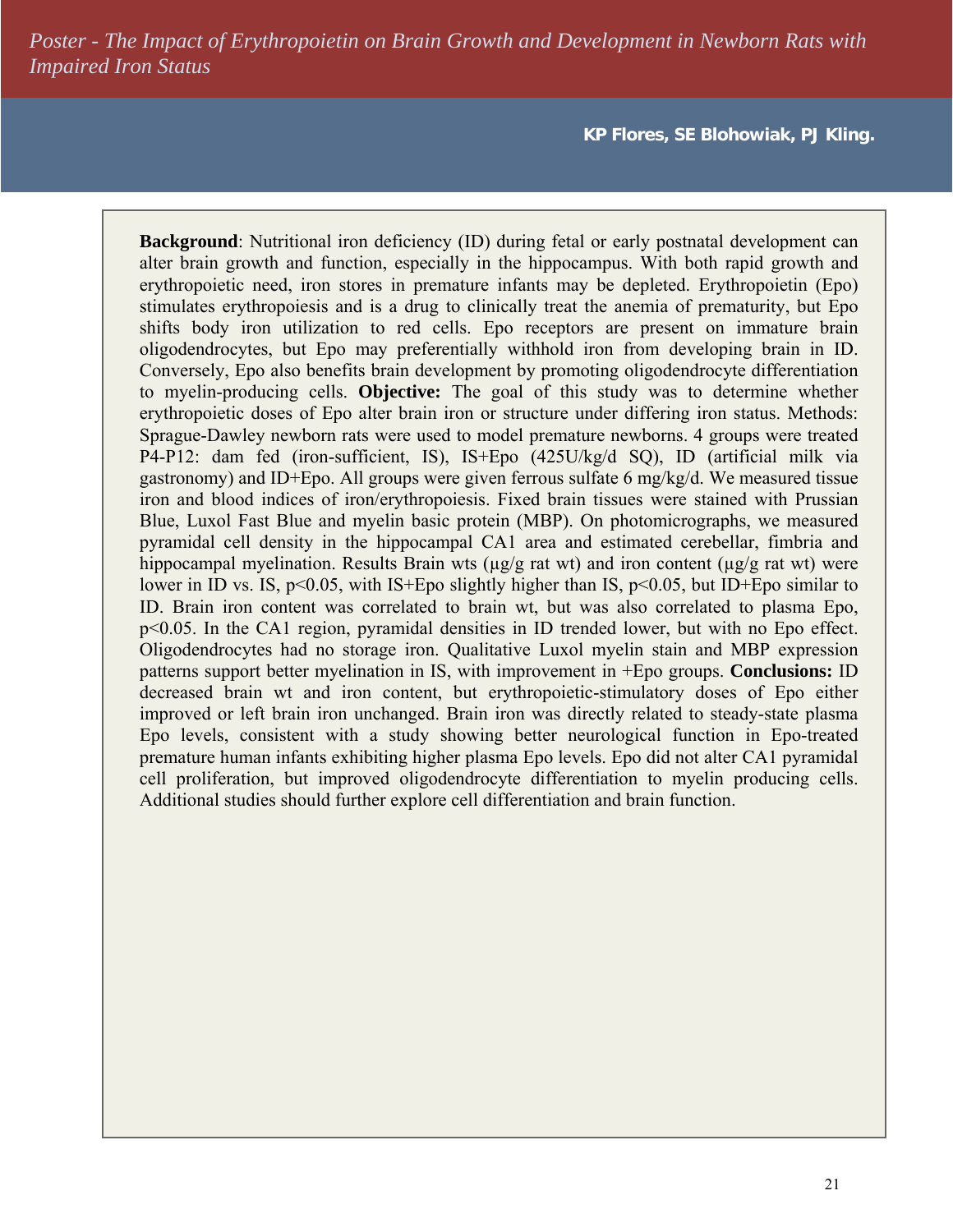**Danielle Fontaine, Kimberly A. Krautkramer, Joshua I. Suhonen, Louise M. Meske, Gregory J. Schleis, Ted W. Harris, Jeremy A. Lavine, Dawn Belt Davis** 

Tcf19 is a largely uncharacterized transcription factor that is expressed during cell division, beginning at G1/S phase. In a mouse model of obesity-associated diabetes, we identified tcf19 within a group of cell cycle genes whose expression correlates with adaptive islet proliferation. In confirmation of these microarray data, we observed 3.3-fold upregulation of tcf19 mRNA in islets from obese non-diabetic C57Bl/6J (B6) mice vs. lean (n=5, p=0.01). This obesity-driven upregulation was not observed in islets from the diabetic BTBR strain. We next examined tcf19 expression across a panel of 13 lean B6 tissues and in obese B6 islet. Tcf19 is most highly expressed in islet, which is an unusual pattern of expression for a cell cycle reglator since numerous tissues have higher basal proliferation rates. In addition, in BioGPS human expression profiling, TCF19 is most highly expressed in pancreas (1). We have also identified a non-coding SNP between the B6 and BTBR strains within exon 1 of tcf19. In addition, in BioGPS human expression profiling, TCF19 is most highly expressed in pancreas. This is an unusual pattern of expression for a cell cycle regulator since numerous tissues have higher basal proliferation rates and suggests that tcf19 may play a more specific role in cell cycle regulation in the islet. The role of tcf19 in beta cell growth was then examined. After siRNA-mediated knockdown of tcf19 in INS-1 cells, a significant reduction in the number of viable cells was found. Proliferation was directly measured by 3H-thymidine incorporation and a 40% reduction was found with tcf19 knockdown (n=3, p=0.012). Tcf19 knockdown also led to a decrease in expression of many key cell cycle regulatory genes, including A-, B-, and E-type cyclins, mki67, pbk, cdca3, and bub1 (17-53%,  $n=3$ ,  $p<0.05$ ). In summary, tcf19 is necessary for beta cell proliferation and may play a role in obesity-driven proliferation in mouse islets.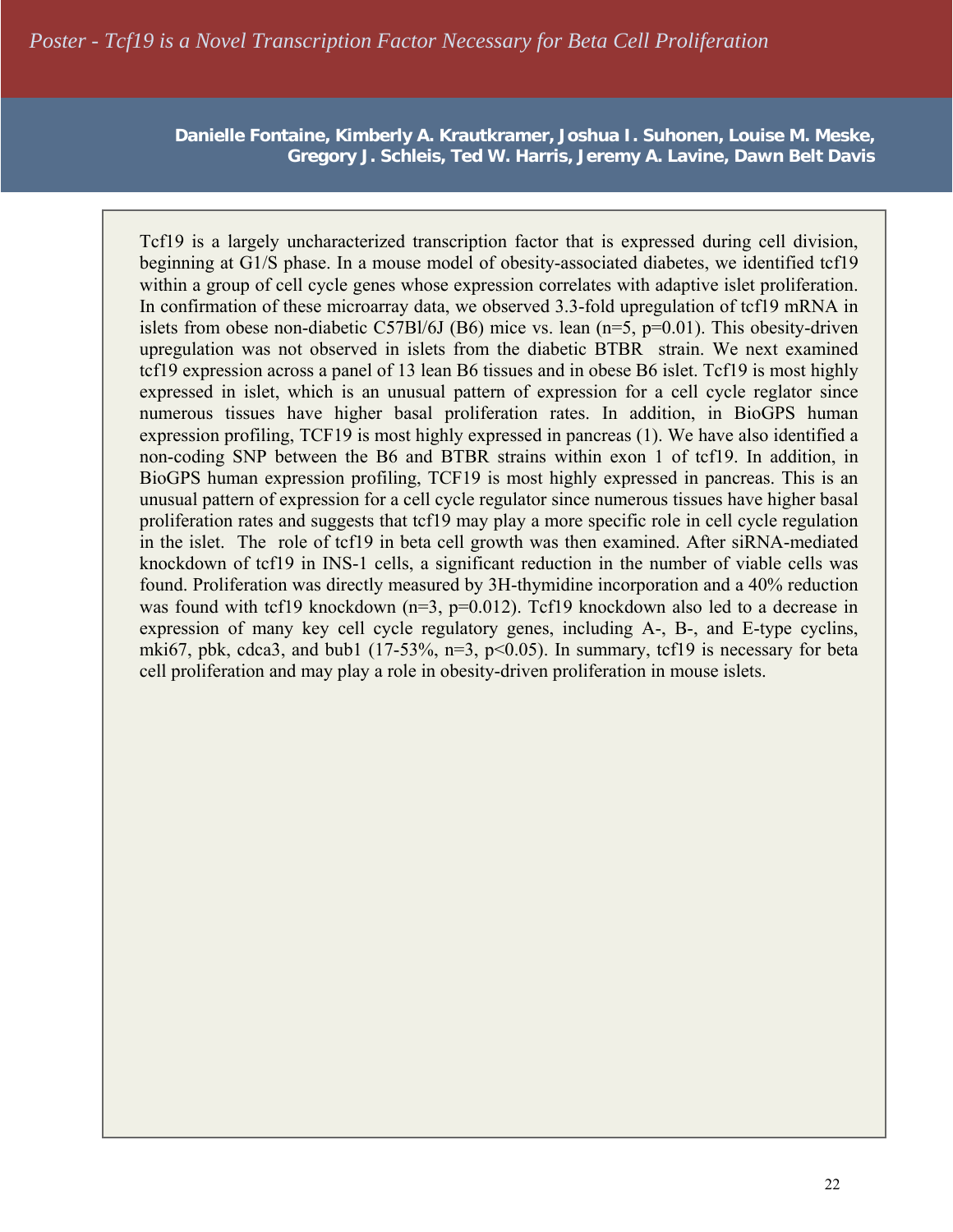*Poster - Striking developmental changes in kisspeptin-kisspeptin-1 receptor signaling to GnRH neurons are modulated by estrogen feedback in female monkeys* 

**Guerriero KA, Keen KL, Terasawa E** 

A gonadal steroid-independent increase in GnRH release triggers the onset of puberty in primates. In this study, we first examined the role of kisspeptin/kisspeptin-1 receptor signaling in the pubertal increase in GnRH release by measuring kisspeptin-54 release and the GnRH response to the kisspeptin agonist, human kisspeptin-10 (hKP-10), in microdialysates collected from the stalk-median eminence of prepubertal and pubertal monkeys using an in vivo microdialysis method. Subsequently, we examined whether ovarian steroid feedback can modulate kisspeptin/kisspeptin-1 receptor signaling by assessing the effects of ovariectomy (OVX) with or without estrogen replacement on kisspeptin-54 release and the GnRH response to hKP-10 using the microdialysis method in prepubertal and pubertal monkeys. Results are summarized: 1) A developmental change in kisspeptin-54 release occurred at puberty, as characterized by an increase in mean release, pulse frequency, and pulse amplitude, 2) OVX increased mean kisspeptin-54 release and pulse amplitude in pubertal, but not prepubertal, monkeys, 3) 10 nM hKP10 stimulated GnRH release similarly in both prepubertal and pubertal ovarian intact monkeys, while 100 nM hKP-10 stimulated GnRH release to a greater degree in prepubertal monkeys, 4) the GnRH response to 10 nM hKP10 remained the same after OVX in prepubertal monkeys, whereas OVX eliminated the hKP10-induced GnRH stimulation in pubertal monkeys, and 5) implantation of a silastic capsule containing estradiol partially reversed the effects of OVX on the hKP-10-induced GnRH stimulation in pubertal monkeys. These results suggest that the pubertal increase in kisspeptin-54 release is independent from ovarian steroid feedback, and that kisspeptin/kisspeptin-1 receptor signaling to GnRH neurons undergoes a striking developmental change from an ovarian steroid feedback-independent to dependent state. Supported by NIH grants HD11355 and T32 HD041921.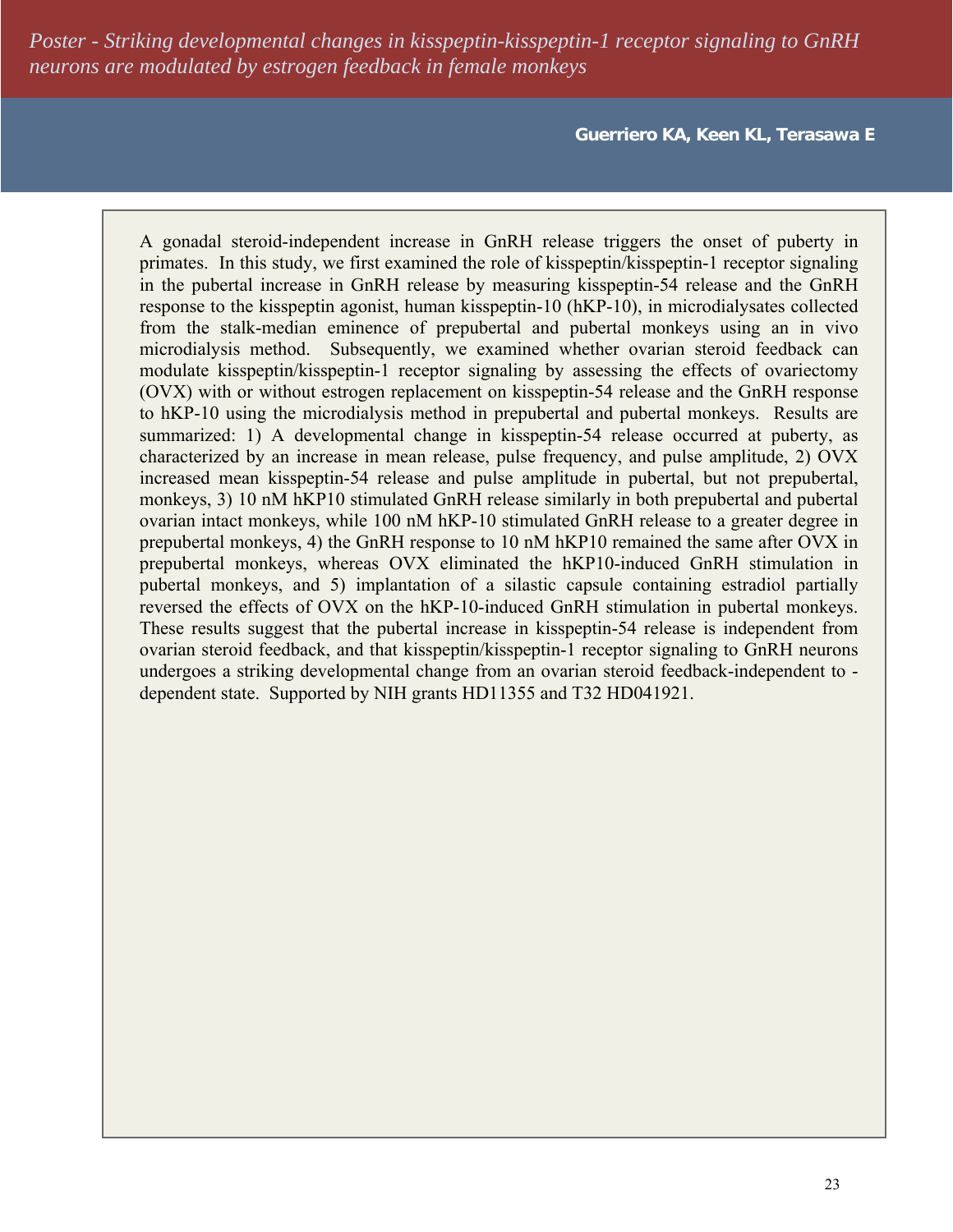## *Poster - Effect of increased circulating insulin on circulating progesterone concentrations in lactating dairy cows*

**Katherine S. Hackbart, Hidir Gencoglu, Anibal B. Nascimento, Jerry N. Guenther, Luiz F. Ferraretto, Fernando Dalla Costa, Milo C. Wiltbank** 

Previous studies have suggested that increases in circulating insulin may increase circulating progesterone (P4) either by reducing metabolism of P4 by the liver and/or increasing luteal P4 production. We tested the effect of insulin on circulating P4 by drenching cows with differing doses of propylene glycol (PG) to increase circulating insulin. Eight pregnant, second lactation Holstein cows were randomly assigned to 4 treatments in an incomplete Latin square design with two periods. Treatments of water or PG were administered every 6 h for 4 d as an oral drench to produce 4 treatment groups: I. Water every 6 h (WATER); II. 300 mL PG every 12 h and water at the intervening 6 h intervals (300X2); III. 150 mL PG every 6 h (150X4); IV. 300 mL PG every 6 h (300X4). Cows were fed ad-libitum twice daily at 0300 and 1500 h to coincide with one of the PG doses; residual feed was removed 6 h after each feeding. Blood samples were collected every 6 h immediately prior to treatments and intensively on Days 2 and 4 (0, 10, 20, 30, 60, 90, 120, 180, 240, and 300 min after drenching) to analyze circulating glucose, insulin, and P4. The intensive sampling was done after two consecutive treatments to allow analysis of PG effects both at the same time as feeding and in the absence of feeding. Daily milk production and dry matter intake were recorded and found to not differ among treatments. Insulin peaked dramatically after drenching with either 150 (2.7-fold) or 300 (4.4 fold) mL of PG compared to drenching with water, which did not result in a rise in insulin. This PG-induced increase in insulin was significant by 10 min after drenching and was maximal between 20 and 30 min after drenching. During the PG treatment in the absence of feeding, insulin decreased toward baseline between 1 h and 4 h after drenching. However, feeding at the time of drenching also caused an increase in insulin that reached maximum 2 h after feeding in all treatment groups. This resulted in a second increase in insulin in 300X4 and 150X4 cows and a single increase in 300X2 and WATER cows that did not reach basal levels before the completion of the intensive sampling period. Drenching with either 150 or 300 mL of PG induced a biologically small, but statistically significant increase in glucose concentrations. When insulin concentrations were analyzed in samples collected every six hours, it was found that 300X4 cows were significantly higher than 150X4 and WATER cows, but not 300X2 cows. Surprisingly, circulating P4 was not affected by treatment when analyzed either on a 6-h basis or during the intensive sampling period. Thus, although dramatic, acute increases of  $>2$ fold in circulating insulin concentrations were induced by drenching with PG, there was no detectable change in circulating P4. This was unexpected and is not consistent with our original hypothesis that PG-induced increases in circulating insulin will increase circulating P4. Thus, acute insulin increases appear to not decrease hepatic P4 metabolism and/or increase luteal P4 production in pregnant, lactating dairy cows. However, the results of this work indicate that using propylene glycol at a rate of 300ml every 6 h is an effective way to increase circulating insulin concentrations and could be used in future research.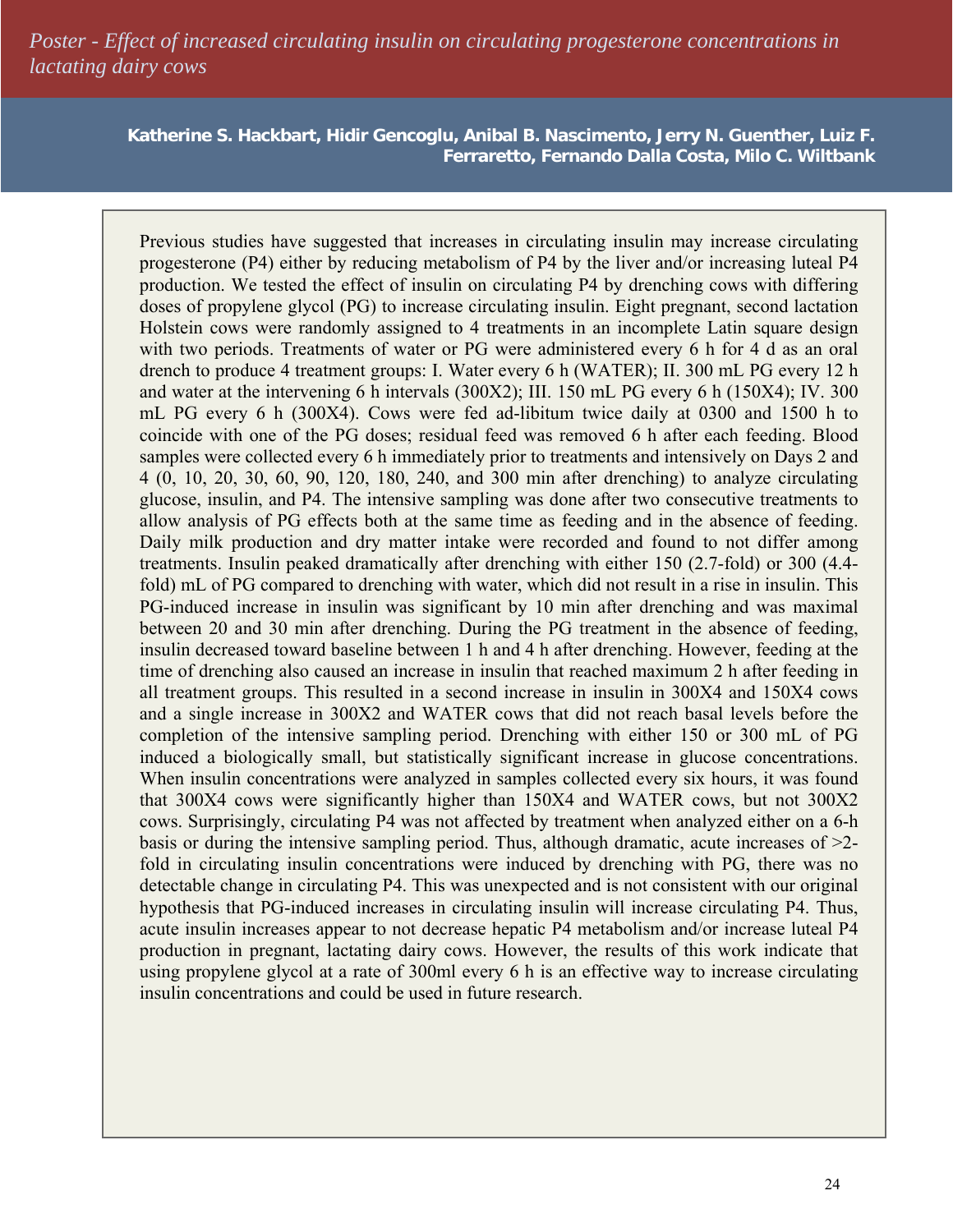*Poster - Gender Dependent Interplay of Iron and Lead in Newborns at-risk for Iron Deficiency* 

**Patrick J. Halbach, Beth A. Fischer, Sharon E. Blohowiak, Elizabeth Goetz, Daphne D.-Q. Pham, Anthony P. Auger, Pamela J. Kling** 

**Background**: Iron is required for in utero development of the central nervous system. The fetus receives iron through a complex placental transport mechanism facilitated by membrane proteins, including divalent metal transporter 1 (DMT1). Interrupting this mechanism may compromise fetal neurodevelopment. Lead, in addition to possessing gender-specific, neurotoxic properties, interferes with iron-DMT1 binding. **Objectives**: The present study investigates the gender-specific, gestational interaction between iron and lead using the umbilical cord blood of newborns at-risk for iron deficiency. We hypothesized that cord blood lead levels (BLLs) would correlate to cord blood iron status in a gender-specific manner. Methods: In a prospective study of 259 term newborns at-risk for infantile iron deficiency, cord BLLs and iron measures were studied. Risk factors, which were evaluated using medical records and a postnatal retrospective stress questionnaire, included abnormal fetal growth, maternal diabetes mellitus (DM), psychosocial stress, and iron deficiency anemia (IDA). Cord blood iron status was established by measures of RBC iron (zinc protoporphyrin/heme), storage iron (plasma ferritin), and transport iron (plasma transferrin). Cord BLL was measured by Inductively Coupled Plasma Mass Spectrometry. **Results**: The cord BLLs were neither elevated nor gender-specific. Maternal DM and high maternal stress did not affect cord BLLs, while maternal IDA lowered cord BLLs, p<0.05. Collectively, cord BLLs correlated to worsening RBC iron, p<0.01, but a gender-specific analysis revealed males dominated this correlation. Maternal DM, stress, and IDA caused a direct correlation between cord BLLs and worsening RBC iron in males, while maternal IDA caused an inverse correlation in females. Cord BLLs were not correlated with measures of transport or storage iron. **Conclusion**: Our findings show males have a stronger correlation between impaired RBC iron and cord BLLs. Although BLLs were low, our work supports the previously suggested phenomenon that lead neurotoxicity is gender specific, with greater deficit in male neurodevelopment than female, despite comparable BLLs. Moreover, our work suggests an interaction between lead neurotoxicity and RBC iron in males. Maternal IDA, with prenatal iron prescribed, may be protective, causing lower BLLs. Our work supports that the interplay between iron and lead status early in infancy is complex, gender-specific, and requires further physiological study.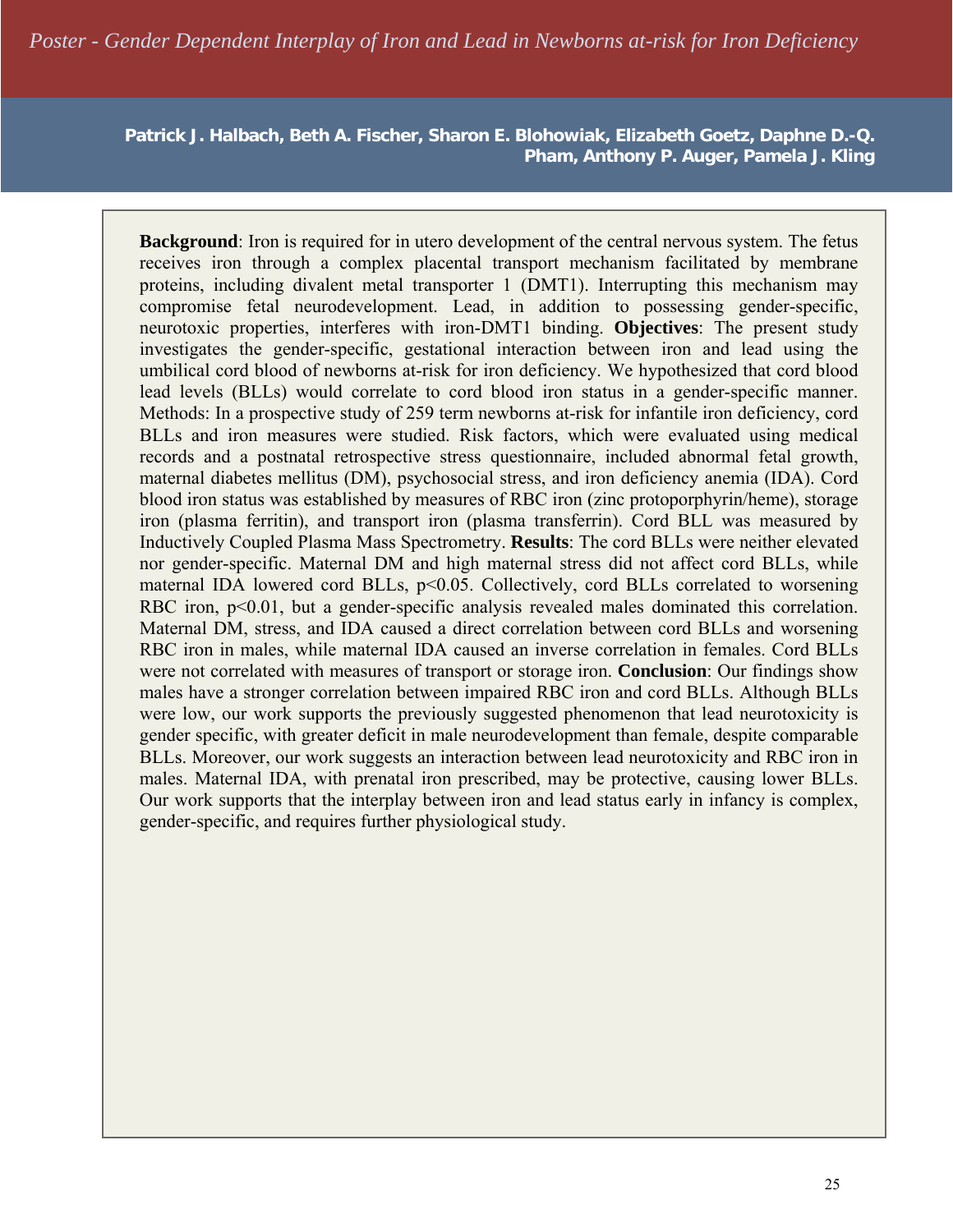*Poster - Identification of SNPs in Genes of the Steroidogenic Pathway that Predict Alzheimer's Disease* 

**Kentaro Hayashi & Craig S. Atwood** 

Apolipoprotein E (APOE) ε4 allele is reported as the major risk factor for late-onset Alzheimer's disease (AD), though  $\sim$ 50% of AD patients do not carry the allele. The function of APOE is to transport cholesterol for luteinizing hormone (LH)-regulated steroidogenesis, and both LH and neurosteroids have been implicated in the etiology of AD. In our previous study, we scored AD DNA samples and age-matched control samples for APOE genotype and 14 single nucleotide polymorphisms (SNP) of LHB and LHCGR. Thirteen gene-gene interactions between the loci of LHB, LHCGR, and APOE were associated with AD which was detected using all three interaction analyses: linkage disequilibrium (LD), multifactor-dimensionality reduction (MDR), and logistic regression (LR). Newly, SORL1, a cell membrane protein of the low-density lipoprotein receptor family that adjusts the flow of amyloid-β precursor protein (AβPP) in neurons, has been identified as an AD risk factor. Since SORL1 may influence cholesterol metabolism and steroid synthesis, we examined two AD-associated SORL1 polymorphisms (rs2298813 and rs2282649) in DNA samples from our case-control cohort. We found an interaction between SORL1 (rs2282649) and gender, such that females with this SORL1 SNP were 1.4 fold more likely to have AD [OR = 2.2667 (0.9882, 5.1993); p=0.017]. Our future studies will examine SNPs in other steroidogenic pathway family member (SPFM) genes that might alter steroidogenesis and assess their association with AD. In addition we will increase our sample size by obtaining samples from the National Cell Repository for Alzheimer's Disease, Wisconsin Brain Donor Program and the Framingham Heart Study, from which GWAS data can also be obtained and analyzed. We will test for single main factor effects as well as gene-gene interactions using recursive portioning, logistic regression and multi-dimensionality reduction analyses. These studies will determine which gene-gene interactions predict AD.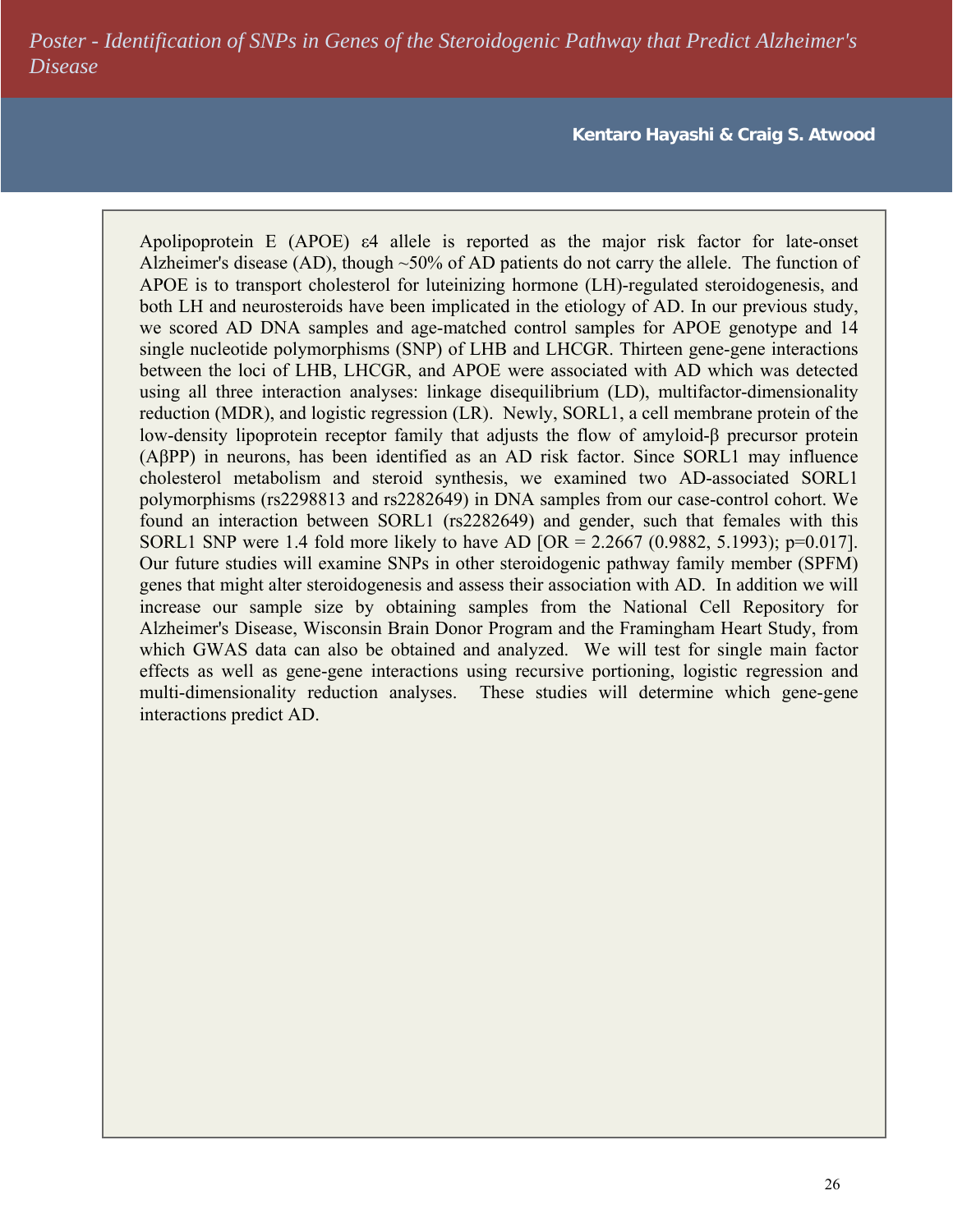*Poster - Chronic Hypoxia Promotes FGF2- and VEGF-Induced Human Endothelial Cell Proliferation and Migration via Signaling Adaptation* 

**Jiang YZ, Wang K, Dai CF, Li Y, Chen DB, Zheng J** 

The current understanding of the cellular and molecular effect of hypoxia on endothelial cells is primarily obtained using cell models established under 20% O2. However, endothelial cells reside in a low oxygen microenvironment. Here, we established human umbilical vein endothelial (HUVE) cell cultured in normoxia (N; 20% O2) and hypoxia (H; 3% O2, which is within the range of physiological level of oxygen in human placentas). We tested if chronic hypoxia (~25 days) promotes FGF2-and VEGF-induced cell migration and proliferation via enhancing activation of the MEK/ERK1/2 and PI3K/AKT pathways and/or via elevation of HIF1 $\alpha$  protein levels. Method: Cell migration and proliferation was evaluated by a Transwell system and a BrdU kit, respectively. Phospho-ERK1/2 & AKT were examined by Western blotting. PD98059 and LY294002 were used to determine the role of the MEK/ERK1/2 and PI3K/AKT pathways in HUVE cells cultured in N (N-HUVE) and H (H-HUVE). N-HUVE cells were infected with adenoviruses carrying  $HIF1\alpha$  (AdHIF1a) or GFP (AdGFP). H-HUVE cells were transfect with a scrambled or HIF1 $\alpha$  siRNA. Results: 1) Chronic hypoxia promoted HUVE cell proliferation and migration. 2) Both FGF2 and VEGF rapidly stimulated ERK1/2 and AKT phosphorylation in N and H. H greatly enhanced FGF2- and VEGF-induced ERK1/2 phosphorylation vs. N, whereas enhanced only VEGF- but not FGF-induced AKT phosphorylation. PD98059 and LY294002 inhibited FGF2- and VEGF-induced phosphorylation of ERK1/2 and AKT, respectively. LY294002 significantly decreased FGF2 and VEGF-induced H-HUVE and N-HUVE cell proliferation; however, PD98059 decreased FGF2- and VEGF-induced H-HUVE, but not N-HUVE cell proliferation. PD98059 and LY294002 significantly decreased FGF2- and VEGF-induced H-HUVE and N-HUVE cell migration. 3) As compared to the AdGFP or scrambled siRNA control, AdHIF1 $\alpha$  and HIF1 $\alpha$ siRNA, respectively, increased and decreased HIF1 $\alpha$  protein levels. AdHIF1 $\alpha$  enhanced FGF2and VEGF-induced N-HUVE cell proliferation; however, HIF1α siRNA did not affect H-HUVE cell proliferation. Conclusions: chronic hypoxia promotes HUVE cell proliferation and migration via enhancing activation of the MEK/ERK1/2 and PI3K/AKT pathways, but not via elevation of HIF1α protein levels. MEK/ERK1/2 and PI3K/AKT pathways differentially regulate H-HUVE and N-HUVE cell migration and proliferation.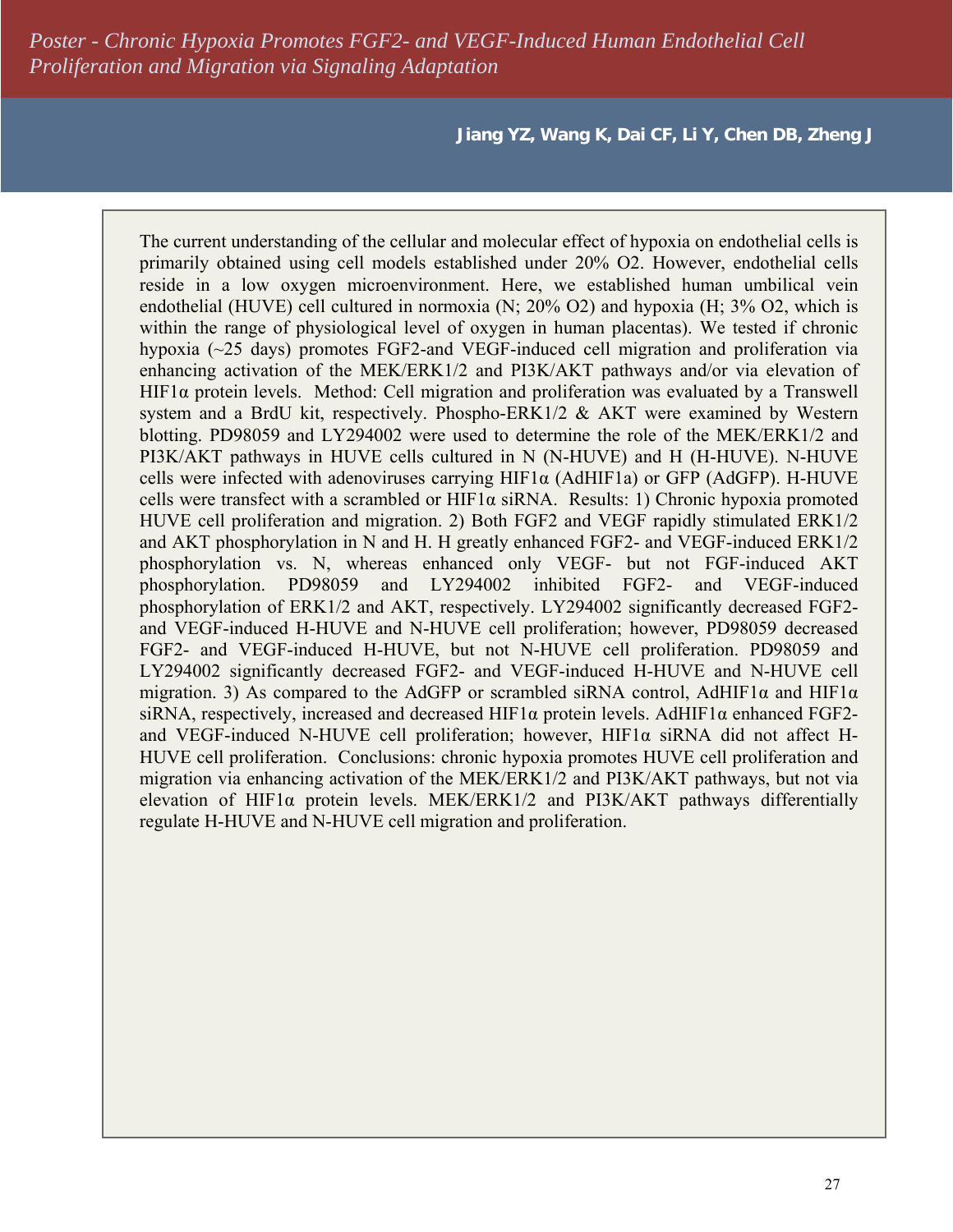*Poster - A Novel Role for the Endothelial Adrenergic Receptor System in Catecholestradiols- and Catecholamines-Induced Proliferation of Uterine Artery Endothelial Cells in Pregnancy* 

**Sheikh O Jobe, Jayanth Ramadoss, Ronald R Magness** 

**Introduction**: Endothelial proliferation, a sensitive index of angiogenesis, is a cardinal feature of gestational vasuclar adaptations such as angiogenesis. We recently reported that the catecholestradiols 2-  $\&$  4-hydroxyestradiol (2-OHE2  $\&$  4-OHE2) increase pregnant uterine artery endothelial cell (P)-UAEC proliferation/angiogenesis via estrogen receptor-independent mechanisms; thus the underlying receptors & signaling mechanisms are unknown. Since catecholestradiols exhibit structural similarities and functional interactions with catecholamines norepinephrine (NE) & epinephrine and have affinities for α- and β-adrenergic receptors (ARs), we investigated if α- or β-ARs mediate 2-OHE2 or 4-OHE2-induced proliferation of P-UAECs and the involvement of adrenergic catecholamines to these effects. Therefore, we hypothesized that 2-OHE2 & 4-OHE2 mediate in vitro P-UAEC proliferation via either α-AR or β-AR Gprotein-coupled receptor (GPCR) signaling pathways (cAMP or MAPKs)  $\&$  thus NE  $\&$  E will partly modulate these effects. **Methods**: Identification of AR subtypes ( $\alpha$ 1,  $\alpha$ 2,  $\beta$ 1,  $\beta$ 2 and  $\beta$ 3) in P-UAECs was performed by Western Blotting. Dose-response was evaluated with NE or E (0, 0.1, 1, 10 0r 100nM) or with treatments (0.1nM, 24hr) of 2-OHE2 or 4-OHE2 in combination with NE or E. The interactive effects of 2-OHE2 and 4-OHE2 with NE and E on P-UAECs mitogenesis with or without AR blockers (10μM, 1hr; α-ARs, phentolamine; β-ARs, propanolol; α1-ARs, Prazosin; α2-ARs,Yohimbine; β1-ARs, Betaxolol; β2-ARs, ICI 118,551; β3-ARs, SR 59230A) or MAPK blockers (p38, SB203580; p42/44, PD98059). Following AR subtype specificity determination, activation of  $\beta$ -ARs were evaluated (1 $\mu$ M, 1hr) with Isoproterenol (both β2/β3ARs), Formoterol (β2-ARs), or BRL37344 (β3-ARs). Proliferation was evaluated utilizing BrdU. cAMP production was assessed by ELISA (validated w/Forskolin). Results: P-UAECs express  $\alpha$ 2,  $\beta$ 2 &  $\beta$ 3, but not  $\alpha$ 1 &  $\beta$ 1-ARs. 2-OHE2 & 4-OHE2 increased (group X dose,  $P \le 0.01$ ) P-UAEC mitogenesis & this was unaltered by phentolamine (P> 0.05). Propanolol, ICI 118,551, SB203580, & PD98059 abrogated (Group X antagonist P<0.01) proliferative effects of 2-OHE2  $\&$  4-OHE2; lesser inhibition seen with SR 59230A. NE dose-dependently increased P-UAEC proliferation, whereas E induced proliferation decreased with increased doses. NE  $\&$  E-induced proliferations were inhibited by propanolol, but not by phentolamine. Combined treatments of 2-OHE2 or 4-OHE2 with NE or E increased (P<0.01) proliferation compared to 2-OHE2, 4-OHE2, NE or E alone. Nonselective activation of β-ARs by Isoproterenol as well as selective activation of β2- and β3-ARs by Formoterol and BRL37344 respectively all dose-dependently induced P-UAEC proliferation. 2-OHE2, 4-OHE2, NE, E & Forskolin all induced significant production of cAMP in P-UAECs (dose X time,  $P< 0.01$ ). 2-OHE2 & 4-OHE2 treatments induced time course-specific phosphorylation of p38 & p42/44 MAPKs. **Conclusions**: We provide novel evidence that the endothelial β2- and β3-ARs are critically involved in the regulation of catecholestradiol- and catecholamine-induced endothelial proliferation and this interaction points to the convergence of catecholestradiols and catecholamines in promoting vascular angiogenesis in pregnancy vasuclar physiology and in impaired angiogenesis such as in preeclampsia. NIH HL49210, HD38843, HL87144, R25-GM083252, T32-HD041921-07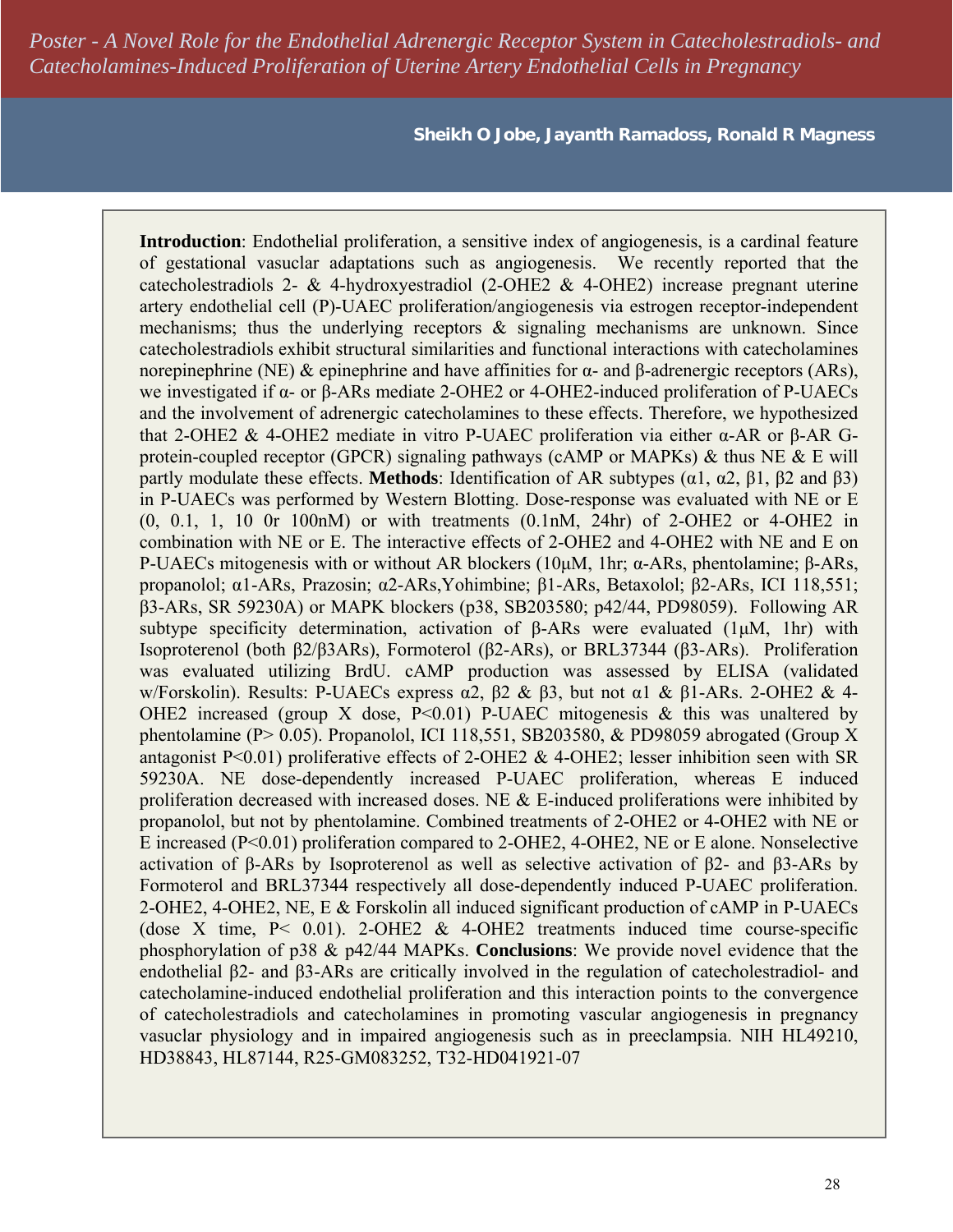*Poster - Role of ryanodine receptor (RyR) sensitive and extracellular sources of calcium in the rapid estrogen action in primate GnRH neurons* 

**Brian P. Kenealy, Kim L. Keen, and Ei Terasawa** 

Previously, we have reported that 17β-estradiol (E2) causes a rapid stimulatory action in primate GnRH neurons. E2 increases the frequency of intracellular calcium ([Ca2+]i) oscillations, their synchronization, as well as GnRH release within 10 minutes. This rapid E2 action is, in part, mediated by a G-protein coupled receptor, GPR30, as a GPR30 agonist, G1, mimicked E2 action while GPR30 specific siRNA blocked E2-induced [Ca2+]i oscillations (Noel et al., Mol Endocrinol 2009). However, the source of an E2-induced increase in [Ca2+]i concentration is unknown. Therefore, the aim of this study is to determine 1) whether entry of extracellular calcium plays a role and/or 2) whether E2 signaling results in calcium release from intracellular calcium stores. In order to investigate the sources of calcium involved in E2 rapid action, four experiments were performed. 1) To determine the role of extracellular calcium on E2-induced GnRH release, a low calcium buffer was perifused starting 5 min prior to a 20 min E2 application and continued for 60 min after E2 administration, while perifusates were collected and GnRH in perifusates were measured by RIA. 2) The involvement of inositol 1,4,5-triphosphate-receptor (IP3-R) sensitive [Ca2+]i stores on GnRH release was determined by perifusing the PLC inhibitor, U73122 (10 µM) starting 10 min prior and during a 20 min E2 application, followed by a 60 min wash out period and GnRH in perifusates were measured by RIA. 3) The role of IP3-R sensitive stores in rapid E2-induced increase in [Ca2+]i was assessed by application of U73122 (10  $\mu$ M) 5 min prior and during a 10 min application of E2, [Ca2+]i levels were measured by calcium imaging using fura-2 AM and a mixture of pluronic F-127. 4) Using calcium imaging, the role of RyR sensitive [Ca2+]i stores in E2-induced increase in  $[Ca2+]$ i was determined by application of the RyR inhibitor, ryanodine (50  $\mu$ M), 10 min prior and during a 10 min application of E2. Results are as follows: 1) E2-induced GnRH release failed to occur in a low calcium buffer; 2) Treatment with U73122 (10  $\mu$ M) did not block E2induced GnRH release or [Ca2+]i oscillations; and 3) Ryanodine (50 µM) significantly blocked E2-induced changes in [Ca2+]i oscillations while ryanodine alone had no effect. The results are interpreted to mean that entry of extracellular calcium and release of RyR sensitive stores, but not IP3-R sensitive stores, are important for the rapid stimulatory action of E2 in primate GnRH neurons.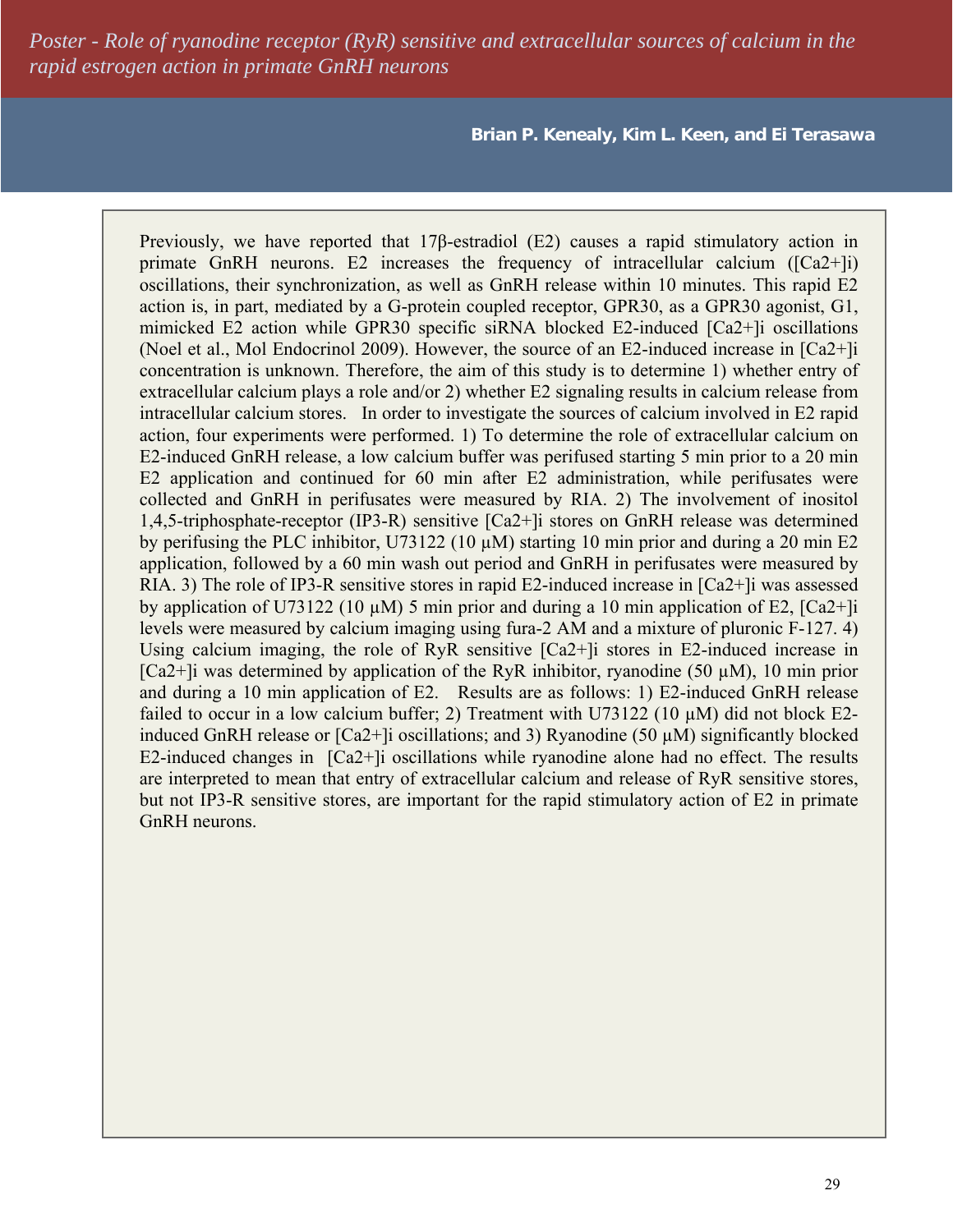**Carly Kibbe, Emery Bresnick and Anath Shalev** 

Chronic hyperglycemia, a hallmark of both type 1 and type 2 diabetes mellitus, leads to a number of pathological problems including beta cell apoptosis. We have previously shown that human pancreatic islet cells exposed to high levels of glucose have increased expression of thioredoxin-interacting protein (TXNIP). TXNIP binds and inhibits thioredoxin, a redox regulator, resulting in increased cell apoptosis. Using mouse models, we recently found that TXNIP deficiency inhibits beta cell apoptosis and protects against type 1 and type 2 diabetes. These results suggest that TXNIP is an attractive target for therapies aimed to stop beta cell apoptosis in diabetic patients, however more must be known about the mechanisms regulating TXNIP. The forkhead box O1 transcription factor (FOXO1) has been reported to regulate the expression of TXNIP, but the effects seem to be tissue-dependent and the effect of FOXO1 on TXNIP expression in the beta cell remains to be elucidated. Therefore, we first demonstrated that FOXO1 binds the TXNIP promoter in both human islet cells and rat insulinoma (INS-1) cells, as assessed by Chromatin Immunoprecipitation (ChIP) assays. Using transient transfections of a FOXO1 expression plasmid we further showed that overexpression of FOXO1 in INS-1 cells significantly decreases endogenous TXNIP transcript levels. Using luciferase reporter assays we also demonstrated that FOXO1 overexpression reduces TXNIP promoter activity in INS-1 cells. However, a promoter deletion analysis revealed that rather than the known consensus FOXO1 binding site a downstream E-box-like motif was responsible for FOXO1 regulation of TXNIP. In fact, we were able to show that this E-box-like motif is not only necessary, but also sufficient for FOXO1 mediated repression of TXNIP. We have previously shown that glucose-induced TXNIP expression is mediated through carbohydrate response element-binding protein (ChREBP) binding to this E-box-like motif in the TXNIP promoter. Using another set of luciferase reporter assays we demonstrated that FOXO1 overexpression blocks glucose-induced TXNIP expression. Furthermore, using ChIP assays we showed that FOXO1 overexpression is able to block the glucose-induced increase in ChREBP binding to the TXNIP promoter. Using a luciferase reporter assay employing a FOXO1 DNAbinding mutant (FOXO1 H215R) we further showed that DNA-binding is required for FOXO1 mediated repression of TXNIP. Together, these results demonstrate for the first time that FOXO1 down regulates TXNIP expression in pancreatic beta cells, and suggest that FOXO1 acts by competing with ChREBP for DNA binding.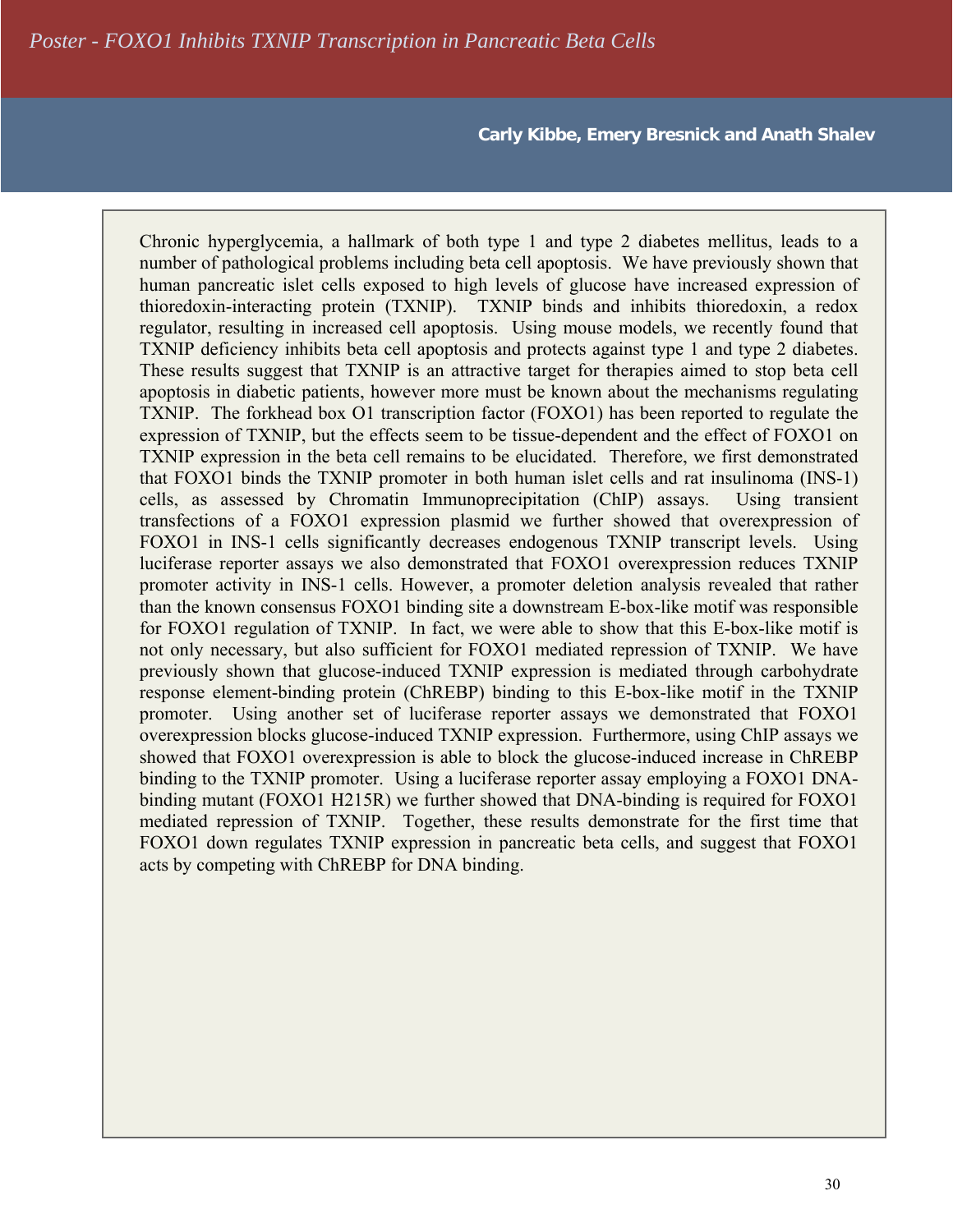**Yan Li, Kai Wang, Yi-zhou Jiang, Cai-feng Dai, Manish S. Patankar, Jiasheng Song, Jing Zheng** 

The aryl hydrocarbon receptor (AhR) is a ligand-activated transcription factor, mediating many biological processes and toxic effects upon binding to its ligands. One of classic AhR ligands is 2,3,7,8-tetrachlorodibenzo-p-dioxin (TCDD), an environmental carcinogen. Little is known about roles of the AhR in human ovarian cancer. Herein, we examined expression of the AhR in human normal and malignant ovarian tissues using the tissue microarray and determined if the AhR participated in mediating ovarian cancer growth in vivo and in vitro using a mouse xenograft model and OVCAR-3 and SKOV-3 cells, two human ovarian cancer cell lines. We found that the AhR was immunolocalized in many histotypes of ovarian cancer and was expressed in OVCAR-3 and SKOV-3 cells, but not in normal ovarian tissues. As compared with the control ( $n = 8$  animals), 2-(1'H-indole-3'-carbonyl)-thiazole-4-carboxylic acid methyl ester (ITE, an endogenous AhR ligand, at 80 mg/kg body weight) time-dependently suppressed  $(p < 0.05)$  growth of OVCAR-3 cells (by  $> 50\%$  in size at Day 28 of treatment; n = 8) in mice without any significant side effects. Both ITE and TCDD in vitro also dose- and/or timedependently inhibited (p < 0.05) OVCAR-3, but not SKOV-3 cell proliferation, while only ITE, but not TCDD inhibited (p < 0.05) SKOV-3 cell migration. The estimated IC50 for OVCAR-3 cell proliferation were 0.2 and 4.6 nM, respectively for ITE and TCDD. A single dose of ITE and TCDD decreased ( $p < 0.05$ ) AhR protein levels and increased ( $p < 0.05$ ) CYP1A1 protein levels in SKOV-3 and OVCAR-3 cells, indicating activation of the AhR. Knockdown of the AhR using the special AhR siRNA blocked ( $p < 0.05$ ) both ITE-inhibited and TCDD-inhibited OVCAR-3 proliferation and ITE-suppressed SKOV-3 migration. These data indicate that ITE and TCDD can differentially suppress human ovarian cancer cell proliferation and/or migration via the AhR, in which ITE is  $\sim$  23 fold more potent than TCDD in its effect on anti-cancer cell proliferation. Thus, given its naturally producing feature and specific binding to the AhR, ITE can potentially be used for therapeutic intervention of human ovarian cancer, the most lethal gynecological cancer. Supported by the NIH HL64703 and HD38843 (JZ).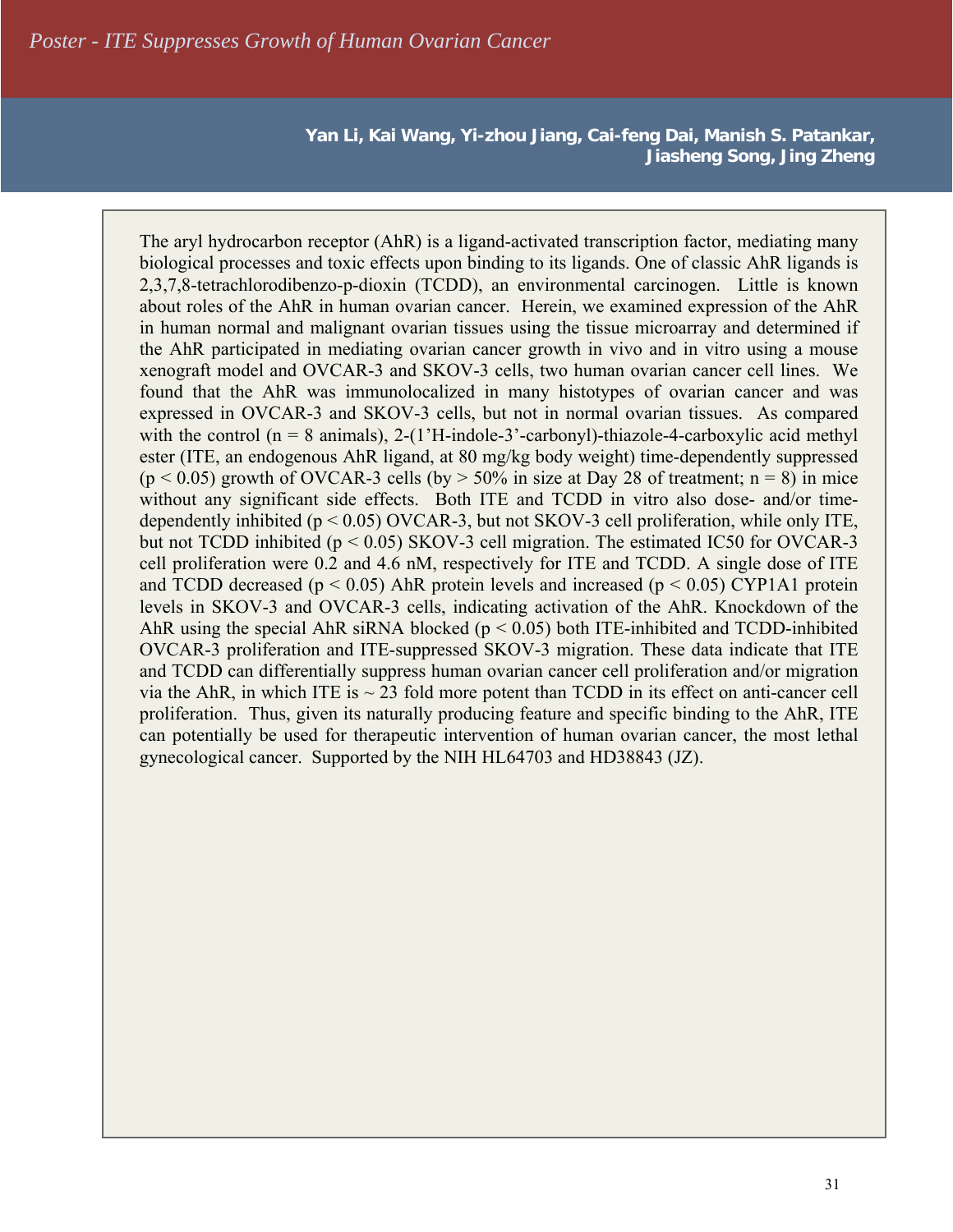**Maguire M, Bushkofsky J, Jefcoate CR** 

Cytochrome P450 1b1 (Cyp1b1) is a mono-oxidase metabolizing enzyme with a wide variety of substrate affinity including xenobiotics, estrogen, and retinol. It is expressed in endothelial cells, macrophage and numerous tissues including, the eye, liver, kidney, brain and sex-steroid responsive tissues, such as the breast and prostate. Cyp1b1 has the ability to catalyze the conversion of retinol (Vitamin A) to retinaldehyde and further to the bioactive metabolite, retinoic acid; however, it cannot metabolize RA into inactive compounds as performed by the Cyp26 family. In addition the embryonic expression pattern overlaps with certain retinoidproducing tissues which do not express the main RA generating enzymes of the Raldh family. In particular the hindbrain, expresses Cyp1b1 predominantly in rhombomere 4. When Cyp1b1- /- mice are challenged in utero with a maternal Vitamin A deficient (VAD) diet beginning in early gestation and maintained through the postnatal period, pups exhibit a decreased weight at weaning. It is unclear yet as to whether this is attributable to an overall decrease in size or distinct organ development. The combined insult of the Cyp1b1 deficiency and the VAD diet induces changes in the growth and development of the embryo that are present at weaning. In the future it will be advantageous to elucidate some of the gene expression patterns of major players in the retinoid pathway and their changes in a Cyp1b1 deficient mouse with and without exposure to a VAD diet.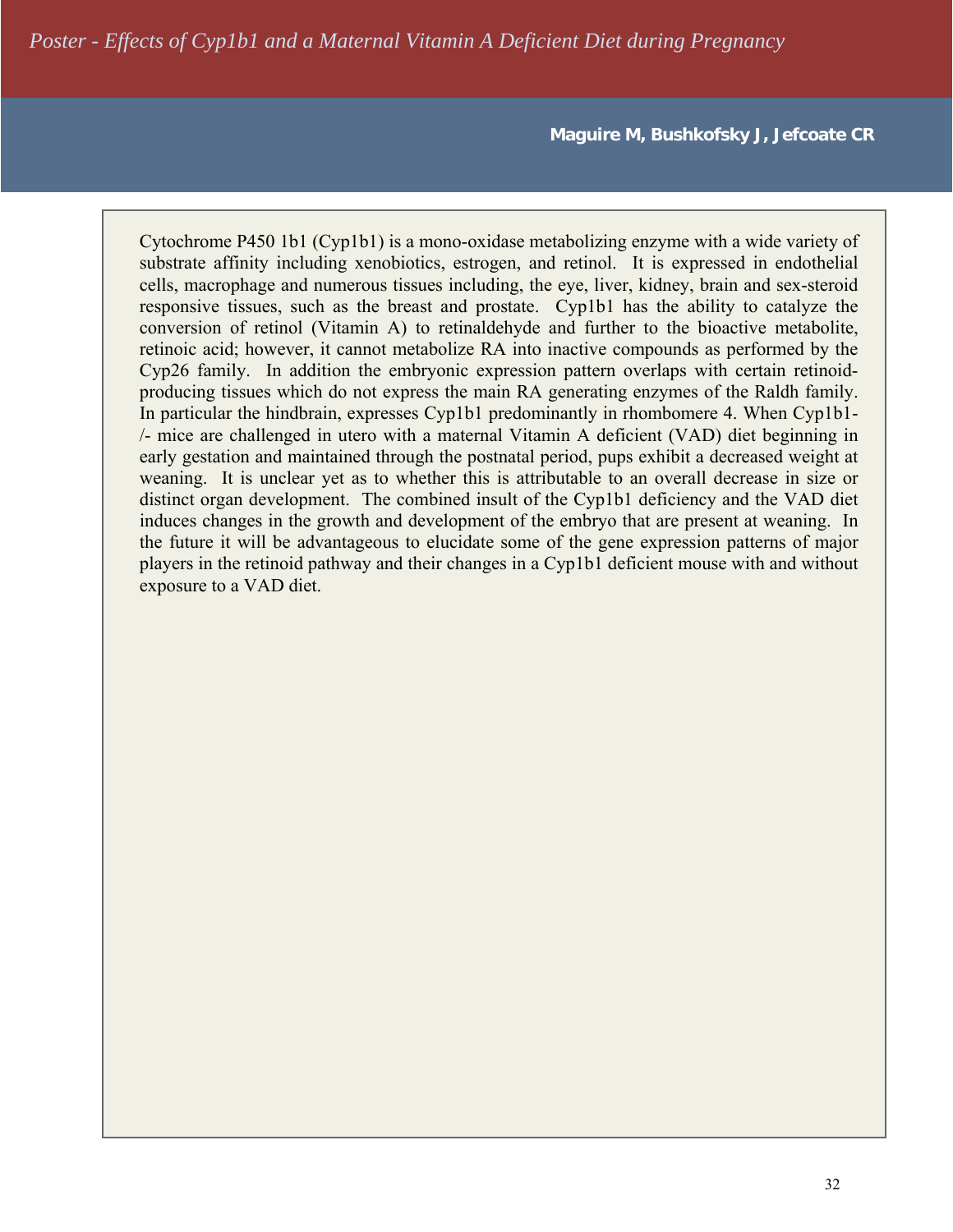*Poster - Stability of Zinc Protoporphryin/Heme Ratios (ZNPP/H) on Filter Paper as a Newborn Screen for Tissue Iron Deficiency (ID)* 

**S. L. Marmer, M.E. Chen, B.A. Fischer, S. E. Blohowiak, P.J. Kling** 

**Background:** ID, a common nutrient deficiency, impairs brain development. With earlier identification of at-risk children, long-term neurocognitive deficits could be prevented. ZnPP/H is an available, cost effective, and sensitive biomarker of iron status. ZnPP/H, a candidate for newborn screening of iron deficiency, is measurable on washed umbilical cord blood and potentially on filter paper blood spots. Bilirubin interferes with ZnPP/H readings, but interference is reduced with Bilirubin Oxidase (BO). Objective: To examine whether ZnPP/H from filter paper specimens is comparable to washed blood specimens. **Methods:** De-identified cord blood samples were collected at birth in EDTA and whole blood and washed ZnPP/H ratios were measured by hematofluorometry. Blood was spotted onto Whatman 903 filter paper. Specimens were dried and eluted from the paper using different reagents; PBS elution (control), superoxide dismutase (SOD) and catalase to prev ent oxidation of heme from lysed RBCs, and BO to prevent heme breakdown to bilirubin and other autofluorescent molecules. All treatments were repeated at 1, 2, and 7 days to measure the ratio's stability over time. **Results:** Filter paper ZnPP/H ratios were higher when eluted, compared to rinsed blood. With  $\leq 24$  hrs on filter paper, elution with PBS was highly correlated with rinsed blood  $R2 = 74$ ,  $p < 0.01$ , with slight improvement from SOD/Catalase, R2=.81,  $p<0.01$ , as well as BO, R2=.85,  $p<0.01$ . With increased time on filter paper, variability of the readings increased and the correlations were weakened. Compared to control PBS, SOD/Catalase and BO yieldeded stronger correlations which persisted over time. **Conclusion:** With increasing time on filter paper ZnPP/H readings deteriorated. The relationship between filter and washed ZnPP/H deteriorated less rapidly when eluted with either SOD/Catalase or BO. Although it is unclear what biochemical mechanisms are responsible for this deterioration, our treatments prevented both heme oxidation and heme breakdown. Further studies are needed to determine the biochemical changes in ZnPP and heme on filter paper, but using filter ZnPP/H on dried blood spots may still be feasible.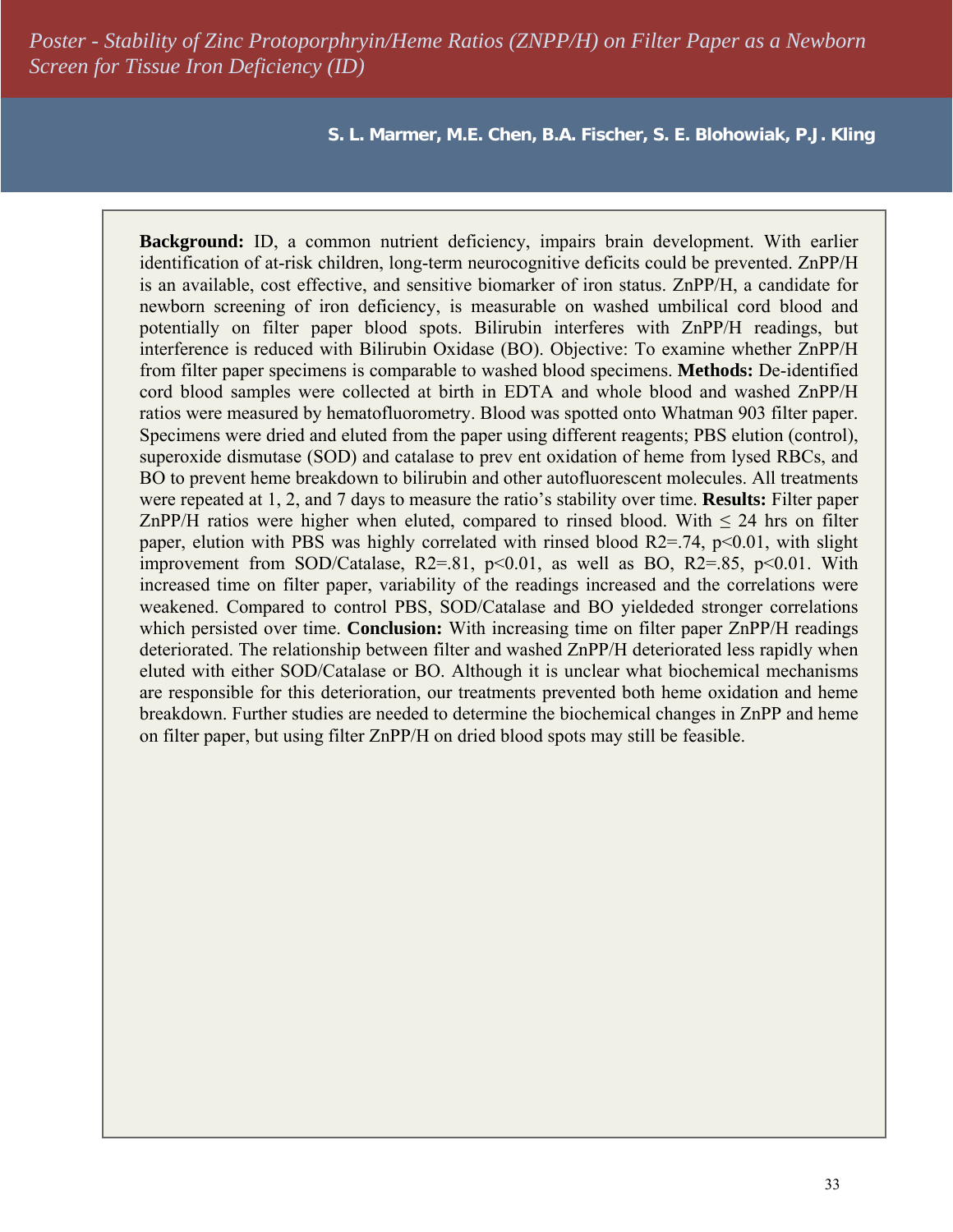*Poster - Effects of Pregnancy on Uterine Artery Connexins: A Study of Domain Specific Partitioning* 

> **Timothy J Morschauser, Jayanth Ramadoss, Wu-xiang Liao, Dong-bao Chen, Ian M Bird, Ronald R Magness**

**INTRODUCTION**: Uterine vascular adaptations facilitate rises in uterine blood flow (UBF) during pregnancy which is partly mediated by gap junction (GJ) connexin (Cx) proteins and eNOS. In systemic vasculature, the caveolar (cav) subcellular domain, plays a role in Cx GJ communication. However, no study has investigated the partitioning of Cx proteins to the cav domain, the home for eNOS, & their dynamics upon ATP treatment. It is currently thought that ATP regulates eNOS in a manner dependent on Cx function. **HYPOTHESIS**: We hypothesized that compared to the nonpregnant (NP) uterine artery endothelium (UAE), GJ proteins Cx 43  $\&$ 37 expression is elevated during pregnancy (P) and will exhibit domain-specific partitioning between cav & noncav subcellular pools. **METHODS**: UAE from uterine vessels were isolated from NP (luteal,  $n=7$ ) & P (120-130d, term = 147d; $n=31$ ) ewes. Domain-specific studies were performed using cultured uterine artery endothelial cells from P ewes. Domain partitioning was studied in response to ATP (100mM,5 min). Cav enrichment was done using sucrose gradient ultracentrifugation. Data were analyzed using LC/MS/MS & validated by Westerns. **RESULTS**: Compared to luteal, Cx43 & Cx37 protein levels in UAE from P ewes increased by 25.8 & 10.3 fold, respectively (P<0.001). Subcellular domain analyses in P UAECs via LC/MS/MS revealed the presence of Cx43, but not Cx37 in the cav. Western validation of Cx43 showed a significant main effect of subcellular domain; Cx43 expression was 2.9 fold more abundant in the cav vs. noncav pool (P=0.006). An effect of ATP or interaction was not noted. However, pairwise analysis revealed a significant domain-specific ATP effect; ATP led to a 1.7 fold increase in the cav Cx43 distribution (P=0.013). Cx37 was not detected in the cav domain but was located only in the noncav pool and was unaltered by ATP. **CONCLUSIONS**: There is a P-associated increase in UAE expression of Cx43 & Cx37. A subcellular domain distribution was noted with both Cx43 & Cx37 expression; Cx43 is predominately located in the cav  $& Cx37$  in the noncav pool. ATP resulted in an increase in cav  $Cx43$  levels suggesting rapid trafficking of Cxs to the caveolae and an interaction with caveolar eNOS. These data suggest an important role for Cxs in delineating mechanisms for increases in UBF during pregnancy.NIH HL49210,HD38843,HL87144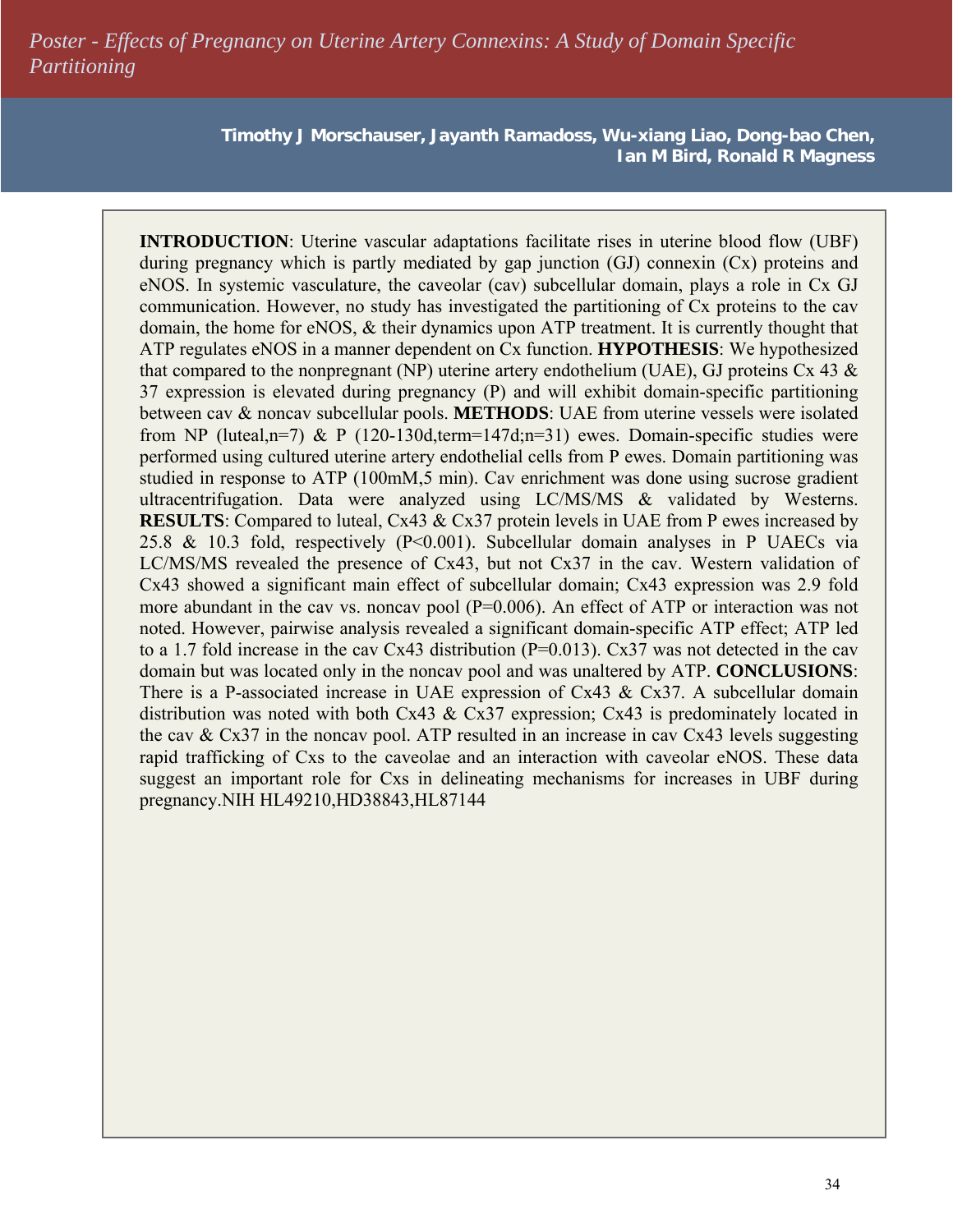**Phillips AK, Roy SC, Fischer BA, Blohowiak SE, Coe CL, Kling PJ** 

**Introduction**: Up to 30% of women of childbearing-age in the U.S. are obese. Obesity increases risk for poor iron status in non-pregnant adults, because obesity-related inflammation impairs intestinal iron absorption. In the last trimester of pregnancy, iron needs increase 4-fold. The placenta uses the same iron transporters as the intestine, but the effects of maternal obesity on newborn iron status are unknown. **Hypothesis**: Because obesity impedes intestinal iron absorption, we hypothesize that maternal obesity impedes placental iron transport to the fetus. **Methods**: In a study of newborn iron deficiency anemia (IDA), sensitive measures of cord blood iron included zinc protoporphyrin/heme (ZnPP/H) and reticulocyte-enriched ZnPP/H (RE ZnPP/H). RE ZnPP/H measures iron in reticulocytes, the youngest red cells, thereby improving ZnPP/H sensitivity. Cord C-reactive protein (CRP) assessed neonatal inflammation. Maternal body mass index (BMI) was calculated and BMI ≥30kg/m2 defined obesity. Results: 281 mother/newborn pairs underwent informed consent and were studied. Higher cord RE ZnPP/H was seen with maternal obesity at delivery ( $p<0.05$ ). BMI at delivery and RE ZnPP/H exhibited a weak direct linear relationship ( $R=0.14$ ,  $p<0.05$ ). The prevalence of maternal IDA was similar in obese and non-obese mothers. No relationship was observed between BMI and cord CRP. Diabetes was more prevalent with obesity (p<0.05). **Conclusions**: This study is the first to observe a link between maternal obesity and impaired newborn iron status, a vital finding due to the prevalence of obesity. Our results support iron transport reduction in late pregnancy when iron needs are highest. It is unlikely that longstanding maternal IDA caused the fetal iron impairment, as cord iron status was similar in mothers with and without IDA. Fetal CRP was not elevated, but maternal inflammation might independently prevent the massive iron absorption necessary at the end of pregnancy. Obtaining maternal blood may be useful to examine this potential mechanism. The co-morbid conditions of diabetes and obesity may contribute as well, given the known risk for impaired iron status in infants born to women with diabetes. This relationship was previously unrecognized and further research is required to determine the full impact of maternal obesity on infant wellbeing.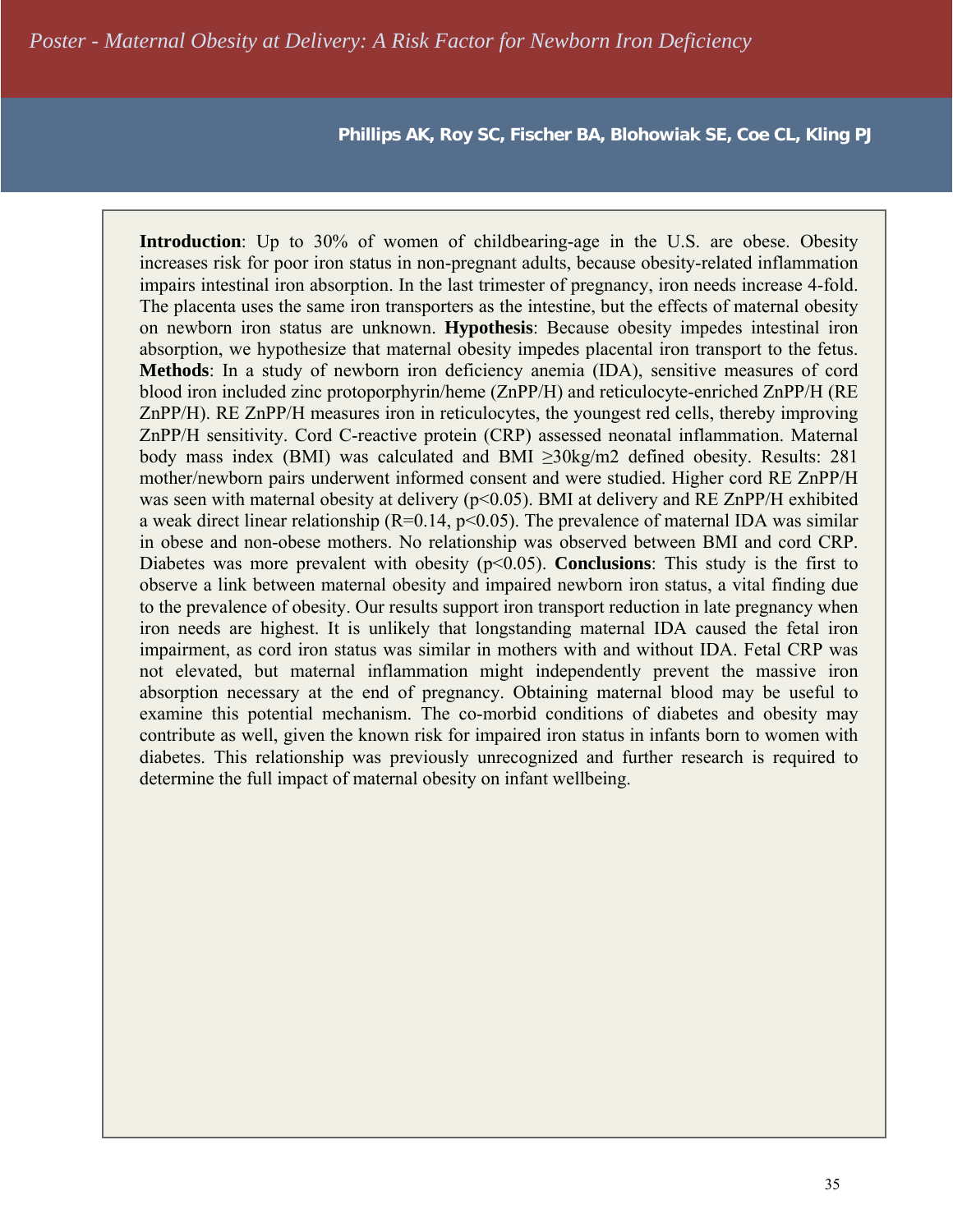*Poster - A quantitative measure of the effects of erythropoietin on transferrin receptor concentration in newborn rat intestinal tissue* 

**Quilling AT, Pittner C, Blohowiak SE, Kling PJ** 

**BACKGROUND**: Transferrin, a protein that transports iron, is found in the small intestine and is critical to iron metabolism in mammals. Concentrations of transferrin and its receptor may be influenced by erythropoietin, a hormone found in milk that stimulates iron usage in red blood cells. This experiment is designed to examine how transferring (Tf) and transferrin receptor (TfR) concentrations in newborn rats are affected by ingested doses of erythropoietin (Epo). Our hypothesis was that both Tf and TfR concentrations would be greater in both irondeficient and normal rats that were fed Epo in milk. **METHODS**: Both iron-deficient (ID) and normal (Dam) rats were treated with either Epo or a control treatment for twelve days following birth. Concentrations of blood Tf and intestinal TfR were then measured using immunoassays, Western blots and immunohistochemistry staining. Total body weights and duodenal weights were also recorded. **RESULTS**: Total body weights were not significantly different between treatment groups. Duodenal weights were greater in ID rats given both treatments than in Dam rats. TfR expression was significantly higher in ID rats given Epo than in ID rats given control treatments. More results are currently being obtained. **CONCLUSIONS**: Epo appears to increase TfR concentration in the duodenum. This implies that Epo may have potential as an adjunct treatment for iron deficiency in newborns.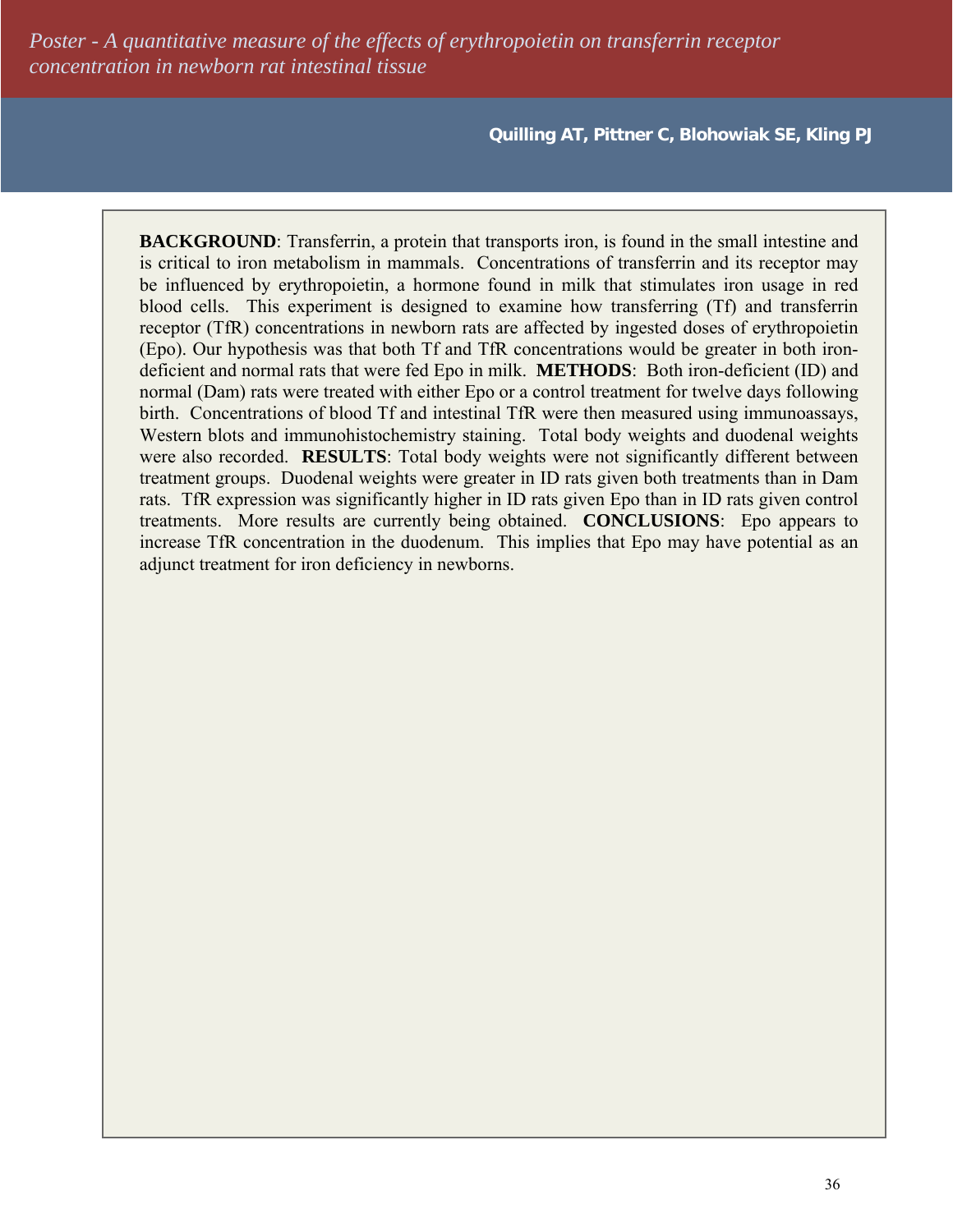*Poster - Ovine Uterine Space Restriction Altered Placental Transferrin Receptor (TfR) Expression: Interplay Between Fetal Iron and the eNOS Pathway* 

> **Mary Y. Sun, Jason M. Habeck, Jill M. Koch, Katie Meyer, Ronald R. Magness, Pamela J. Kling**

**Background**: In humans and rodents, transferrin receptor (TfR) is regulated by nitric oxide (NO)-associated iron regulatory proteins (IRP)  $1 \& 2$ . TfR-mediated placental iron transport is further controlled by fetal liver iron status. However, little is known if NO/endothelial NO synthase (eNOS) regulates placental TfR expression during normal or compromised (IUGR) pregnancies. We hypothesized that, in compromised pregnancies, placental TfR expression is altered and associated with eNOS expression. **Methods**: Compromised IUGR sheep fetuses (USR) were produced with triplet or quadruplet gestations or twins in a space restricted uterus (single unilateral uterine horn ligation; Meyer et. al, BOR 2010). USR fetuses were compared to non-space restricted (NSR) controls at gestation day (GD) 120 and 130 (term=147). Fixed placentomes were stained in hematoxylin, DAB, and a CD-71 TfR antibody for immunohistochemistry (IHC). Immunoblotting was performed for TfR and eNOS expression. Liver tissue iron was quantified with a non-heme iron assay. **Results**: IHC and immunoblot showed TfR in both NSR and USR placentomes, but the most staining was at GD130 in the NSR group. eNOS immunoblot expression increased with gestation and was directly correlated with TfR expression  $(r=0.726 \text{ P}=0.0003)$ . Additionally, the pattern of fetal liver iron content paralleled that of placentome TfR expression. **Conclusions**: Our data support that, in addition to fetal liver iron, placental eNOS appears to be involved in the regulation of TfR expression. Investigation of placental iron transport should interrogate the interaction of eNOS and TfR in normal and compromised sheep pregnancies. NIH HL49210, HD38843, HL87144+Supplement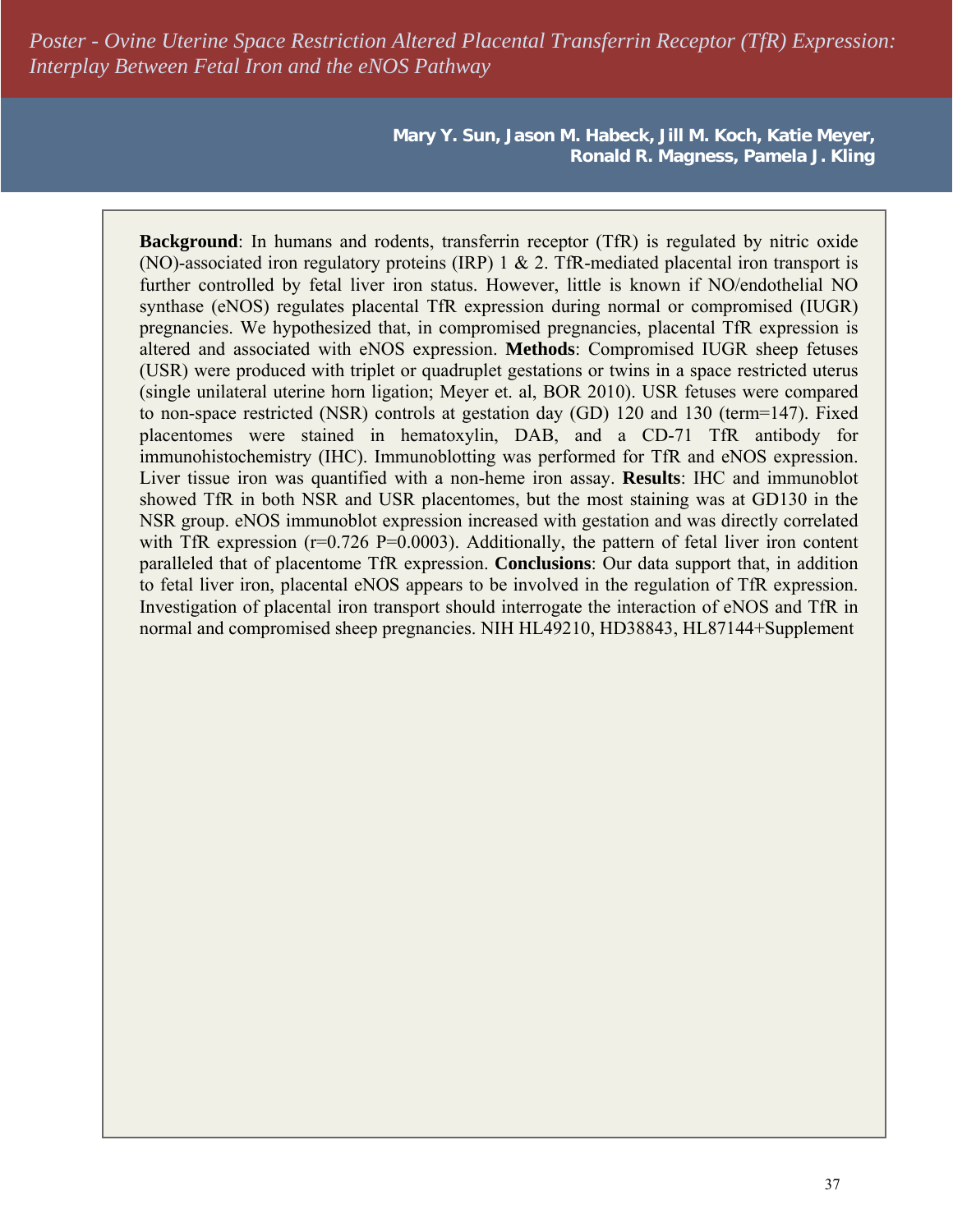*Poster - Immune cell bound MUC16 as a diagnostic factor for ovarian cancer and preeclampsia: Evidence supporting the use of immune transcriptomes and proteomes as reservoirs for disease specific biomarkers* 

> **Chanel Tyler, Jennifer A. Belisle, Christine Trautman, Jennifer A.A. Gubbels, Joseph P. Connor, and Manish S. Patankar**

During immune surveillance immune cells sample different antigens and respond to these molecules by directly binding to them via cell surface receptors, internalizing and processing the antigens, displaying specific epitopes of the antigens to harness immune responses from other mediators. Interactions with the antigens result in specific alterations of the immune cell transcriptome and proteome. We hypothesized that the changes in the transcriptome and proteomes of the immune cells in response to the pathogenic or cancer antigens may serve as disease-specific biomarkers. Here, we provide evidence in support of this hypothesis by comparing the binding of the mucin MUC16, a carrier of the tumor marker CA125, and the immune cell receptor Siglec-9 in ovarian cancer patients, healthy pregnant women and patients with preeclampsia. MUC16 binds to Siglec-9 via its •2-3-linked sialic acid residues and is retained on the surface of select subsets of immune cells. Immune cells from the peripheral blood of three cohorts indicate a distinct pattern of binding of MUC16 to the CD16pos/CD56dim and CD16neg/CD56pos NK cells. In ovarian cancer patients the binding occurs predominantly to the CD16pos/CD56dim NK cells, equal binding is observed among the two subsets in healthy pregnant women, whereas in preeclampsia, significantly higher levels of MUC16 are found on CD16neg/CD56pos NK cells. These differences in the binding pattern of MUC16 indicate that the detection of specific molecules in the total immune cell population followed by their presence in specific subsets of immune cells may provide a novel two-tiered approach for detecting biomarkers for early detection and monitoring of benign and malignant diseases.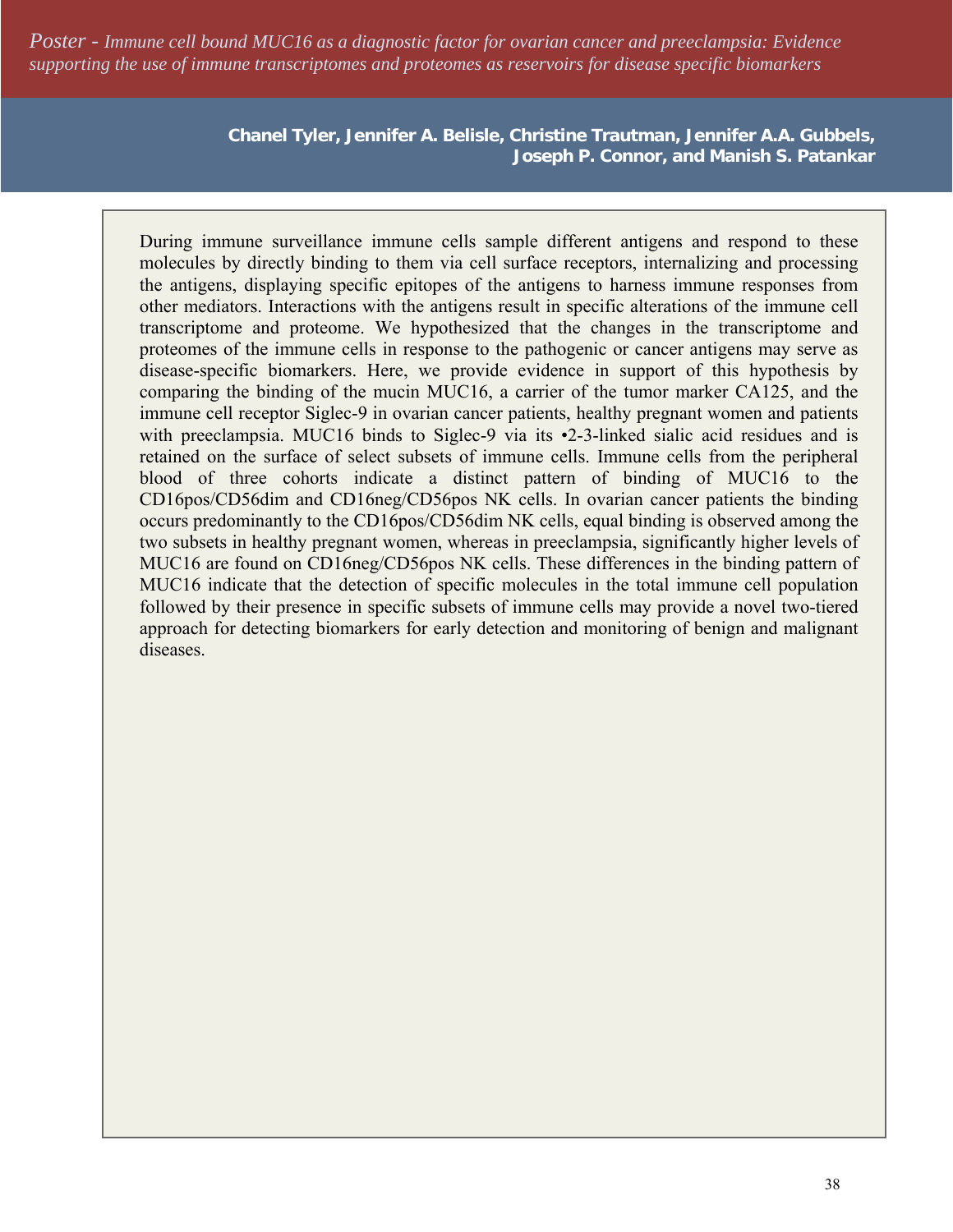## **Name Research Interests**

| Abbott, David   | Neuroendocrine function, Polycystic Ovary Syndrome                                                                                                           |
|-----------------|--------------------------------------------------------------------------------------------------------------------------------------------------------------|
| Alarid, Elaine  | Estrogen response                                                                                                                                            |
| Atwood, Craig   | Hormone regulation of aging and Alzheimer's Disease                                                                                                          |
| Barry, Terence  | Aquaculture, fish reproduction                                                                                                                               |
| Bertics, Paul   | Cell regulation and proliferation by growth factors                                                                                                          |
| Bird, Ian       | Uterine blood flow, eNOS, Adrenal Steroidogenesis.                                                                                                           |
| Blank, Robert   | Identifying genes that contribute to differences in bone's biomechanical<br>performance                                                                      |
| Bosu, William   | Folliculogenesis, Corpus luteum function                                                                                                                     |
| Cezar, Gabriela | Stem cell safety                                                                                                                                             |
| Davis, Dawn     | Basic and translational research on diabetes and obesity                                                                                                     |
| Downs, Karen    | Developmental and genetic control of fetal and extraembryonic lineage<br>formation during mouse gastrulation, use of mammalian stem cells in<br>gene therapy |
| Drezner, Marc   | Phosphatonins, Hormones                                                                                                                                      |
| Duello, Theresa | Health Disparities in Underrepresented Populations                                                                                                           |
| Ginther, Oliver | Equine reproduction                                                                                                                                          |
| Golos, Thaddeus | Placenta biology, stem cells                                                                                                                                 |
| Jefcoate, Colin | <b>StAR</b> protein                                                                                                                                          |
| Jorgensen, Joan | Gonad formation                                                                                                                                              |
| Kessel, Julie   | Neonatology                                                                                                                                                  |
| Khatib, Hasan   | Genomic imprinting, genetic development of embryos in cattle, genetic<br>traits that impact health and milk quality in cattle.                               |
| Kling, Pamela   | Neonatal development, Growth factors                                                                                                                         |
| Kreeger, Pamela | The use of mathematical, and computational techniques to address<br>cellular signaling questions relevant to women's health                                  |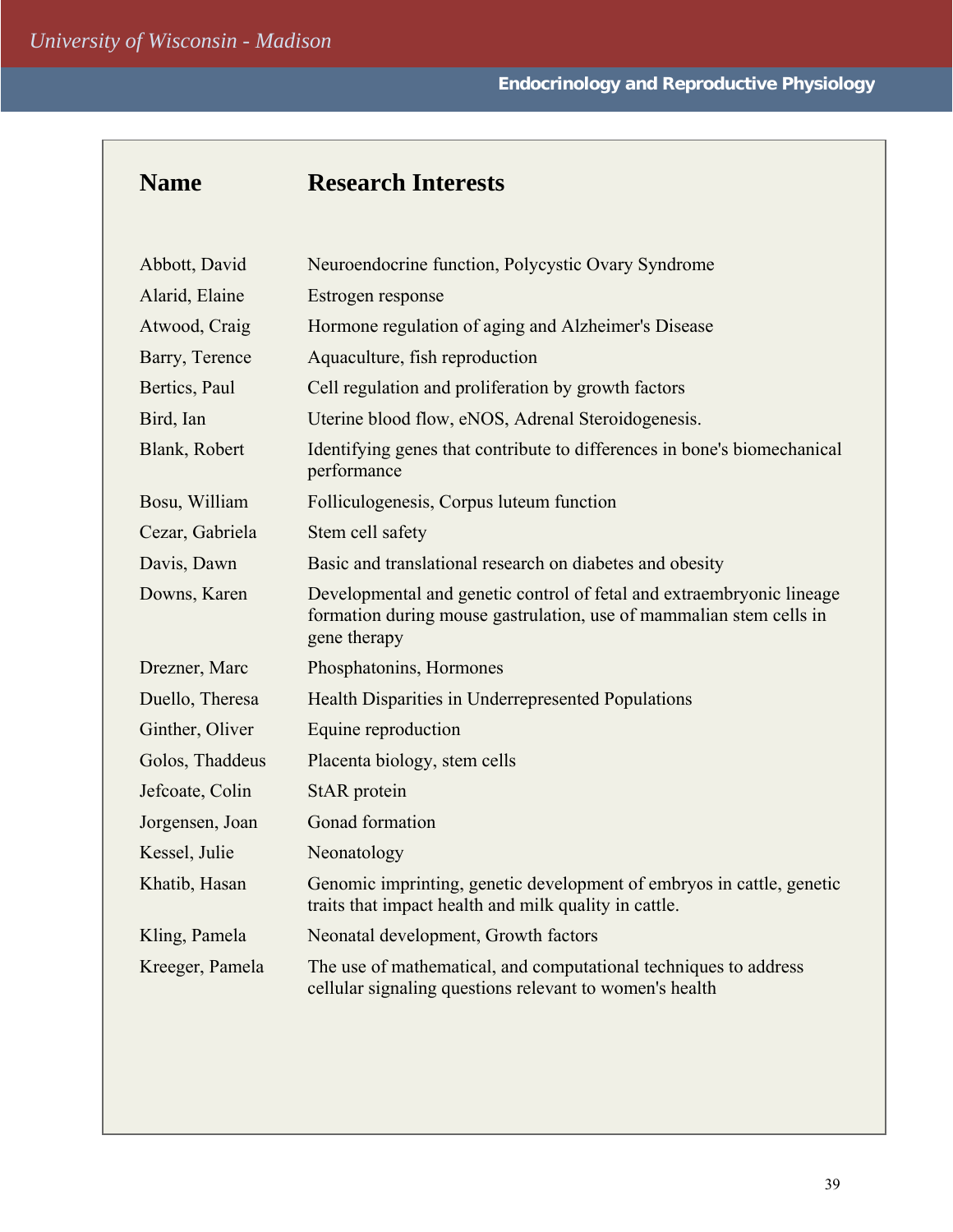| <b>Name</b>        | <b>Research Interests</b>                                                                                                                                                                                                   |
|--------------------|-----------------------------------------------------------------------------------------------------------------------------------------------------------------------------------------------------------------------------|
| Levine, Jon        | Polycystic Ovary Syndrome                                                                                                                                                                                                   |
| Liu, Bo            | Molecular mechanism underlying vascular inflammation, molecular<br>mechanism underlying occlusive vascular diseases, and development of<br>new materials for biomedical applications (gene delivery and vascular<br>grafts) |
| Magness, Ronald    | Shear stress                                                                                                                                                                                                                |
| Martin, Thomas     | Cell Signaling, neuropeptides                                                                                                                                                                                               |
| Ntambi, James      | Genetic regulation of metabolism                                                                                                                                                                                            |
| Odorico, Jon       | Stem cells, Pancreatic islet development                                                                                                                                                                                    |
| Parrish, John      | Sperm regulation and function, Equine Reproduction                                                                                                                                                                          |
| Patankar, Manish   | Epithelial Ovarian Cancer (EOS)                                                                                                                                                                                             |
| Pelegri, Francisco | Cellular and molecular level processes involved in early vertebrate<br>development                                                                                                                                          |
| Peterson, Richard  | Prostate disease                                                                                                                                                                                                            |
| Salih, Sana        | Molecular Determinants of Oocyte Development, Fertilization, and Early<br><b>Embryogenesis in Humans</b>                                                                                                                    |
| Schuler, Linda     | Prolactin, Growth hormones                                                                                                                                                                                                  |
| Shah, Dinesh       | Maternal-Fetal Medicine, mechanisms of preeclamptic hypertension                                                                                                                                                            |
| Terasawa, Ei       | Neuroendocrinology                                                                                                                                                                                                          |
| Thomson, James     | <b>Stem Cells</b>                                                                                                                                                                                                           |
| Vezina, Chad       | <b>Prostate Disease</b>                                                                                                                                                                                                     |
| Watters, Jyoti     | Molecular mechanisms employed by microglia, Central Nervous System                                                                                                                                                          |
| Wiltbank, Milo     | Hormonal interaction; intracellular regulation of cell death and<br>steroidogenesis in the corpus luteum; regulation of ovarian function in<br>dairy cattle.                                                                |
| Xu, Wei            | Dissecting the epigenetic mechanisms controlling estrogen<br>responsiveness                                                                                                                                                 |
| Zheng, Jing        | Endothelial cell function                                                                                                                                                                                                   |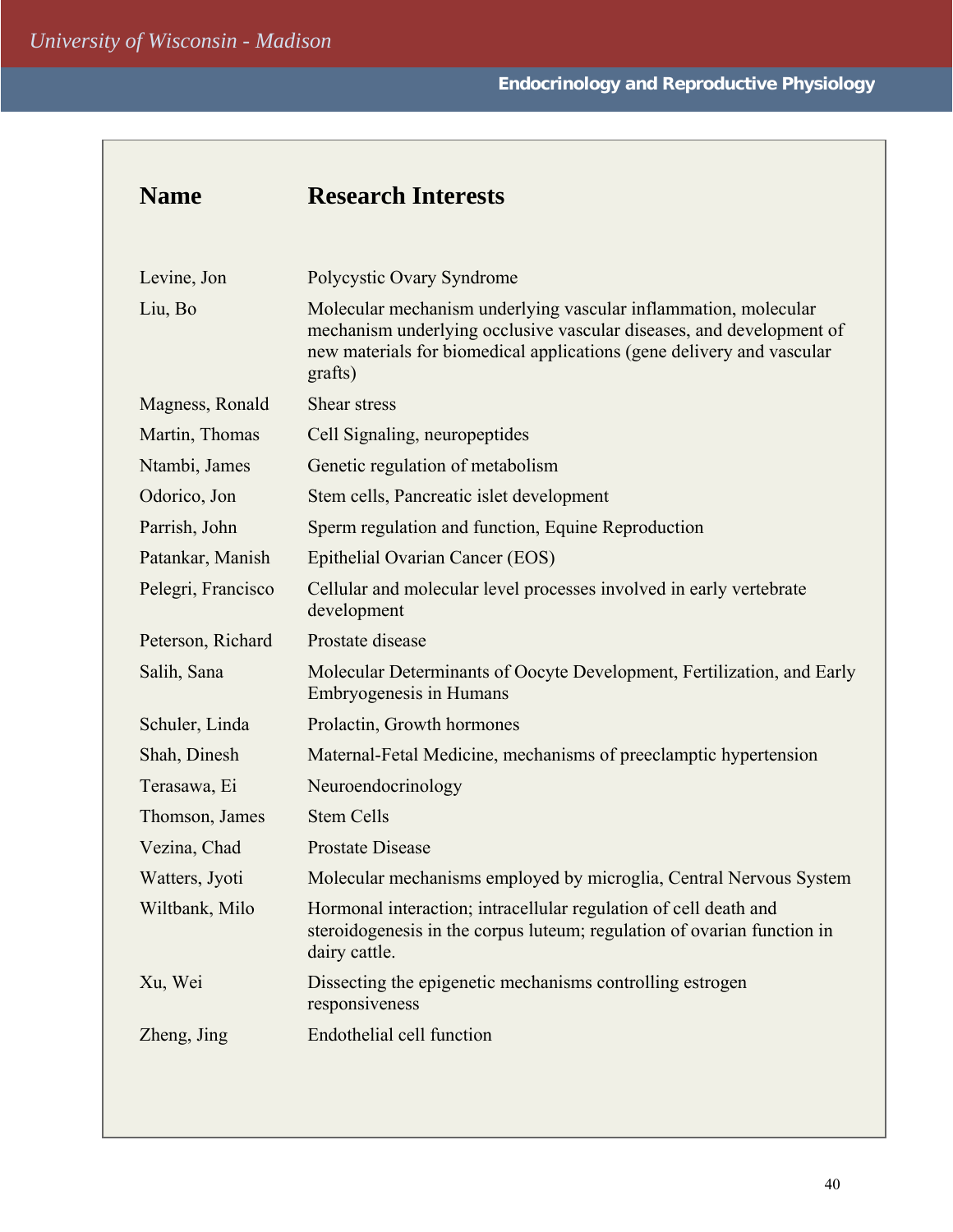| <b>Student</b>            | <b>Degree Goal</b> | <b>Research Advisor</b> |
|---------------------------|--------------------|-------------------------|
| Roxanne Alvarez           | Ph.D.              | <b>Bird</b>             |
| Soma Banerjee             | M.S.               | Patankar                |
| Heather Bankowski, DO     | M.S.               | <b>Bird</b>             |
| Derek Boeldt              | Ph.D.              | <b>Bird</b>             |
| Justin Bushkofsky         | Ph.D.              | Jefcoate                |
| Nick Claussen             | Ph.D.              | Patankar                |
| Luca Clemente             | Ph.D.              | <b>Bertics</b>          |
| Jeff Denney, MD           | Ph.D.              | Shah                    |
| <b>Ashley Driver</b>      | Ph.D.              | Khatib                  |
| Danielle Fontaine         | Ph.D.              | Davis                   |
| Kate Guerriero            | Ph.D.              | Terasawa                |
| Katherine Hackbart        | Ph.D.              | Wiltbank                |
| Kentaro Hayashi           | Ph.D.              | Atwood                  |
| <b>Beverly Hutcherson</b> | M.S.               | Abbott                  |
| Igor Iruretagoyena, MD    | Ph.D.              | Shah                    |
| <b>Yizhou Jiang</b>       | Ph.D.              | Zheng                   |
| Omar Jobe                 | Ph.D.              | <b>Magness</b>          |
| <b>Brian Kenealy</b>      | Ph.D.              | Terasawa                |
| Carly Kibbe               | Ph.D.              | Shalev / Bresnick       |
| Jasmin Kristianto         | Ph.D.              | <b>Blank</b>            |
| Jennifer Krupp, MD        | M.S.               | <b>Bird</b>             |
| Jinwoo Lee                | Ph.D.              | Jefcoate                |
| Samantha Lewis            | Ph.D.              | Jorgensen               |
| Yan Li                    | Ph.D.              | Zheng                   |
| Ka Yi Ling                | Ph.D.              | Downs                   |
| Meghan Maguire            | Ph.D.              | Jefcoate                |
| <b>Matt Millette</b>      | Ph.D.              | Dent                    |
| <b>Tim Morschauser</b>    | M.S.               | <b>Magness</b>          |
| Gopika Nair               | Ph.D.              | Odorico                 |
| Mayra Pastore             | $M.S.$ / $Ph.D.$   | Magness                 |
| Ann Rozner                | Ph.D.              | Golos                   |
| Soraya Silva              | $M.S.$ / $Ph.D.$   | Wiltbank                |
| Mian Shazhad, MD          | Ph.D.              | Patankar                |
| Chanel Tyler, MD          | Ph.D.              | Patankar                |
| Lei Wang                  | Ph.D.              | <b>Bertics</b>          |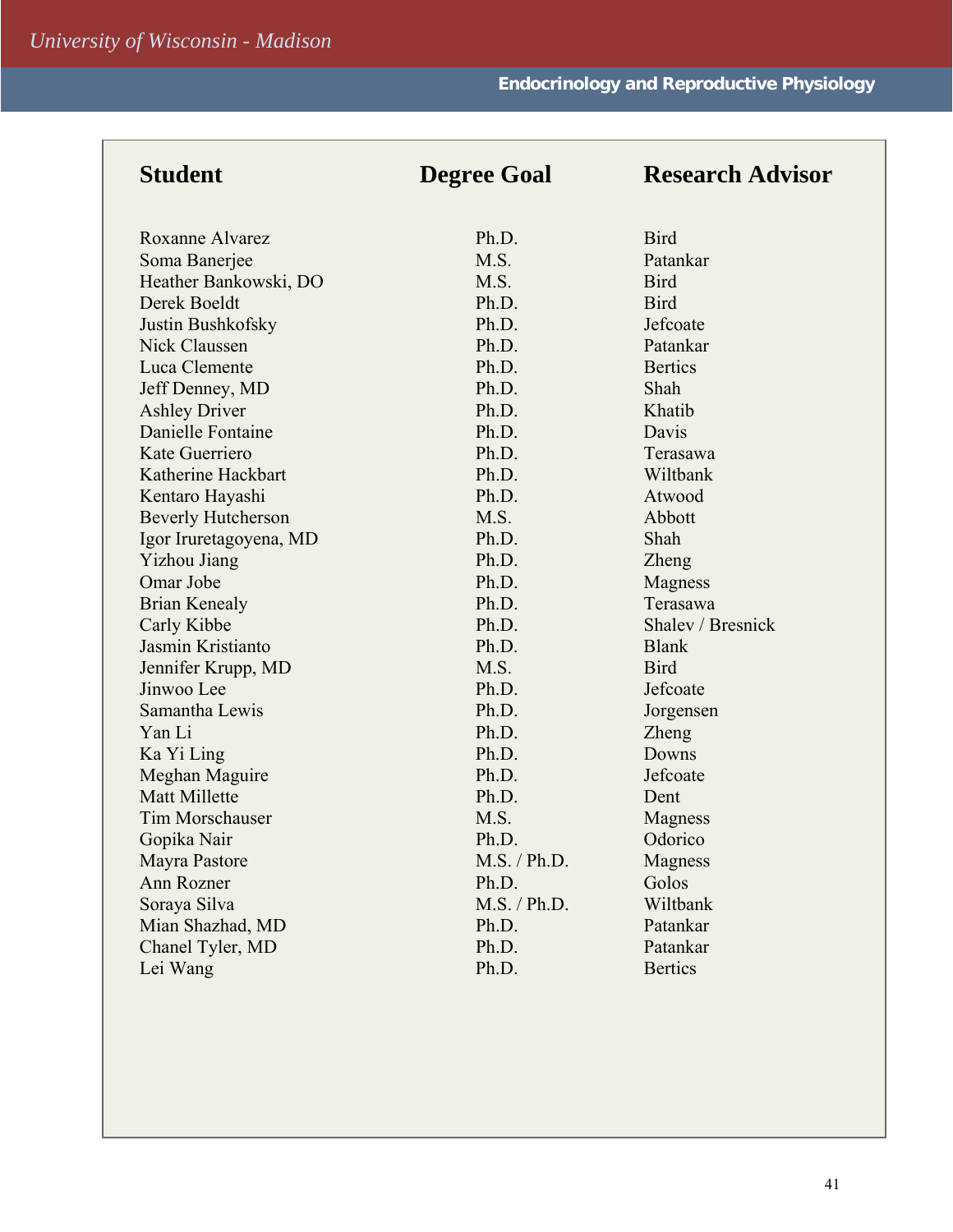# *NIH T-32 Trainees supported by grant number 5T32- HD041921*

## [5/1/2004 – 4/30/2014]

### **List of Trainees (2004 - 2009)**

- Dr. Jacqueline Cale (I. Bird)  $\bullet$
- Dr. Behzad Gerami-Naini (T. Golos)
- Dr. Nicole Korpi Steiner (P. Bertics)
- Dr. J. Christina Pattison (I. Bird)
- Dr. Amy Reeder (J. Parrish)
- Dr. Jessica Drenzek (T. Golos)
- Dr. Sekoni Noel (E. Terasawa)
- Dr. Jennifer Arens Gubbels (M. Patankar)
- Dr. Maria Giakoumopoulos (T. Golos)
- Justin Bushkofsky, PhD in progress (C. Jefcoate)
- Derek Boeldt, PhD in progress (I. Bird)
- Kate Guerriero, PhD in progress (E. Terasawa)  $\bullet$

### **List of Trainees (2009-2014)**

- Derek Boeldt, PhD in progress (I. Bird)  $\bullet$
- Kate Guerriero, PhD in progress (E. Terasawa)
- Ann Rozner, PhD in progress (T. Golos)
- Dr. Chanel Tyler, PhD in progress (M. Patankar)
- Samantha Lewis, PhD in progress (J. Jorgensen)
- S. Omar Jobe, PhD in progress (R. Magness)
- Katie Hackbart, PhD in progress (M. Wiltbank)
- Brian Kenealy, PhD in progress (E. Terasawa)  $\bullet$